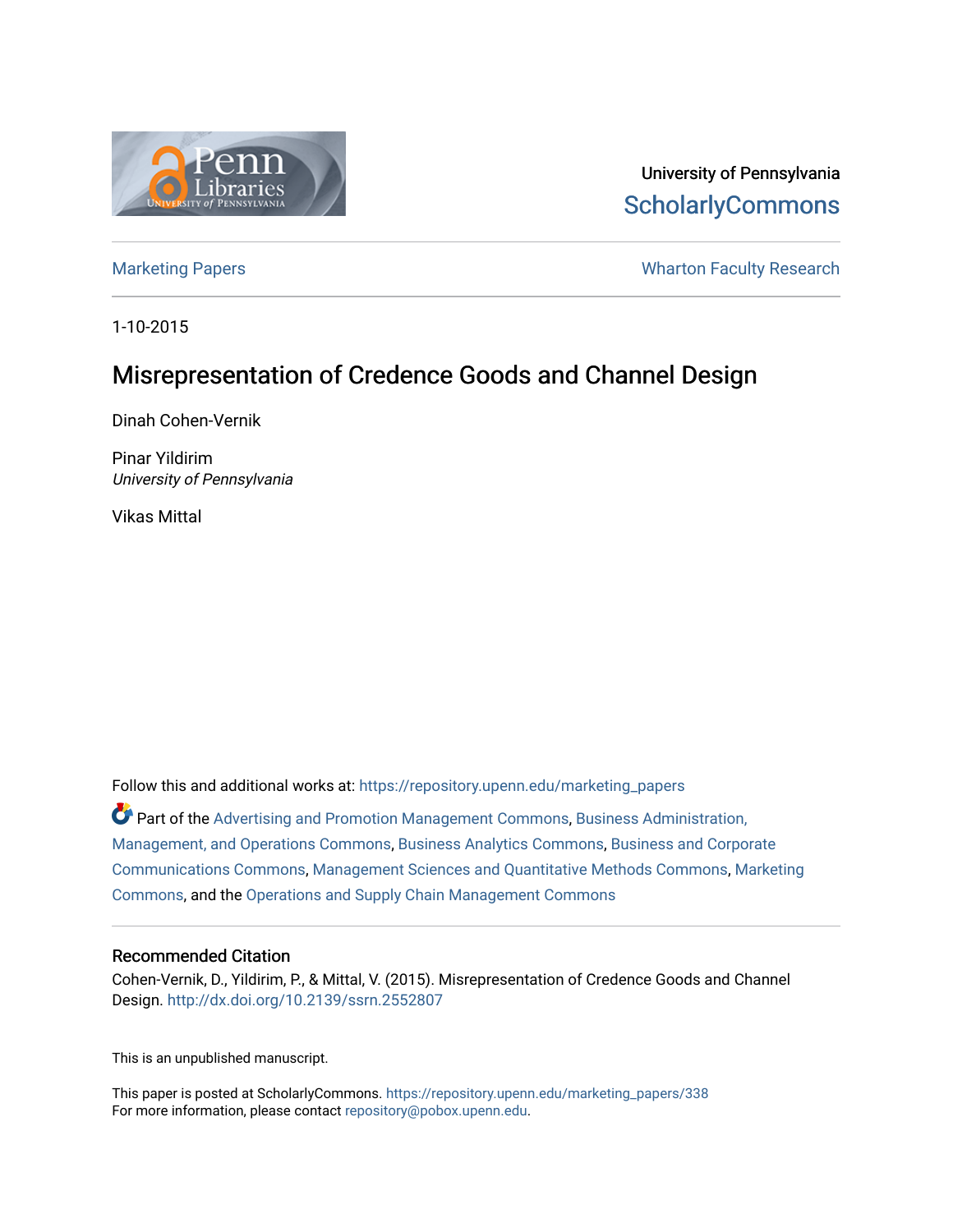# Misrepresentation of Credence Goods and Channel Design

## **Abstract**

Credence goods are often delivered to consumers via a vertical channel where the true quality of the good is determined by a manufacturer (an upstream channel member), while consumers' quality perceptions are driven by the observable signals of quality sent by a retailer (a downstream channel member). We study product misrepresentation in a vertical channel with asymmetric information about true product quality and focus on conditions that incentivize downstream channel members to misrepresent product quality to consumers. We develop a model with credulous consumers who rely on seller signals of quality to determine their expected utility from consumption of goods. The model shows that product misrepresentation rises as an equilibrium outcome due to actions of both the manufacturer and the retailer. We suggest that channel design can be a mechanism mitigating the level of misrepresentation. Specifically, adding more retailers in a channel can reduce the extent of misconduct and can increase the profits of the channel members.

### Keywords

B2B Marketing, misrepresentation, quality, product delivery, channel design

### **Disciplines**

Advertising and Promotion Management | Business | Business Administration, Management, and Operations | Business Analytics | Business and Corporate Communications | Management Sciences and Quantitative Methods | Marketing | Operations and Supply Chain Management

### **Comments**

This is an unpublished manuscript.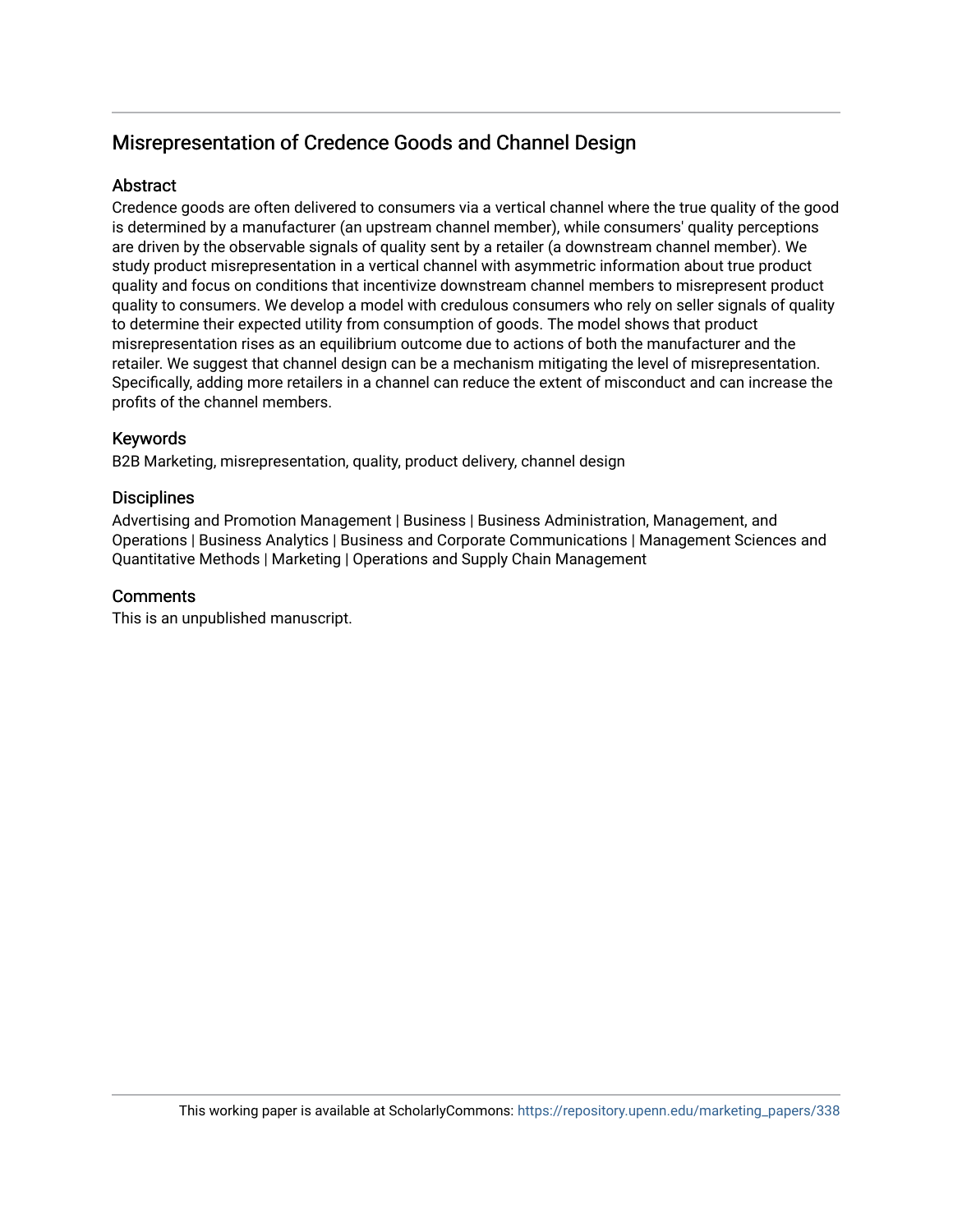# Misrepresentation of Credence Goods and Channel Design

Dinah Cohen-Vernik <sup>∗</sup> , Pinar Yildirim † , Vikas Mittal ‡§

January 10, 2015

#### Abstract

Credence goods are often delivered to consumers via a vertical channel where the true quality of the good is determined by a manufacturer (an upstream channel member), while consumers' quality perceptions are driven by the observable signals of quality sent by a retailer (a downstream channel member). We study product misrepresentation in a vertical channel with asymmetric information about true product quality and focus on conditions that incentivize downstream channel members to misrepresent product quality to consumers. We develop a model with credulous consumers who rely on seller signals of quality to determine their expected utility from consumption of goods. The model shows that product misrepresentation rises as an equilibrium outcome due to actions of both the manufacturer and the retailer. We suggest that channel design can be a mechanism mitigating the level of misrepresentation. Specifically, adding more retailers in a channel can reduce the extent of misconduct and can increase the profits of the channel members.

#### Keywords: B2B Marketing, Misrepresentation, Quality, Product Delivery, Channel Design

<sup>∗</sup>Cohen-Vernik is Assistant Professor of Marketing at the Jones School of Business, Rice University. Address: Rice University, McNair Hall, MS 531 Houston TX 77005. E-mail: cohenvernik@rice.edu.

†Yildirim is Assistant Professor of Marketing at the Wharton School of the University of Pennsylvania. Address: Marketing Department, The Wharton School, Huntsman Hall Philadelphia PA 19104. E-mail: pyild@wharton.upenn.edu, phone: 215 746-2369.

‡Mittal is J. Hugh Liedtke Professor of Marketing at the Jones School of Business, Rice University. Address: Rice University, McNair Hall, MS 531 Houston TX 77005. E-mail: vmittal@rice.edu.

§Authors thank Christophe Van den Bulte and Amit Pazgal for their valuable input on the paper.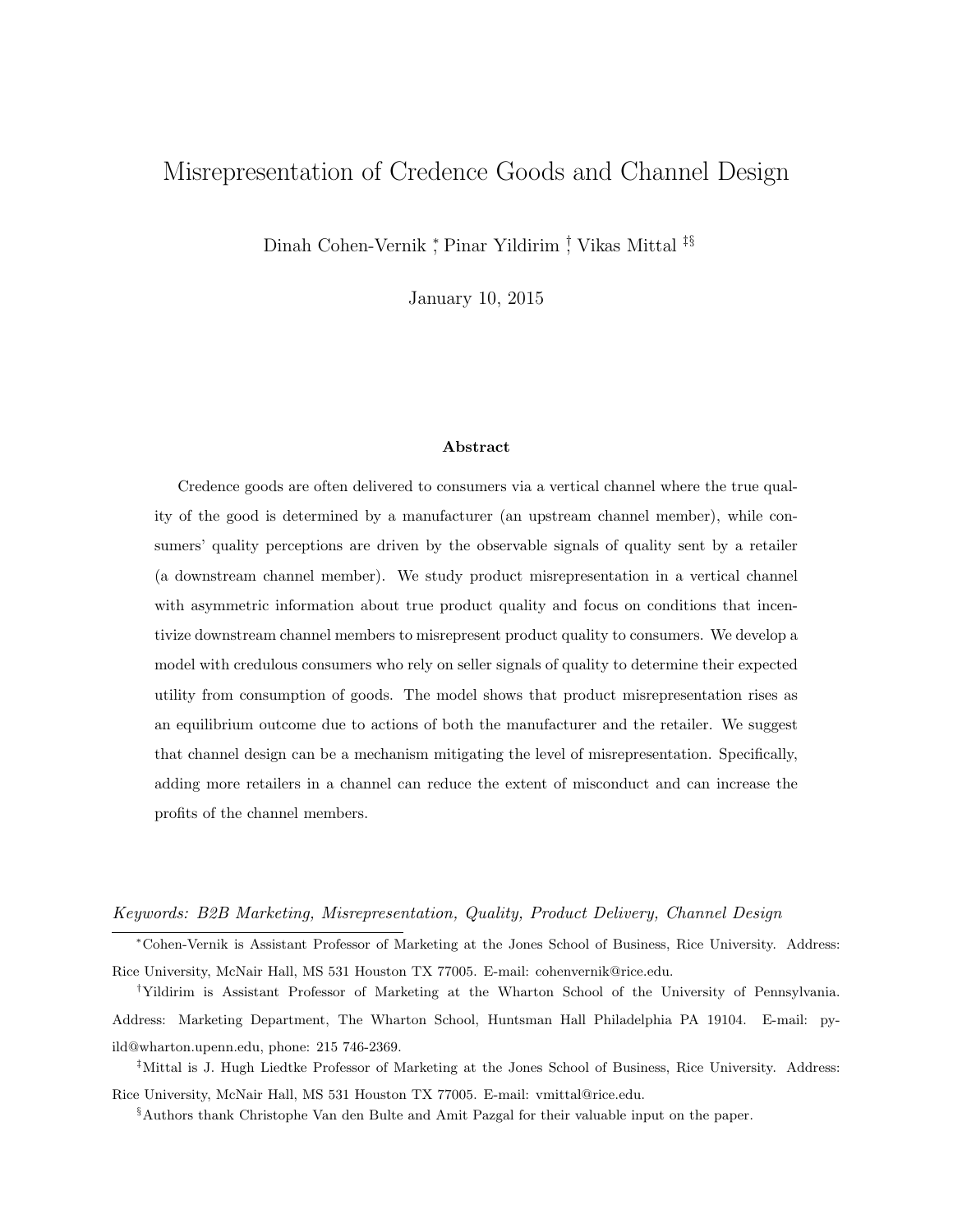## 1 Introduction

When buying a complex financial investment product (Inderst and Ottaviani, 2012a; Brown and Minor, 2012), deciding whether to undergo a surgery, or approving a mechanic's choice of an auto part for replacement (Wolinsky, 1993; Emons, 1997), consumers usually lack the necessary expertise to fully assess the quality of the product or service they are receiving. Such goods for which consumers cannot assess the value of the attributes with certainty are referred to as "credence goods" (Darby and Karni, 1973; Wolinsky, 1993). Credence goods differ from other types of goods in two ways. First, unlike experience goods, the true quality of a credence good may remain unknown to consumers even after purchase and consumption. For instance, a patient is unlikely to assess the true quality of a surgery she underwent, even after the surgery. Second, during the process of purchasing a credence good, consumers may rely on observable signals and advice provided by sellers due to their inability to assess product quality on their own. Sellers (i.e., retailers) typically have the knowledge and expertise about the products they offer and can better judge the true quality of a product relative to the consumer. For credence goods, therefore, retailers act not only as a point of sale, but also as the information intermediary between a manufacturer and a consumer. As an information intermediary, the retailer, in addition to providing the product or service itself, also provides the information signal regarding the product's quality. Thus, there exists an information asymmetry between the seller and consumers. Crucially, the information asymmetry may result in a moral hazard problem (Dulleck and Kerschbamer, 2006): An opportunistic seller may present a low-quality product to consumers as a high-quality product to increase consumer's willingness to pay, or, may undersell a high-quality product to lower consumers' expectations about product quality.

Examples of misrepresentation abound. In retail, gourmet food products and healthcare products may sometimes be sold with deceptive labels<sup>1</sup> (Martinez, 2009). Body care products that are not truly organic, for instance, are misrepresented as "organic" (The Gourmet Retailer, 2012). The National Health Care Anti-Fraud Association (NHCAA) estimates "tens of billions of dollars each year are lost" due to health care providers selling unnecessary procedures (NHCAA, 2014). When buying home-remodeling products such as windows and doors, consumers are frequently warned

<sup>&</sup>lt;sup>1</sup>For example, in 2006-7, over 3.2 million liters of olive oil were sold in Italy via misrepresentation that it was produced in Italy (versus packaged in Italy) and that it was pure extra virgin (versus a blend).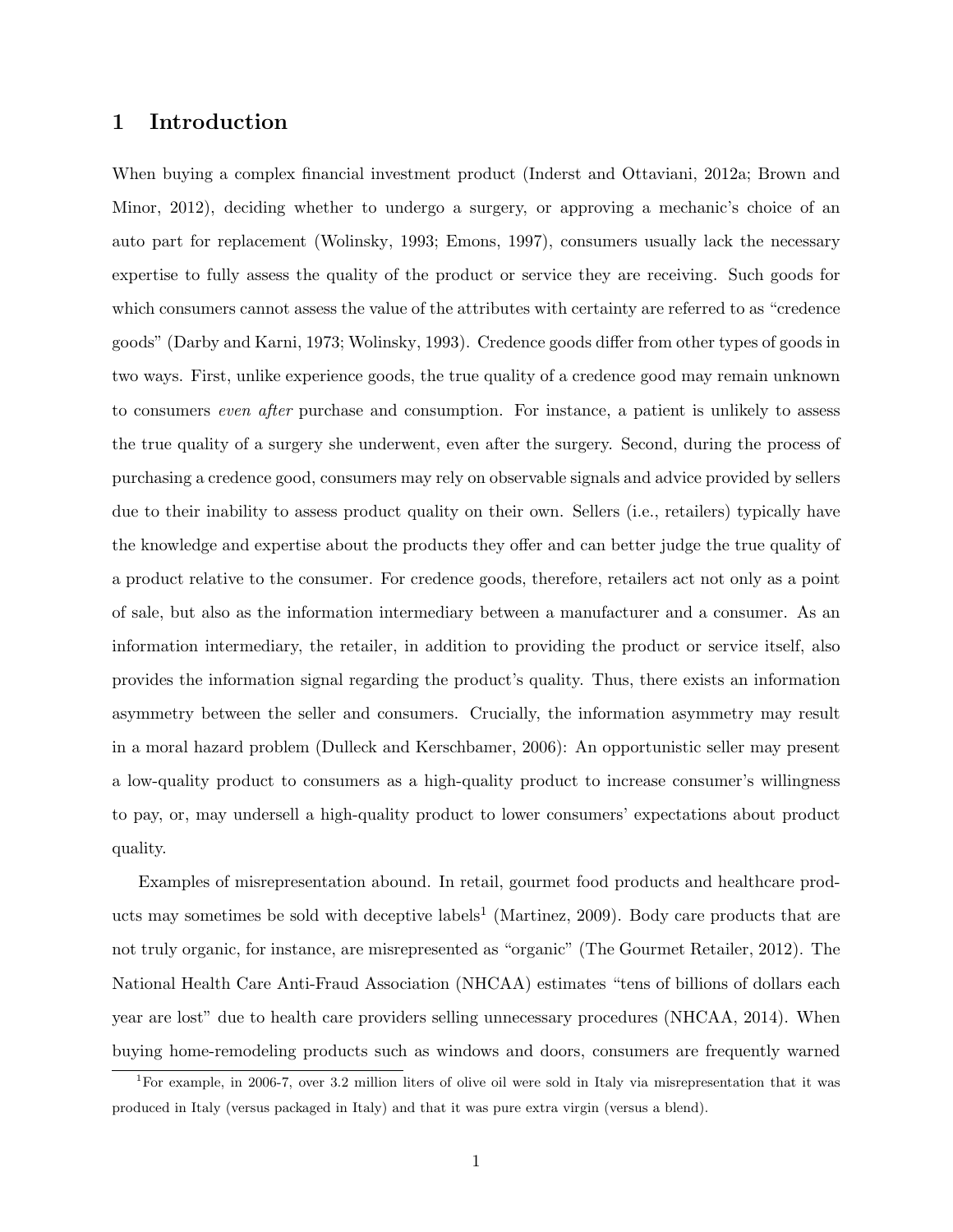to beware of companies misrepresenting low-quality products as high-end and reliable ones.<sup>2</sup> In a similar vein, one contributing factor to the financial crisis in 2008 was misrepresentation of investment quality and the risk associated with financial products by investment advisors (Inderst and Ottaviani, 2012a).

Although misrepresentation affects manufacturers, retailers, and consumers at large, the conditions which give rise to it are grossly understudied in marketing. This paper addresses the issue of misrepresentation of credence goods in a vertical distribution channel, focusing on several important questions: First, what are the conditions that promote misrepresentation behavior among partners in a vertical channel? Specifically, does misrepresentation always arise due to the fault of one party, or is it a joint outcome emanating from a double moral hazard present in the channel? Second, how does the the manufacturer's choice of channel design affect the retailer's incentives for misrepresentation of the product's true quality? Specifically, are there any incentives for a manufacturer to choose an exclusive versus non-exclusive distribution channel to mitigate moral hazard? Third, and finally, how does the attribution of blame for quality problems to retailer influence the retailer's incentives to misrepresent product quality?

We address these questions by developing a stylized model of a vertical channel where the manufacturer sells its product via one or more retailers. The manufacturer can produce either a high or a low-quality product, and the retailers examine it in order to form their beliefs about product quality. Depending on the outcome of this examination and the wholesale prices set by the manufacturer, the retailers then decide whether or not to misrepresent product quality. Consumers make their purchase decisions based on the product quality signaled by the retailers and the retail prices. Following the tradition of papers analyzing credence goods (Kartik et al., 2007), the consumers in our model recognize the incentives of the sellers to misrepresent products; however, since consumers are unable to detect if a seller is truthful or not, they act credulously. If the product fails, consumers punish their source of quality perceptions, the retailer.

Our investigation provides several counter-intuitive, but theoretically relevant insights. First, instances of misrepresentation arise as a joint outcome of the decisions made by the retailers and manufacturers. Although retailers have full control on influencing consumer perceptions of quality, the manufacturer may also benefit when retailers misrepresents the quality of his product. As a re-

<sup>&</sup>lt;sup>2</sup>See http://web.aces.uiuc.edu/vista/pdf\_pubs/RPRFRAUD.PDF, accessed on 4-1-2014.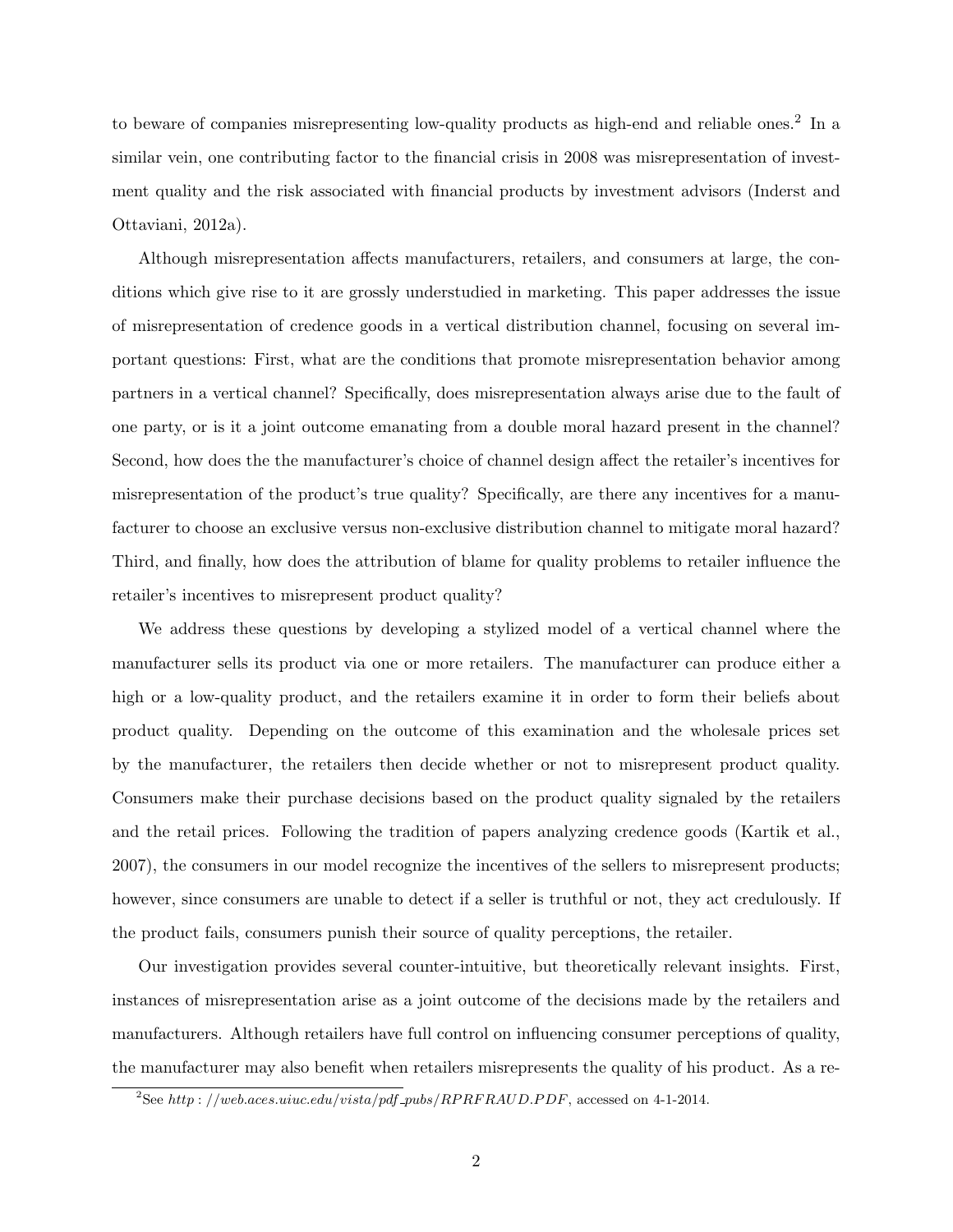sult, the manufacturer may make quality and pricing choices to encourage misrepresentation by the retailer. Second, many manufacturers believe that vertically integrating retailers is the only strategy available to reduce misrepresentation (Minder, 2014). Our model compares the single retailer and multiple retailer scenarios to ascertain their effect on the extent of product misrepresentation in the marketplace. The findings propose an alternative mechanism: Having multiple retailers can mitigate strategic misrepresentation of product quality. This is due to a market correcting effect of partnering with multiple downstream players: consumers' ability to compare quality signals from multiple retailers helps them to update beliefs about the true quality of a product. For a high quality manufacturer, increasing the credibility of the quality signals eliminates part of the informational inefficiencies present in credence goods markets. This, in return, may help channel members to improve their profits. Thus, contrary to lay intuition, increasing the number of retailers may, in some cases, increase the total profitability across retailers despite enhanced competition.

The extensions of a benchmark model provide some additional insights. First, we show that misrepresentation rises regardless of who gets blamed: A proportional distribution of blame of quality problems to the retailers and the manufacturer does not eliminate this outcome. Second, the assumption of credulity is relaxed to examine the impact of consumer skepticism on the incentives to misrepresent and the channel profits. One might think that if consumers can recognize and account for retailers' incentives to misrepresent a low-quality product as being a high-quality product, the extent of such misrepresentation will be reduced. However, we demonstrate that this is not always the case; in fact, the overall effect of consumer skepticism depends on how low the product quality is. Third, we allow the retailer representation of quality to be fully strategic by eliminating any unintended misrepresentation outcomes. Even though in this case the retailer openly misleads consumers, misrepresentation – surprisingly – is not fully eliminated.

Although the literature on misrepresentation dates back to the 1970s (Akerlof, 1970), to our knowledge, this is the first paper in marketing to examine the relationship between misrepresentation and channel structure using an analytical modeling framework. Misrepresentation received heightened attention following the 2008 financial crisis (e.g., Inderst and Ottaviani (2012b), Brown and Minor (2012), Inderst and Ottaviani (2013)). Inderst and Ottaviani (2012a) consider costless communication between sellers and credulous buyers in tradition with cheap-talk models (Crawford and Sobel (1982)). These authors find that refund policies can discipline an opportunistic seller. In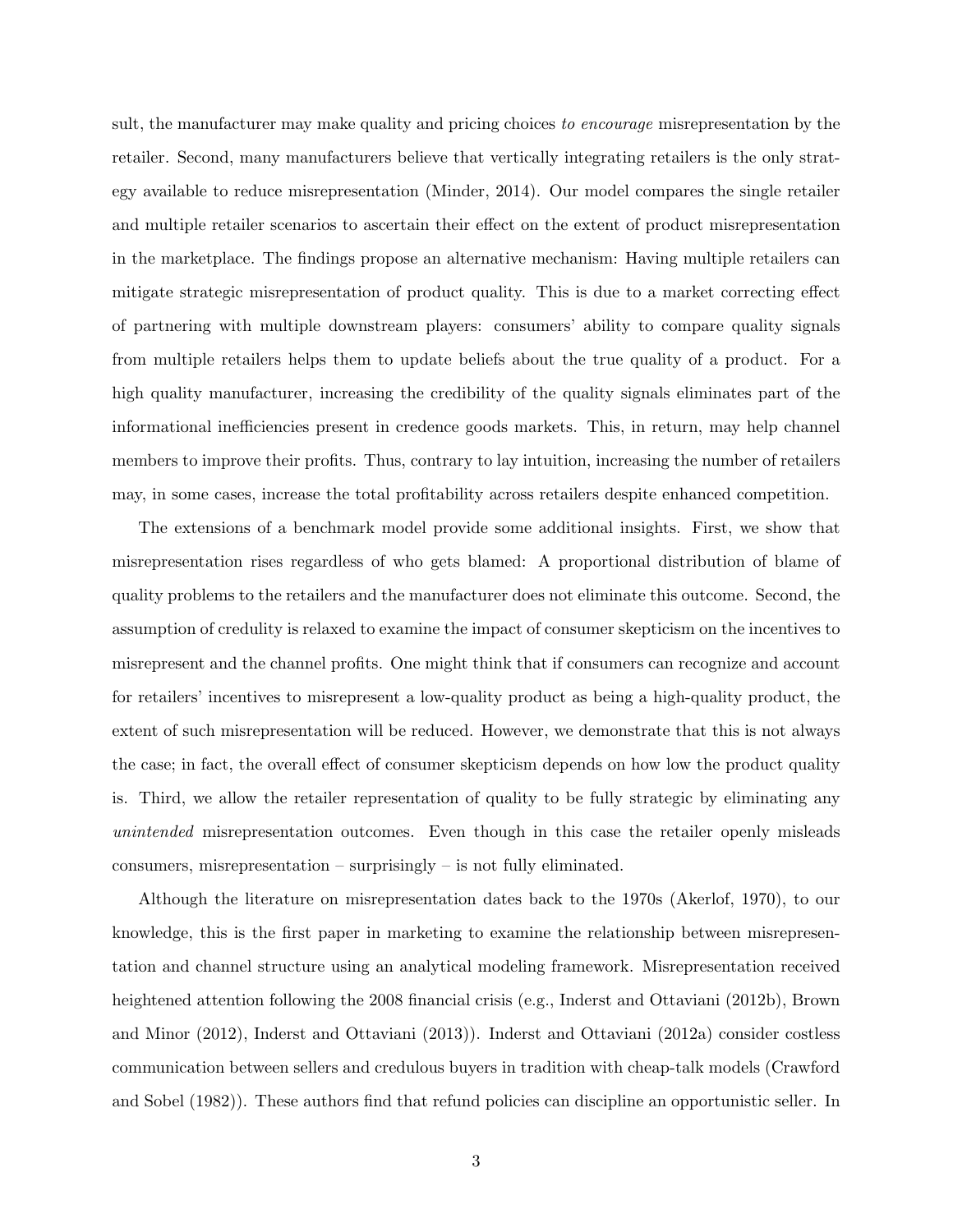Mishra et al. (1998), the information asymmetry between sellers and buyers is explicitly considered in selling environments. Using data from service managers in the automotive industry, the authors confirm that institutional differences among retail outlets change the extent to which consumers suffer from moral hazard. The study provides a comprehensive summary of factors impacting seller moral hazard including local vs. national store ownership, number of employees, seller compensation and company culture but does not focus on channel design as a factor moderating the extent of moral hazard. We contribute to these earlier studies in several ways. First, whereas most of the earlier models focus on the seller and consumer relationship, we bring attention to the potential conflict between the manufacturer's and retailer's incentives to misrepresent to consumers in a vertical channel design. Thus, our model considers manufacturers, retailers, and consumers as opposed to only a seller (manufacturer or retailer) and consumers. In our model, the manufacturer has the power to set product quality, whereas the seller has the power to shape customers' beliefs about quality. Further, in our model signals sent can have costly consequences for consumers, sellers, and manufacturers, whereas most earlier papers assume no direct cost of misrepresentation. Our study therefore extends and complements the findings of these earlier works.

Our work also contributes to the literature concerning customer satisfaction (Oliver, 1997) and customer attribution of failure (Zeithaml (1988); Folkes (1988); Tsiros et al. (2004); Johnson and Folkes (2007)). Most of the earlier works on customer satisfaction make an assumption that setting customer expectations low will always be beneficial for profits because it should lead to higher customer satisfaction (performance exceeds customer expectations). We theoretically identify situations when the opposite effect might occur: selling a high-quality product under the guise of lower quality can decrease the profits of channel members.

Further, behavioral theorists have examined failure attribution processes by consumers (Tsiros et al., 2004; Folkes et al., 1987), yet they do not consider the strategic implications of this attribution for both manufacturers and sellers. In this paper we study how the attribution of blame for product failure is distributed between the manufacturer and retailers, and how this distribution affects their strategies and profits. Similarly, there is a large body of empirical research examining the nature of redress (after the product failure occurred) that consumers may seek based on failure attributions (Smith et al., 1999; Francken, 1983). These studies mainly focus on strategies for management of post-purchase consumer dissatisfaction, but do not attempt to address the source of discontent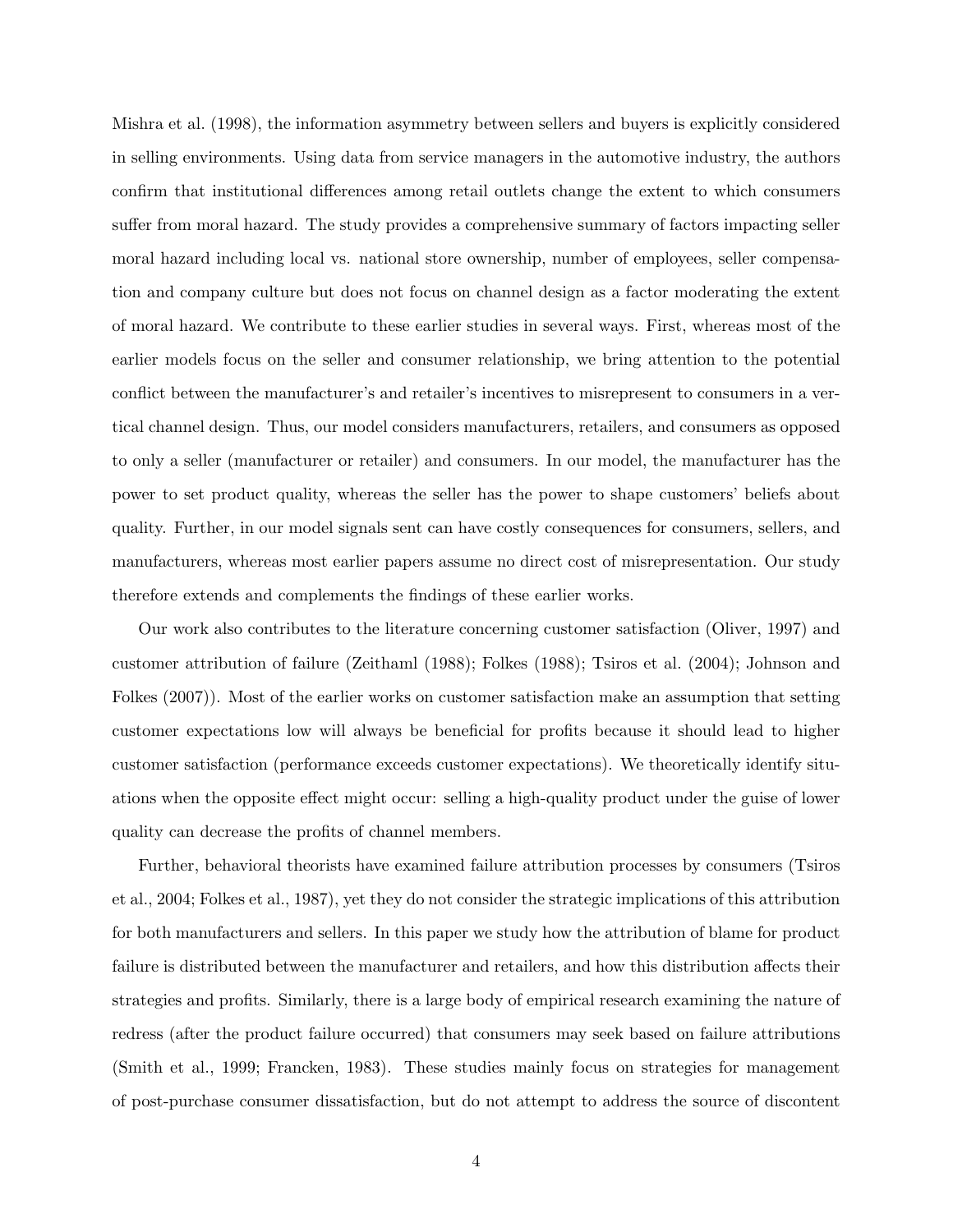based on channel relationship conflicts.

Finally, our study contributes to the B2B literature on channel design (McGuire and Staelin (1983)), and on aligning manufacturer and retailer incentives (e.g. Jeuland and Shugan (1983); Coughlan (1985); Eliashberg and Jeuland (1986); Moorthy (1988); Purohit and Staelin (1994); Lee and Staelin (1997); Kim and Staelin (1999)). Most B2B relationships - especially those between manufacturers and retailers - are based on the exchange of credence goods (Jacques (2007), Grewal and Lilien (2012)) and misrepresentation is a common reason for conflict in B2B relationships (Phillips, 1974). Three studies that are closely linked to ours are Chu and Desai (1995) and Mishra et al. (1998). In Chu and Desai (1995), authors focus on manufacturer incentives to retailers in the form of customer satisfaction assistance and consumer-satisfaction-index bonus to ensure positive customer outcomes, namely their satisfaction with the product. Similarly, Hauser et al. (1994) examines how firms can design incentive systems to improve customer satisfaction. Consistent with the spirit of these studies, we assume that consumer dissatisfaction with the product quality and the misrepresentation can have costly consequences for the channel members. Using this assumption, we examine how manufacturers can use channel design as a tool to mitigate quality misrepresentation.

The rest of the article is organized as follows. In Section ?? we review the relevant literature to situate our model. Section 2 develops the model and in Section 3 we compare a design with single and multiple retailers in a channel; we also examine issues related to consumer welfare. In Section 4 we extend our model in several directions: we consider a scenario when the upstream member offers a menu of prices, we analyze the cases when only one of the channel members is punished by the consumer for misleading, and relax some of the assumptions we make in Section 2. Finally, we develop some managerial implications and conclude in Section 5.

## 2 Model

Consider a channel where several downstream firms are selling the product to consumers. They obtain the product from an upstream monopolist. We will call the downstream firms the "retailers", and the upstream firm the "manufacturer" and refer to the retailers with 'she' and to the manufacturer with 'he' to help the reader follow our exposition.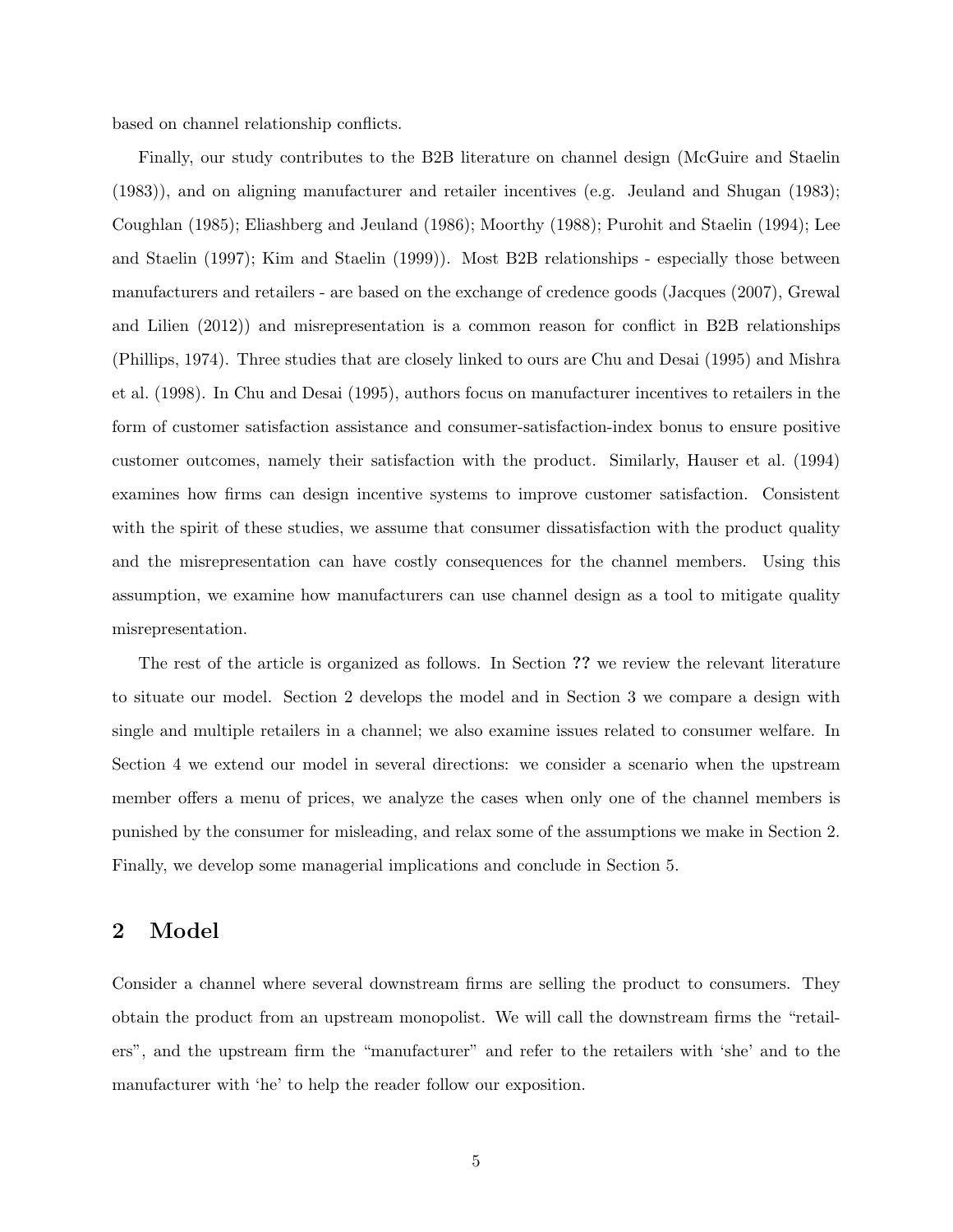The manufacturer (denoted with  $M$ ) can choose to distribute the product via one or several retailers. The number of downstream channel members is the comparative statics parameter in our paper: we first present a benchmark model where there is a single retailer (denoted with  $R$ ) selling a product to consumers. Within the single retailer framework, we determine the equilibrium product quality and wholesale prices chosen by the manufacturer, as well as the product representation strategies and retail prices set by the retailer. Subsequently, we consider a dual retailer distribution channel design, where manufacturer sells its product via two retailers (denoted by  $R_1$  and  $R_2$ ) respectively). We compare the manufacturer's profits and equilibrium strategies in the two channel designs, as well as the retailer's choice of quality representation strategy.

### 2.1 The Manufacturer

There are two distinct decisions that the manufacturer makes. First, the manufacturer sets the quality of the product  $(q_M)$  by choosing from two predetermined levels of quality: high  $(H)$  or low  $(L)$ . Second, he sets the wholesale price of the product, w. The difference between quality levels is that the low-quality product can fail (after the purchase) with probability  $r$ , while the high-quality product never fails. Additionally, the manufacturer faces higher marginal cost of production  $(c_H)$ for a high-quality product than when he produces a low-quality product at a cost  $c_L$ :  $c_L < c_H$ .

We assume that the product quality is manufacturer's private information and cannot be observed by either retailers or consumers. Further, we assume that the failure rate of a low-quality product, r, is common knowledge, while production costs  $c<sub>L</sub>$  and  $c<sub>H</sub>$  are unknown to retailers or consumers.

### 2.2 The Retailers

Consistent with the notion of credence goods (e.g., Emons (1997)) consumers cannot judge the quality of the product on their own. That is why there is a need for retailers in the market: not only do the retailers serve as a point of sale, but they also signal product quality to consumers. Since the true product quality is manufacturer's private information, the retailer must first examine the product to form her opinion about its quality before the retailer can signal the product quality to consumers. For example, the retailer's examination may rely on experts or on product reviews, or retailer may run tests to form an opinion about product quality. The outcome of this examination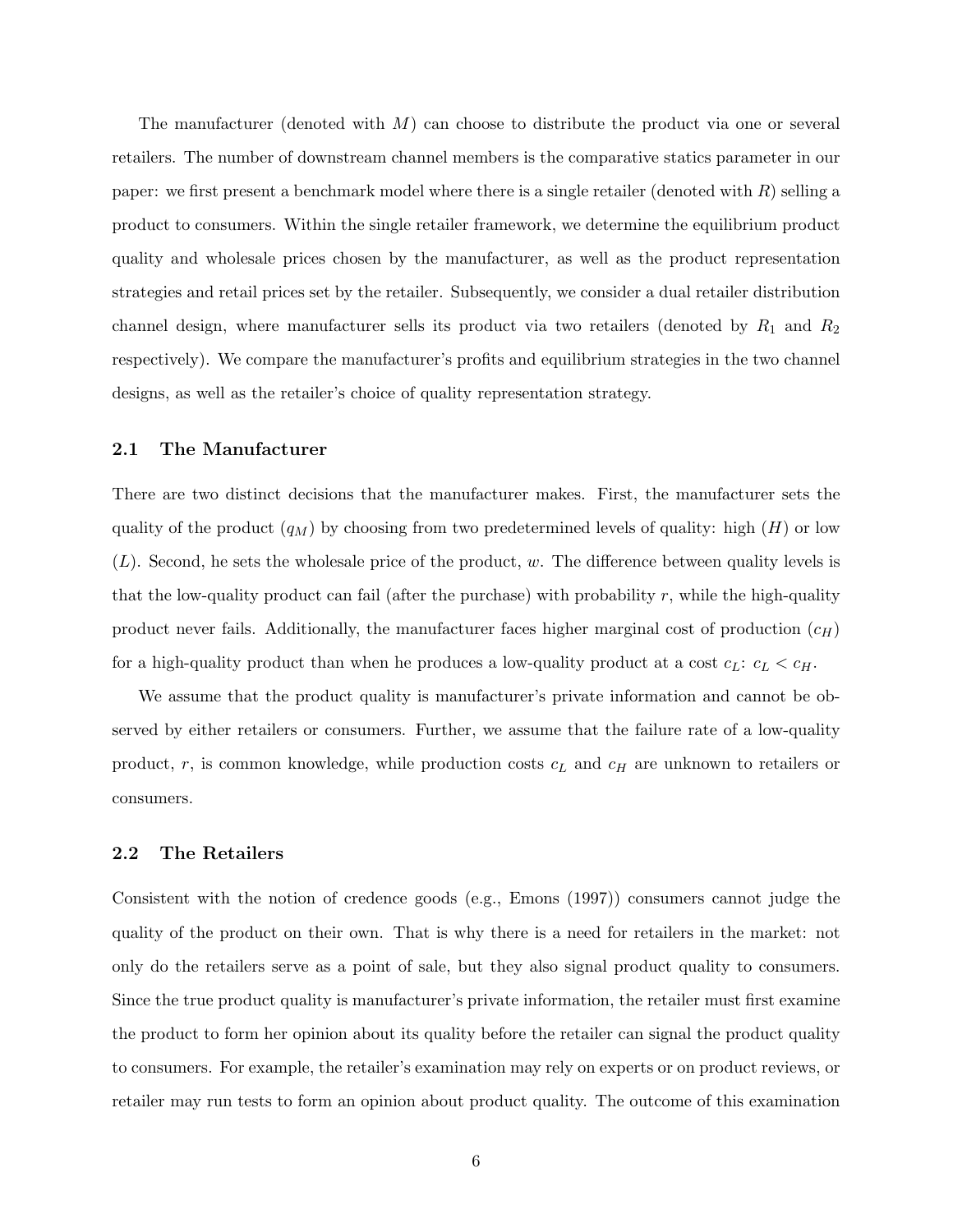depends on the actual product quality,  $q_M$ , as well as on the precision of the examination technology. Let  $q_t \in \{H, L\}$  denote the retailer's opinion about product quality formed as a result of product examination. Let  $\gamma \in (0.5, 1)$  represent the precision of the product examination process, where  $\gamma$ is defined as follows:

$$
\gamma = P(q_t = H | q_M = H) = P(q_t = L | q_M = L), \tag{1}
$$

Definition (1) suggests that the retailer has imperfect ability to detect the true quality of the product, which means that with probability  $(1 - \gamma)$  she will believe the product is of high quality whereas the true product quality is low and vice versa.<sup>3</sup> We assume  $\gamma > 0.5$  so that a retailer can use the examination technology credibly. Furthermore, we assume that  $\gamma$  is common knowledge.

Upon product examination, the retailer sends a quality signal  $q_R \in \{L, H\}$  to consumers. Retailer's signal can match or differ from her opinion on the product quality. We refer to the quality signal  $q_R$  sent to consumers conditional on the retailer's opinion  $q_t$ , as the "representation" strategy" of the retailer. There are four possible representation strategies:

- (1) "Truthful" (T): send a high (low) quality signal for a product whenever retailer believes it is of high (low) quality, i.e.,  $q_R = q_t$ ;
- (2) "Overselling"  $(O)$ : send a high quality signal regardless of the opinion on the product quality, i.e.,  $q_R = H$  for both  $q_t = H$  and  $q_t = L$ ;
- (3) "Underselling"  $(U)$ : send a low quality signal regardless of the opinion on the product quality, i.e.,  $q_R = L$  for both  $q_t = H$  and  $q_t = L$ ;
- (4) "Mismatching"  $(MM)$ : send a high (low) quality signal for a product that retailer believes is of low (high) quality, i.e.,  $q_R \neq q_t$ .

Following the quality signal choice, retailer sets her price p to maximize the expected profit conditional on  $q_t$  and  $q_R$ . In a dual retailer channel, the retailers examine the product quality independently and announce their retail prices to consumers simultaneously.

<sup>&</sup>lt;sup>3</sup>In Section 4.3 we consider a special case where retailer's examination technology is perfect ( $\gamma = 1$ ). In this case, the retailer knows the true product quality after evaluating the product. We provide insights into how this perfect information about product quality affects the retailer's incentive to misrepresent the low-quality product.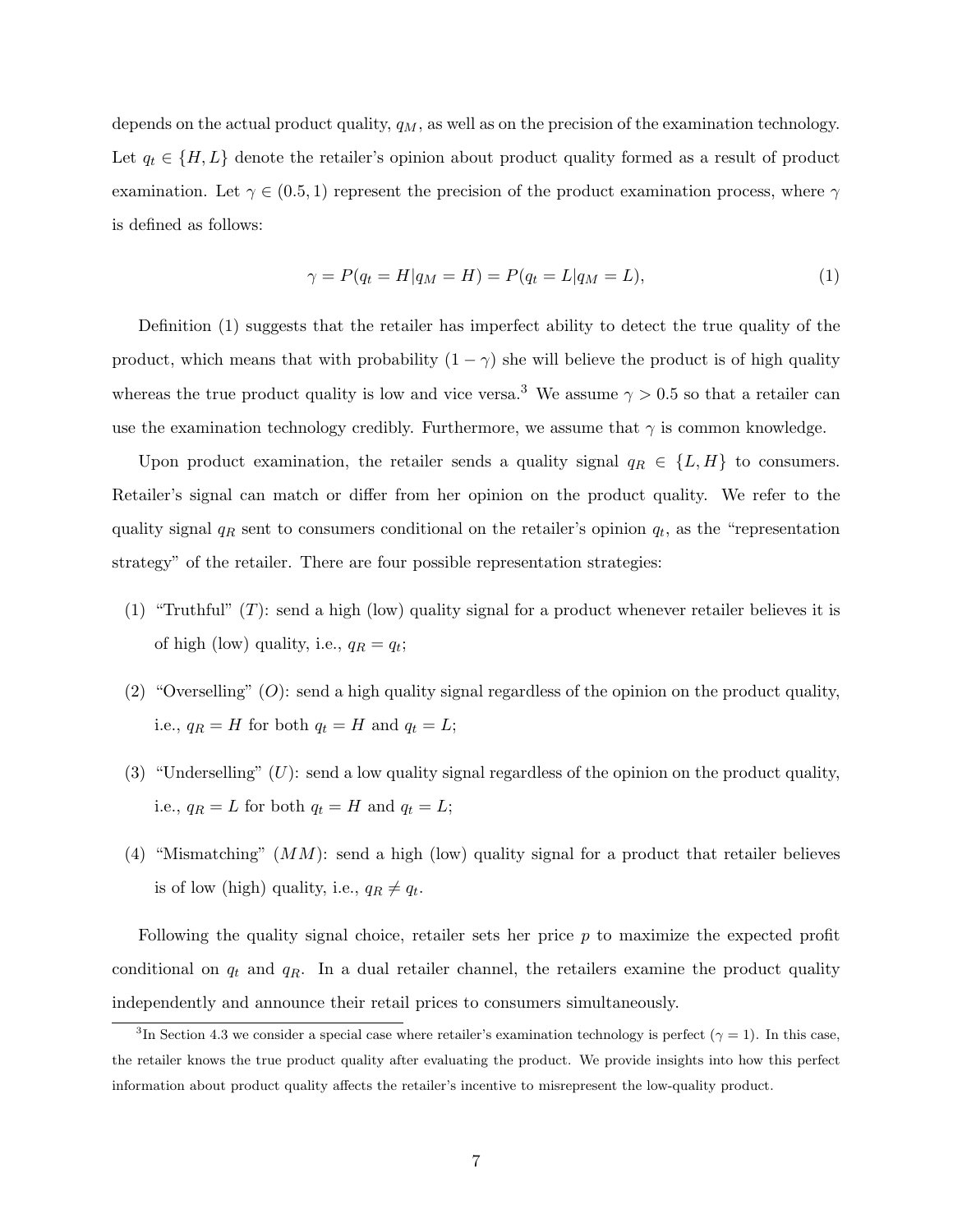#### 2.3 Consumers

Consumers purchase at most one unit of the product with a goal to maximize their utility. They are heterogeneous with respect to how much utility they derive from consuming the product when they face no product failure. This valuation parameter is denoted by v, and we assume that  $v \sim U[0, 1]$ . Consumers derive zero utility from a product that fails.

Due to the credence nature of the product, consumers cannot determine the true quality of a product  $(q_M)$  on their own. In the absence of any information about production costs and wholesale price, they cannot use the retail price to infer the true product quality either. In the benchmark model we assume that consumers are credulous: they completely rely on the retailer signal to infer product quality, i.e., they believe that the retailer is always truthful and that  $q_R = q_t$ . In Section 4.2, we consider a scenario where some consumers are non-credulous and discount retailer's signal, considering the possibility of strategic misrepresentation.

In the absence of any information, consumers would have to assume that a product is equally likely to be of high or low quality, hence their prior belief about the probability of product failure is  $\frac{r}{2}$ . However, conditional on the observed signal  $q_R$  and the precision of the retailer's examination technology  $\gamma$  they update their belief about the failure probability. Let  $\rho_i$  denote the probability of failure conditional on observed signal  $q_R = i$  in a single retailer channel. Let  $\rho_{ij}$  denote the same probability conditional on observed signals  $q_{R_1} = i$  and  $q_{R_1} = j$  in a dual retailer channel. Then the expected utility of a consumer from buying the product in a single retailer channel can be formally expressed as

$$
EU^i = EU(v, p|q_R = i) = v(1 - \rho_i) - p, \ i \in \{L, H\},\tag{2}
$$

and that in a dual retailer channel can be expressed as

$$
EU_k^{ij} = EU(v, p_k|q_{R_1} = i, q_{R_2} = j) = v(1 - \rho_{ij}) - p_k, \ i \in \{L, H\},\tag{3}
$$

where  $p_k$  is the price charged by retailer  $R_k$ . All consumers with non negative expected utility purchase the product.

### 2.4 Quality Misrepresentation and Reputation Damage

In this framework misrepresentation is defined as the deviation of the retailer's signal  $q_R$  from retailer's opinion on the product quality,  $q_t$ . First, a retailer may choose to *oversell* the product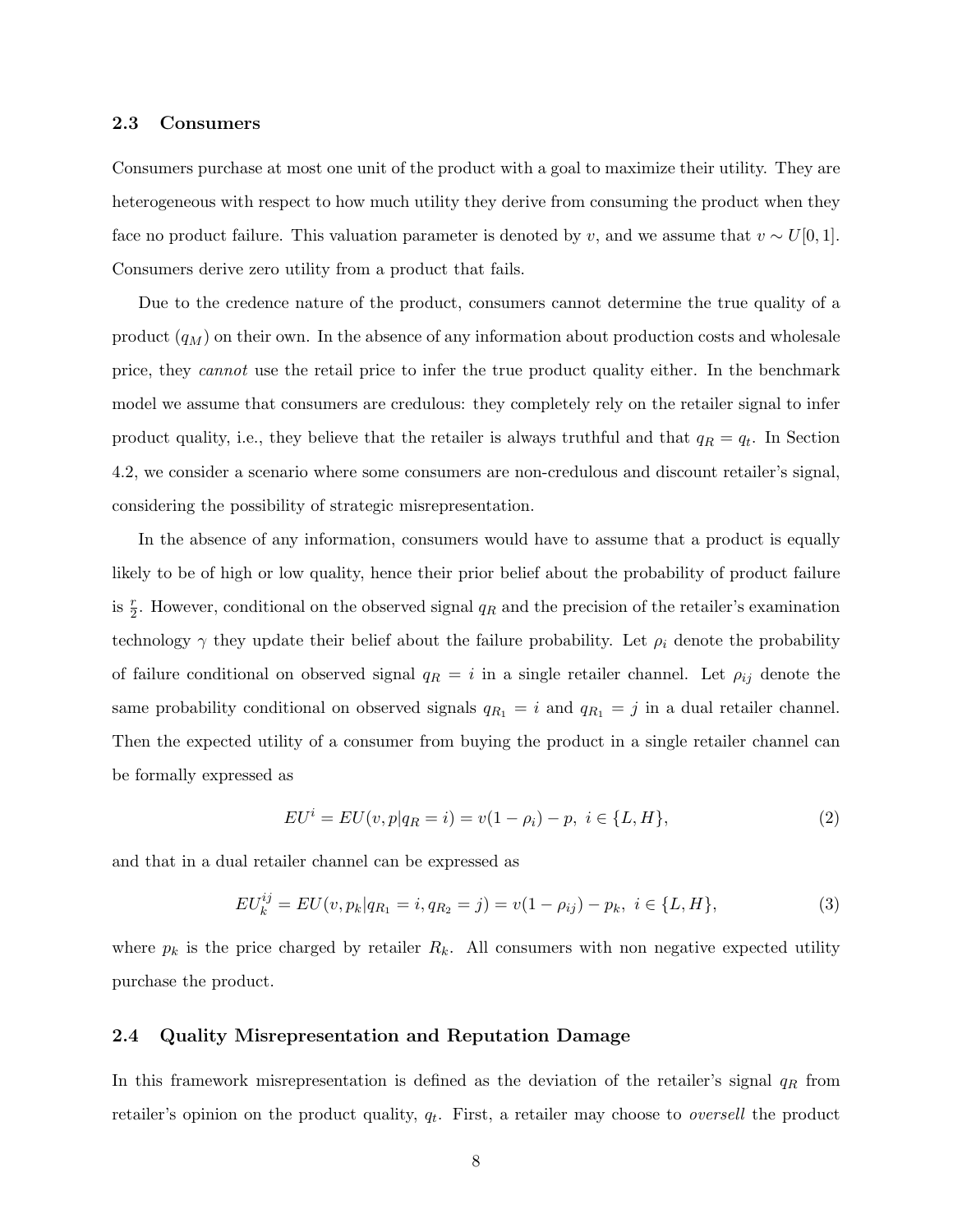and send a high quality signal,  $q_R = H$  when she believes the product quality is low,  $q_t = L$ . Such strategic misrepresentation by overselling creates a moral hazard problem between the retailer and consumers. Second, if a retailer chooses to undersell the product, she presents the product as low quality,  $q_R = L$ , despite believing it is of high quality,  $q_t = H$ . This second type of strategic misrepresentation creates a moral hazard problem between the retailer and manufacturer.

With credence goods the *true* product quality may remain unknown to consumers even postpurchase. We assume that whenever the consumers discover that the true product quality  $q_M$ differs from the quality signal  $q_R$  sent by the retailer, the retailer faces a reputation damage of  $\tau > 0$  because consumers cannot tell whether the retailer strategically misrepresented her opinion about the product quality or was truthful but made an error while examining the product. Since we consider a single-period game, we use this reputation damage (cost) parameter to quantify the cumulative negative future effect on retailer's profits caused by diminished reputation. For example, this damage can come from the fact that some consumers will stop buying from this retailer altogether, or will sue the retailer for misrepresentation, or will no longer completely trust the retailer's quality signal.

In our model, the only situation where consumers learn the true product quality is when the product fails post-purchase, revealing that it is of low quality,  $q_M = L$ . If the product they have purchased never fails, consumers cannot determine whether the product is of high quality or low quality and happened not to fail. Hence it is only when consumers purchase a product accompanied by a high quality signal  $q_R = H$  and observe product failure post-purchase, the retailer experiences reputation damage  $\tau$ . On the other hand, if the retailer sells the product accompanied by low quality signal  $q_R = L$  and such product fails, no reputation damage is incurred by the retailer since the revealed product quality corresponds to the retailer's signal. Thus when making her decision about whether to send a high or low quality signal to consumers, the retailer evaluates the trade-off between the expected reputation damage and the gain in profits from selling the product with a high quality signal and a higher price.

We assume that reputation damage  $\tau$  is unknown to consumers but is common knowledge for manufacturer and retailers. In case of multiple retailers, they split the  $\tau$  reputation damage proportional to their demand. In the benchmark model, we assume that the reputation damage is only experienced by the retailers, but in Section 4.1, we consider a scenario where the manufacturer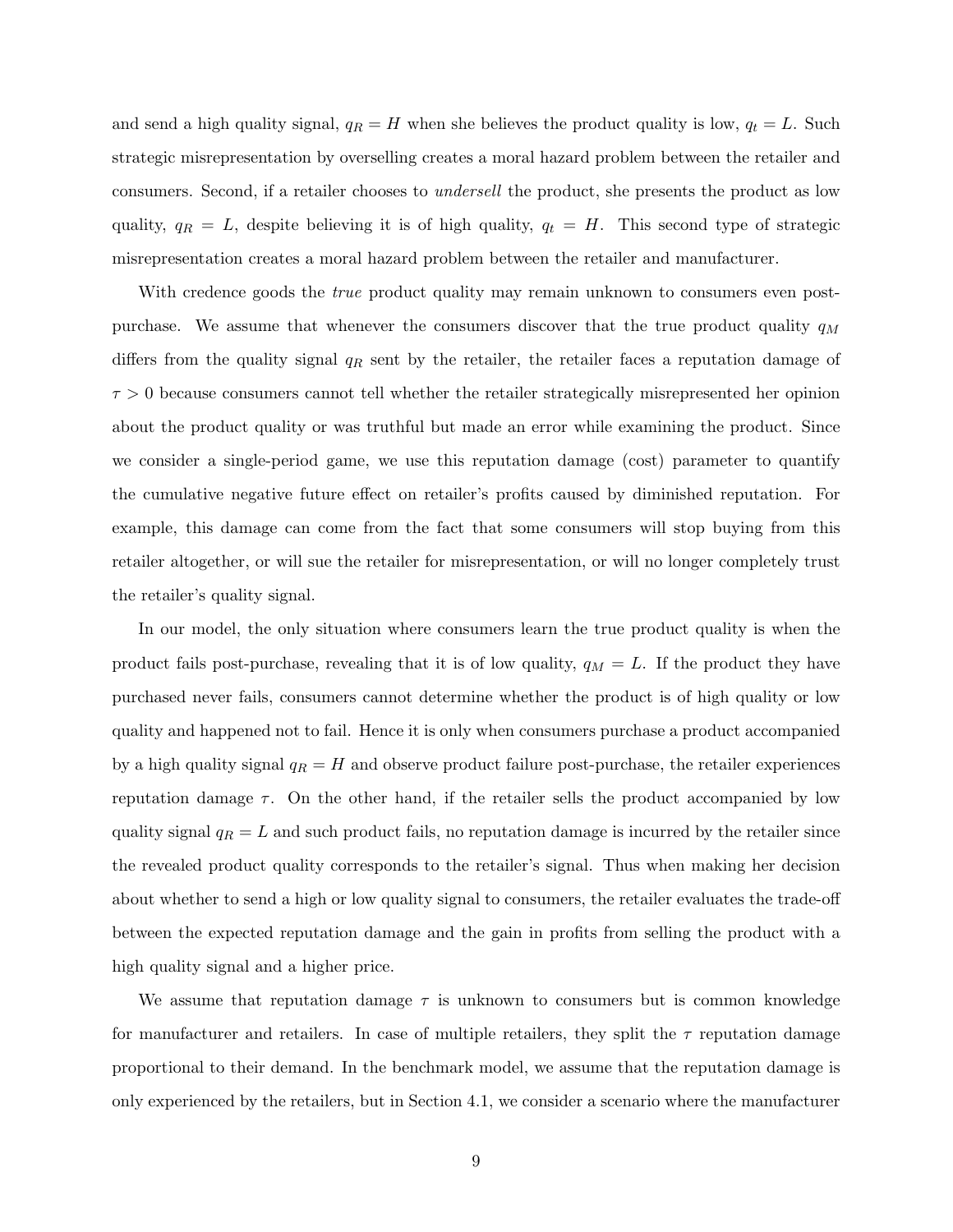also experiences reputation damage.

### 2.5 Timeline of the Game

Within each channel design - single or dual retailer channel - we solve for equilibria strategies in a backward induction fashion. The timeline of the game is as follows:

- 1. The manufacturer chooses the product quality,  $q_M \in \{H, L\}$ , and then determines the wholesale price  $(w)$  (consecutively).
- 2. The retailer examines the product and forms an opinion  $q_t$  about its quality. Conditional on this opinion, she sets the quality signal to be sent to consumers:  $q_R \in \{H, L\}$ , and then determines the retail price. In a dual retailer channel, the two retailers conduct their product examination independently and announce their signals and prices to consumers simultaneously.
- 3. Consumers observe the quality signal(s) from the retailer(s), update their beliefs about product failure probability conditional on the signal(s), and calculate the expected utility from consuming the product. Consumers with non-negative expected utility purchase the product.
- 4. Consumers consume the product and receive utility. If the true product quality is low, then with probability  $r$  it fails. If the failed product was represented to consumers as a high-quality product, then retailer(s) faces a total reputation damage equal to  $\tau$ .

### 3 Analysis

We start our analysis with a benchmark model where the manufacturer distributes the product via a single retailer. We then proceed with the analysis of a dual retailer channel and compare the equilibrium outcomes in order to investigate the impact of the channel design on the strategy choice incentives of the upstream and downstream channel members.

### 3.1 Benchmark Model: Single Retailer Channel Design

Consider a single retailer  $R$  who sells the product of a manufacturer  $M$ . To deliver the key messages of our paper, we will focus on the behavior of the credulous consumers with reputation damage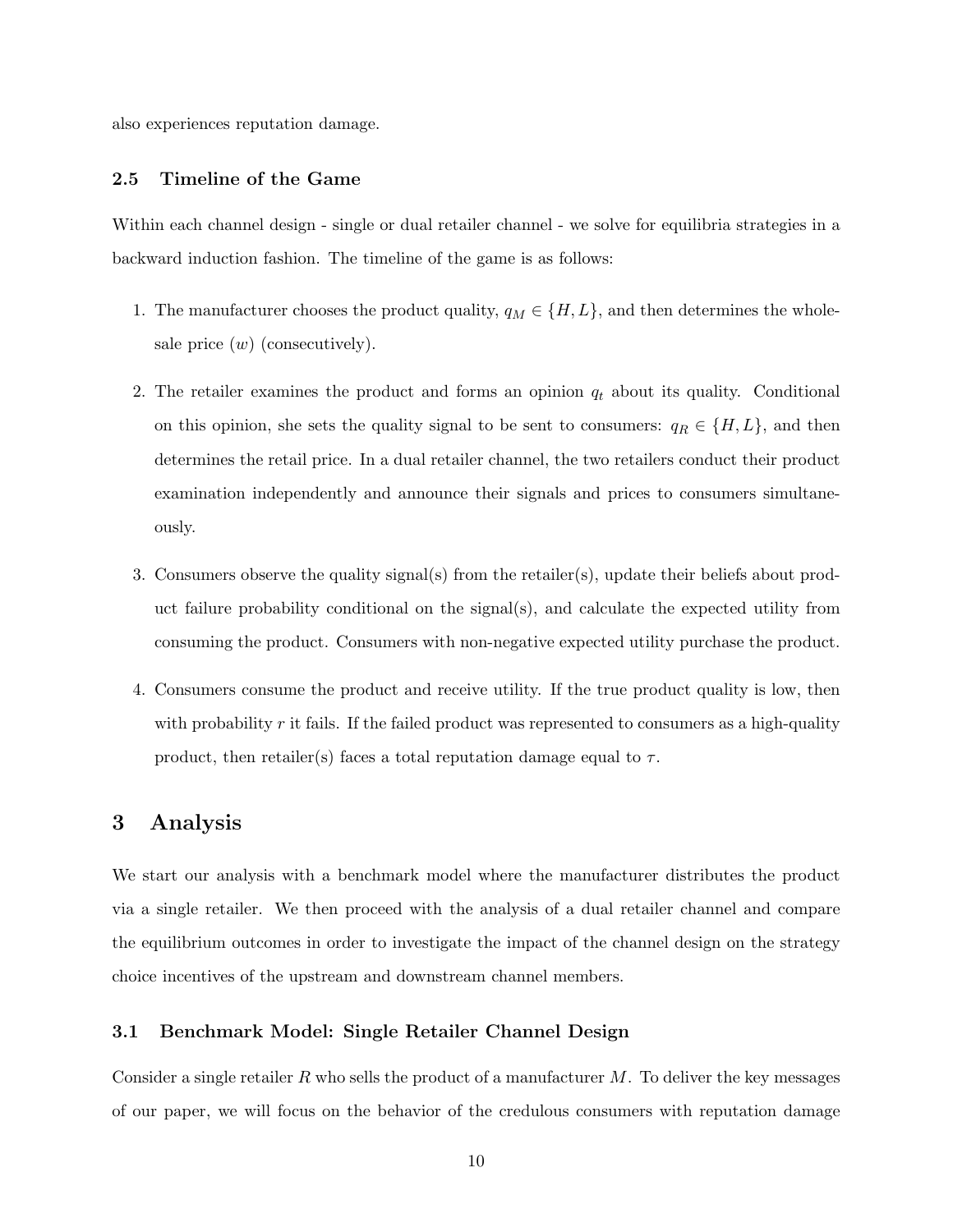incurred by the downstream member only. In Section 4 we show that the key results obtained in the benchmark model hold even when channel members share reputation costs (Section 4.1) or when consumers are non-credulous (Section 4.2).

We solve the game in a backward induction fashion, starting with the consumers' decision to purchase the product. First, consumers need to update the product failure probability. Recall that credulous consumers believe that  $q_t = q_R$ . Thus when consumers observe a high quality signal, their updated product failure probability is equal to

$$
\rho_H = P(failure|q_R = H) = rP(q_M = L|q_t = H) = r(1 - \gamma).
$$

By the same token, when consumers observe a low quality signal, their updated probability of product failure is calculated as

$$
\rho_L = P(failure|q_R = L) = rP(q_M = L|q_t = L) = r\gamma.
$$

Since  $\gamma > 0.5$ , the updated beliefs about the product failure conditional on retailer's signal are  $\rho_H < \frac{r}{2} < \rho_L$ , where  $\frac{r}{2}$  is the consumers' prior product failure belief. Notice that the assumption of credulity does not prevent consumers from recognizing the possibility that the product accompanied by a high quality signal might fail.

Second, consumers need to compute their expected utility from product purchase. Substituting probabilities  $\rho_H$  and  $\rho_L$  into consumers' utility function given in Equation (2), we obtain the valuation of the marginal consumer who is indifferent between buying and not buying the product for each quality signal sent by the retailer:

$$
v_H(p) = \frac{p}{1 - r(1 - \gamma)} \quad \text{if } q_R = H,
$$
  
\n
$$
v_L(p) = \frac{p}{1 - r\gamma} \quad \text{if } q_R = L.
$$
\n(4)

Conditional on the signal she sends, the retailer faces a demand of  $(1 - v_H(p))$  or  $(1 - v_L(p))$ . To determine the expected profit for each quality signal  $q_R$  the retailer can send, she considers all possible combinations of unobservable true product quality,  $q_M$ , and her opinion on it,  $q_t$ .

If the retailer's opinion about product quality is  $q_t = H$ , she knows that with probability  $\gamma$ she is correct in her assessment and there is zero risk of product failure and reputation damage if she sends a high quality signal  $q_R = H$ . With the remaining probability  $(1 - \gamma)$ , the opinion  $q_t$  is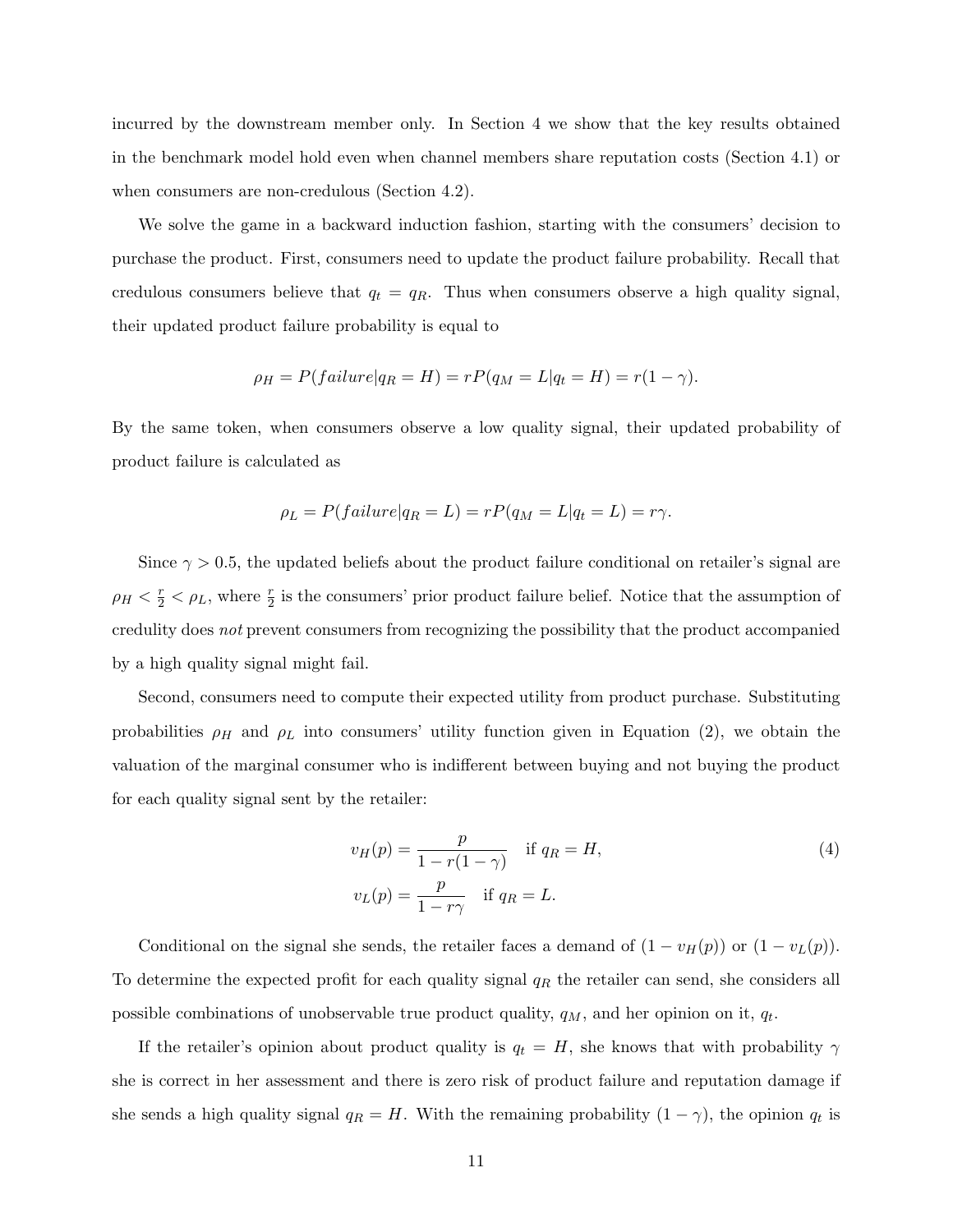incorrect, in which case a product failure can happen with probability  $r$ . In the latter case, the retailer's reputation will suffer if she sends a high quality signal. Conditional on the opinion  $q_t = H$ , the retailer's expected profits from setting her quality signal for the product to be  $q_R \in \{L, H\}$  is:

$$
\pi_R^{q_R H}(p) = \begin{cases}\n(1 - v_H(p))(p - w) - (1 - \gamma)r\tau, & \text{if } q_R = H \\
(1 - v_L(p))(p - w), & \text{if } q_R = L,\n\end{cases}
$$
\n(5)

where  $(1-\gamma)r\tau$  is the expected reputation damage if the product fails following high quality signal sent by the retailer.

If the retailer's examination technology suggests that the product is of low quality  $(q_t = L)$ , then with probability  $\gamma$  this opinion is correct and the product will fail with probability r, in which case retailer will experience a damage to her reputation if she misrepresents the product quality by setting  $q_R = H$ . If she sends a low quality signal  $q_R = L$ , she will not experience any reputation damage. Therefore, conditional on her opinion  $q_t = L$ , retailer's expected profits from setting her quality signal for the product to be  $q_R \in \{H, L\}$  is:

$$
\pi_R^{q_R L}(p) = \begin{cases}\n(1 - v_H(p))(p - w) - \gamma r \tau & \text{if } q_R = H \\
(1 - v_L(p))(p - w) & \text{if } q_R = L.\n\end{cases}
$$
\n(6)

Equations (5) and (6) together allow us to derive the conditions for the retailer to follow one of the strategies outlined earlier: Being Truthful, Overselling, Underselling, and Mismatching. The following lemma lists retailer's optimal product representation strategy conditional on the value of reputation damage  $\tau$ .

Lemma 1. In a single retailer channel, the retailer is

- (1) Overselling: always sends quality signal  $q_R = H$  if  $\tau < \tau_L(w) \equiv \frac{\xi(w)}{\gamma}$  $\frac{w_j}{\gamma},$
- (2) Underselling: always sends quality signal  $q_R = L$  if  $\tau > \tau_H(w) \equiv \frac{\xi(w)}{(1-\gamma)^2}$  $\frac{\xi(w)}{(1-\gamma)}$ , and
- (3) Truthful: sends quality signal  $q_R = q_t$  otherwise;

where  $\xi(w) \equiv \frac{(2\gamma - 1)(1 - r - w^2 + r^2 \gamma (1 - \gamma))}{4(1 - \gamma r)(1 - (1 - \gamma)r)}$  $\frac{4(1-\gamma)(1-\gamma-\mu+\nu+1)}{4(1-\gamma r)(1-(1-\gamma)r)}$ . Moreover, a Mismatching strategy is never optimal.

Proof. All the proofs are relegated to the Appendix.

 $\Box$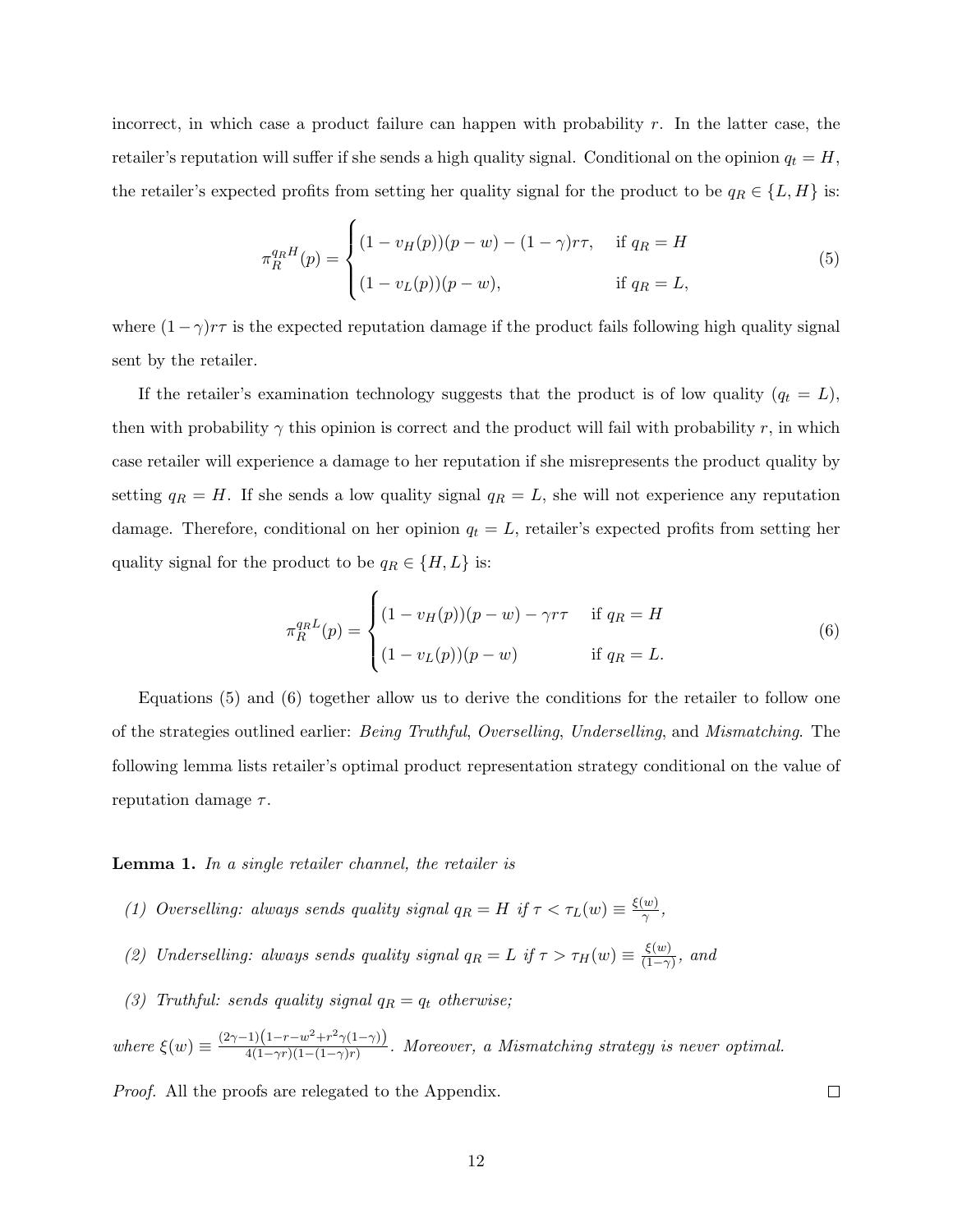Lemma 1 addresses a key research question: Under what conditions will a retailer follow truthful quality representation strategy? The lemma suggests that a truthful representation will only exist if the reputation damage is medium. A low reputation damage incentivizes moral hazard as the seller is willing to take the risk of overselling and deceiving the consumer. As the reputation damage increases past  $\tau_L(w)$ , it initially disciplines the retailer to act truthfully. But as the reputation damage further increases  $(\tau > \tau_H(w))$ , the uncertainty about the true quality of the product in combination with high possible reputation damage forces the retailer to lower its own liability by always underselling the product.

**Observation 1.** The thresholds  $\tau_L(w)$ ,  $\tau_H(w)$  of reputation cost which eliminate misrepresentation decrease in w (see Figure 1).



Figure 1: Thresholds  $\tau_L, \tau_H$  vs. w at  $\gamma = 0.8, r = 0.7$ .

An important observation pertains to the fact that the threshold values of  $\tau$  which dictate the strategy of the downstream partner in a sales channel is a decreasing function of the upstream partner's price. As w increases, the room for overselling and truthful strategies narrows. Specifically, when  $w > \sqrt{(1-\gamma)\gamma r^2 - r + 1}$ , the retailer always undersells in order to protect herself from any potential losses from reputation damage.

More importantly, the relationship between the reputation cost thresholds and w show that the amount of misrepresentation in the market is, in part, determined by the manufacturer and how much leeway he gives in profits to the retailer to correct for loss from reputation damage. Stated differently, the amount of consumer deception in retail channel is determined by joint decisions of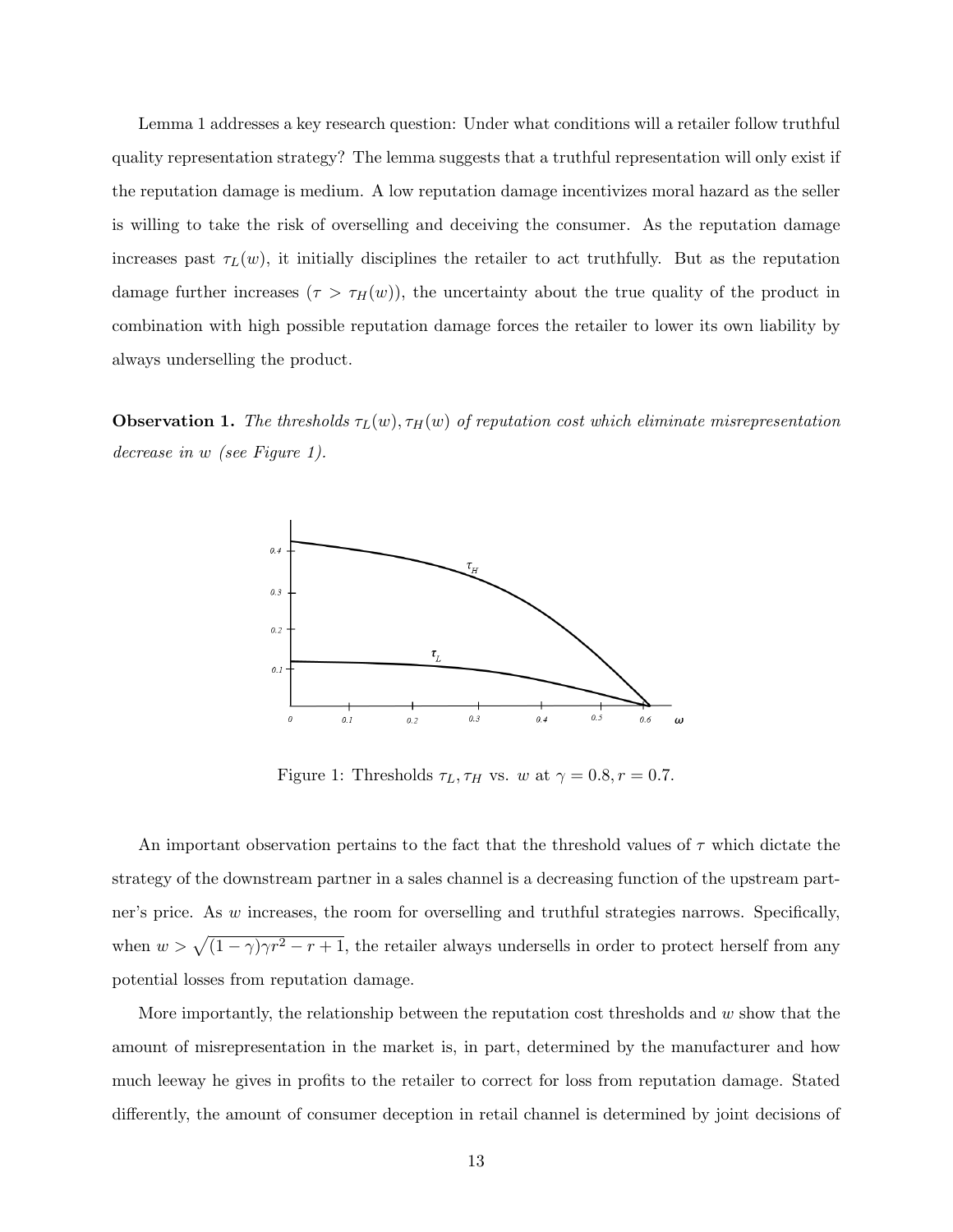the upstream and downstream partners, i.e., manufactureres and retailers. To extend this insight, in Section 4.3, we analyze the case where the retailer can perfectly assess product quality ( $\gamma = 1$ ), therefore she is fully strategic in introducing fraud in the market. In this case, the manufacturer can make choices to eliminate retailer fraud, but the analysis shows that the manufacturer still makes choices which allow products to be sold under the false premises of having higher quality than they really do.

Further, the manufacturer faces a trade-off. On the one hand, he can decrease prices slightly, through which he can encourage the retailer to better communicate the quality of its product. However, by doing so he limits his profit margins. This would imply that some products which are of high quality (and are believed to be of high quality by the sellers) are consistently presented to consumers as low-quality products, to provide an insurance for the retailer against possible reputation damage. A manufacturer with high and non-flexible prices is more likely to face a problem of motivating the retailer to communicate product quality truthfully, when everything else remains identical.

Following backward induction, we next investigate the equilibrium prices and quality set by the manufacturer in an exclusive retail channel. The derivations yield<sup>4</sup> that the optimal wholesale prices the manufacturer charges in the pure strategy equilibrium are:

$$
w^{HT} = \frac{1}{2}(c_H + \frac{\beta}{(1 - r + \eta)}) \qquad w^{LT} = \frac{1}{2}(c_L + \frac{\beta}{(1 - \eta)}),
$$
  
\n
$$
w^{HO} = \frac{1}{2}(c_H + 1 - (1 - \gamma)r) \qquad w^{LO} = \frac{1}{2}(c_L + 1 - (1 - \gamma)r),
$$
  
\n
$$
w^{HU} = \frac{1}{2}(c_H + 1 - \gamma r) \qquad w^{LU} = \frac{1}{2}(c_L + 1 - \gamma r),
$$
  
\n(7)

where  $\eta \equiv 2r\gamma(1-\gamma)$  and  $\beta \equiv 1-r+r^2(1-\gamma)\gamma$  and  $w^{ij}$  denotes the wholesale price of product with quality  $q_M = i \in \{L, H\}$  when retailer follows strategy  $j \in \{O, T, U\}$ .

Equation set (7) shows why the retailer is unable to infer manufacturer's quality from the wholesale prices: wholesale prices depend on the production cost  $c_i, i \in \{H, L\}$  which is manufacturer's private information. Any observed value of wholesale price  $w$  can be associated with multiple values of  $c_i$ . By only observing one wholesale price w, the retailer cannot form an opinion about product quality and must rely on the examination technology instead.

<sup>4</sup>See Proof of Lemma 2 for details.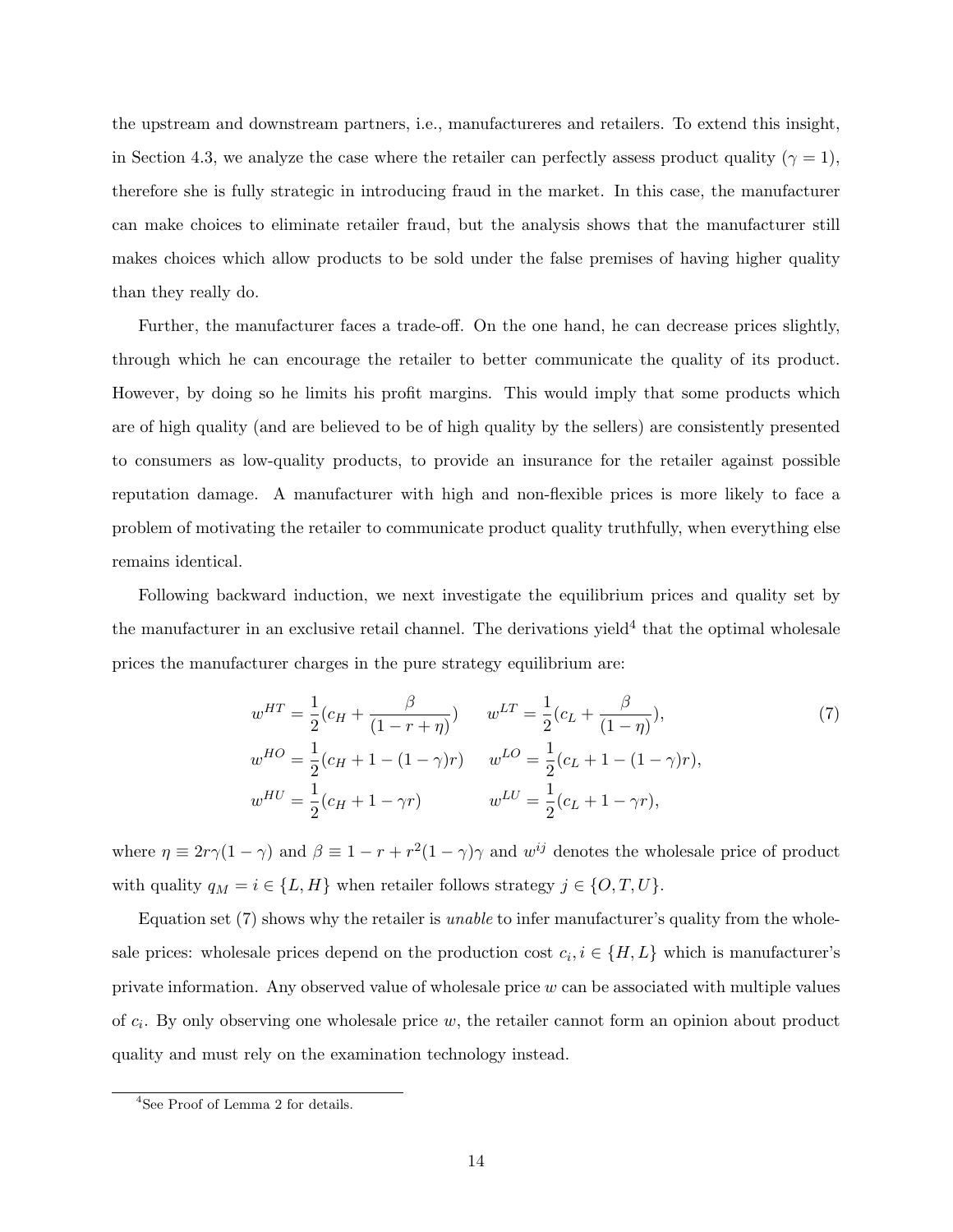**Lemma 2.** In a single retailer channel, the manufacturer produces a high-quality product only if he expects the retailer to follow strategy T and

$$
c_H < c^T \equiv \frac{\beta}{(1 - r + \eta)} \left( 1 - \sqrt{\frac{1 - r + \eta}{1 - \eta}} \right) + c_L \sqrt{\frac{1 - \eta}{1 - r + \eta}}.
$$

Lemma 2 suggests that the provision of a high-quality product into the marketplace relies on two conditions to be met together. Not only should the cost of production be sufficiently attractive, but the manufacturer must also trust that the representation will be truthful. A low production cost alone is not sufficient for high-quality products to become available to consumers. In addition, the manufacturer must trust his channel partner to fairly communicate the quality of his product to the consumers. Lack of trust in a retail channel will result in consumers being served with low quality products.

Next, using the functions  $w^{ij}$ , thresholds  $c^T$  and  $\tau_i(w)$ , we derive the equilibria strategies.<sup>5</sup> Without loss of generality, to reduce the complexity of expressions, we set the production cost of a low-quality product to zero  $(c<sub>L</sub> = 0)$  for the rest of the analysis. Further, we focus on the pure strategy equilibria (as depicted in Figure 2). Proposition 1 provides the conditions under which strategic misrepresentation will rise as a pure strategy equilibrium outcome in a single retailer distribution channel.

#### Proposition 1. In a single retailer channel,

- (1) Manufacturer choosing to produce a low-quality product and retailer misrepresenting by underselling is a unique equilibrium outcome if  $\tau > \tau_H^{LU}$ ;
- (2) Manufacturer choosing to produce a low-quality product and retailer misrepresenting by overselling is a unique equilibrium outcome if  $\tau < \tau^{LO}$  and  $r < \frac{3}{5\gamma - 1}$ .<sup>6</sup>

First, Proposition 1 confirms that when the manufacturer expects misrepresentation, he prefers to make a low-quality product, as Lemma 1 already hinted. Since the manufacturer bears no consequences for misrepresentation, it is never optimal for him to produce a high-quality product knowing that the retailer will misrepresent by either under or overselling, as it only involves higher

<sup>&</sup>lt;sup>5</sup>For detailed description of equilibria, please see the Supplemental Materials, page 1.

<sup>&</sup>lt;sup>6</sup>The closed form expressions for thresholds  $\tau^{ij}$  and  $\tau^{ij}_H$  are given in the Supplemental Materials, page 4.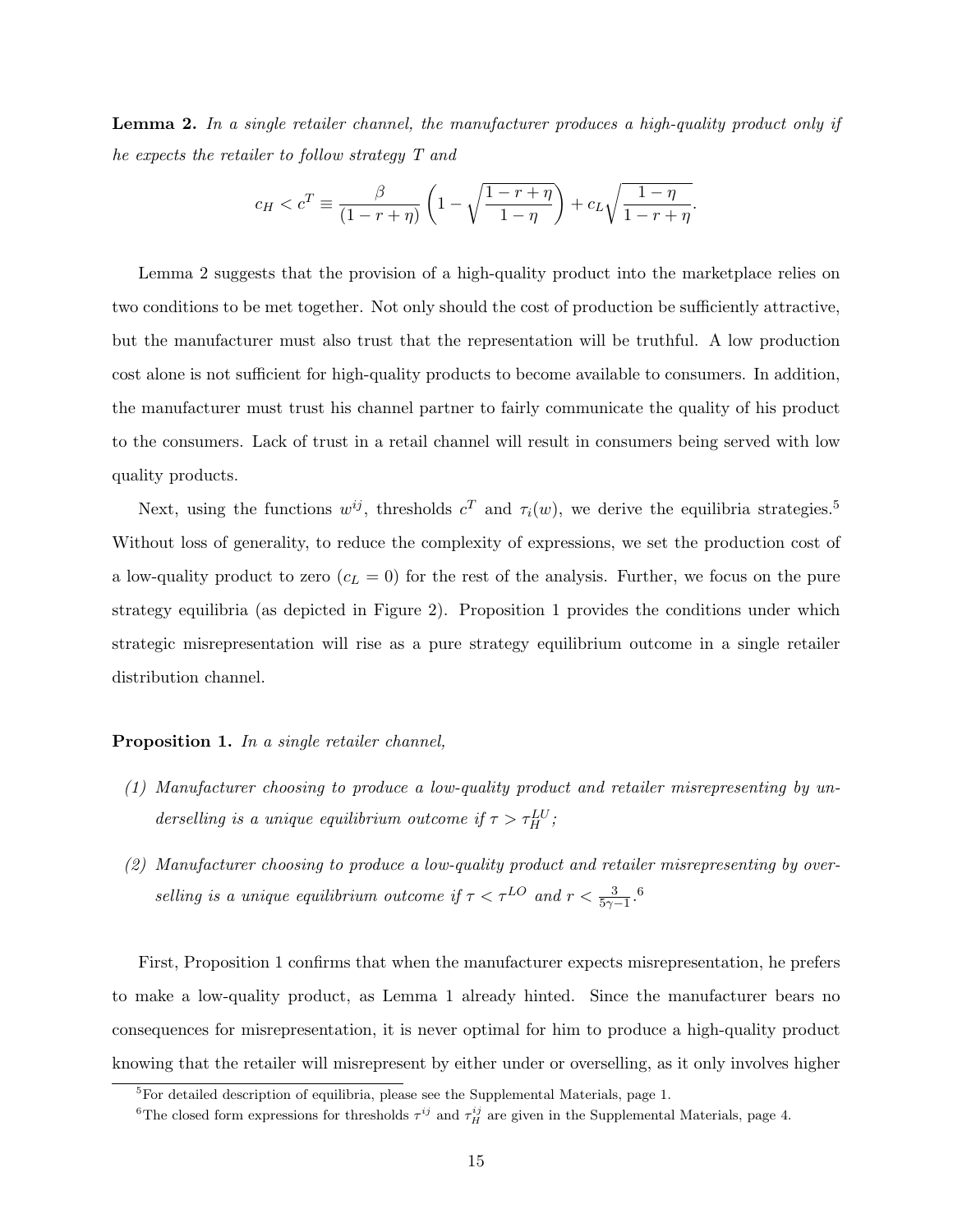production cost but does not lead to any additional benefits on the demand side. In other words, there is an equilibrium level of misrepresentation in the market which is jointly determined by the retailer's and the manufacturer's preferences, as Wolinsky (1993) notes.

Further, the first part of Proposition 1 demonstrates that high reputation costs might be detrimental to the channel. When  $\tau > \tau_H^{LU}$ , the retailer is so cautious about avoiding reputation damage that even if her examination determined the quality to be high  $(q_t = H)$ , she still sends consumers a low quality signal  $q_R = L$ . The expected reputation cost, if her opinion on quality is wrong, exceeds the benefits from higher demand and profits associated with the high quality signal ( $q_R = H$ ). On the other hand, expecting the retailer to undersell the product, the manufacturer prefers to produce a low-quality product, even when the production cost  $c_H$  is small and the high-quality product could lead to higher profits if the retailer were to represent it truthfully. As a result, consumers miss out on enjoying a high-quality product.

The second part of Proposition 1 shows that strategic misrepresentation of a low-quality product can be eliminated, regardless of the magnitude of reputation damage  $\tau$ , if the probability of product failure is high enough  $r > \frac{3}{5\gamma - 1}$ . Notice that this condition can only be satisfied for some  $r \in (0, 1)$ when  $\gamma > 0.8$ ; hence only when r and  $\gamma$  are both sufficiently high, will the expected reputation damage be high enough for the retailer to avoid misrepresenting low-quality product. In other words, if a low-quality product has a high likelihood of failure, and the retailer is known to be able to detect low quality with high precision, she will prefer not to oversell the product.

We next examine the link between strategic misrepresentation and profits. The following proposition suggests that the preferences for strategic misrepresentation versus truthful representation are not always aligned for the upstream and downstream members of the channel.

#### Proposition 2. In a single retailer channel,

(1) Both (H,T) and (L,O) are equilibrium outcomes if  $c_H < c^T$  and  $\tau \in (\tau^{HT}, \tau^{LO})$ . In this case, the retailer earns higher profit in  $(H,T)$  outcome while the manufacturer earns higher profit in  $(L, O)$  outcome:

$$
\pi_M^{LO^*} > \pi_M^{HT^*} \text{ and } \pi_R^{LO^*} < \pi_R^{HT^*}.
$$

(2) (L,U) is the equilibrium outcome if  $\tau > \tau_H^{LU}$ . In this case, and if  $c_H < c^{LU}$ , both the retailer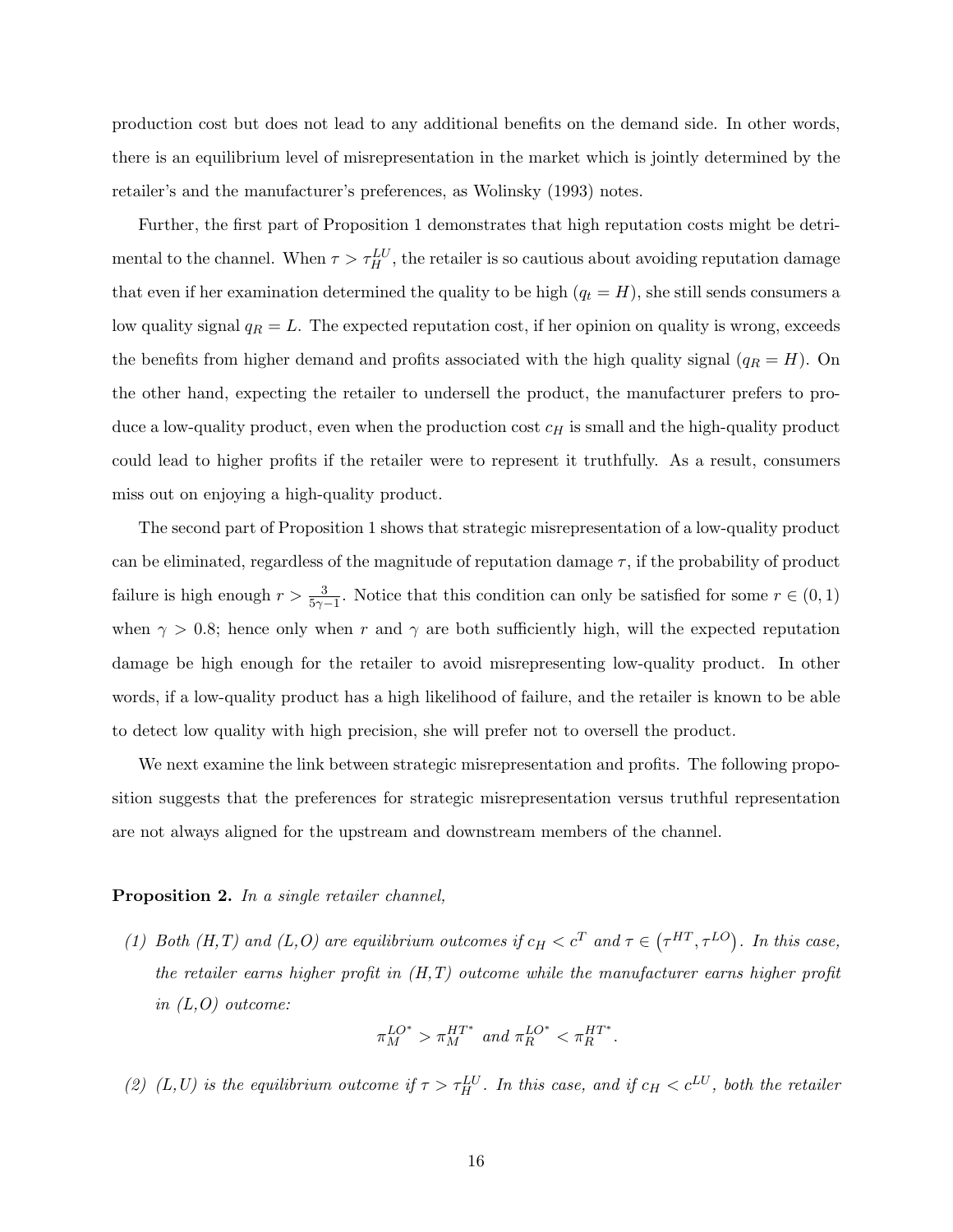

Figure 2: Pure Strategy Equilibria in  $(\tau, c_H)$  Space, Single-Retailer Channel.

and the manufacturer face a prisoner's dilemma outcome:

$$
\pi_k^{LU^*} < \pi_k^{HT^*}, \ \ k \in \{M, R\}.
$$

<sup>7</sup> The first part of Proposition 2 demonstrates that there is a misalignment of preferences for the representation strategy used by the upstream and downstream channel members. Notice that since the manufacturer moves first, he will set product quality to low  $(q_M = L)$ , and wholesale price to  $w^{LO}$ , forcing the retailer to oversell the product. In this case, any dissatisfaction among consumers due to product failure can be partly blamed on the manufacturer. It can be demonstrated that aggregate consumer welfare would be higher if the manufacturer produced a high-quality product. This finding re-iterates that a manufacturer's choices play a significant role in the downstream player's decision to misrepresent the product.

The second part of Proposition 2 demonstrates that high reputation costs can be detrimental for both the manufacturer and the retailer, even though only the retailer is directly punished by consumers. When the cost of producing a high-quality product is sufficiently small, the manufacturer

<sup>&</sup>lt;sup>7</sup>The closed-form expression for threshold  $c^{LU}$  is given in the proof of Proposition 2.  $\pi_k^{ij^*}$  is the profit of channel member  $k \in \{M, R\}$  when the manufacturer produces a product of quality  $i \in \{H, L\}$ , and the retailer follows strategy  $j \in \{O, T, U\}$ .  $\pi_M^{ij^*}$  is defined in proof of Lemma 2, and  $\pi_R^{ij^*}$  is defined in proof of Proposition 2.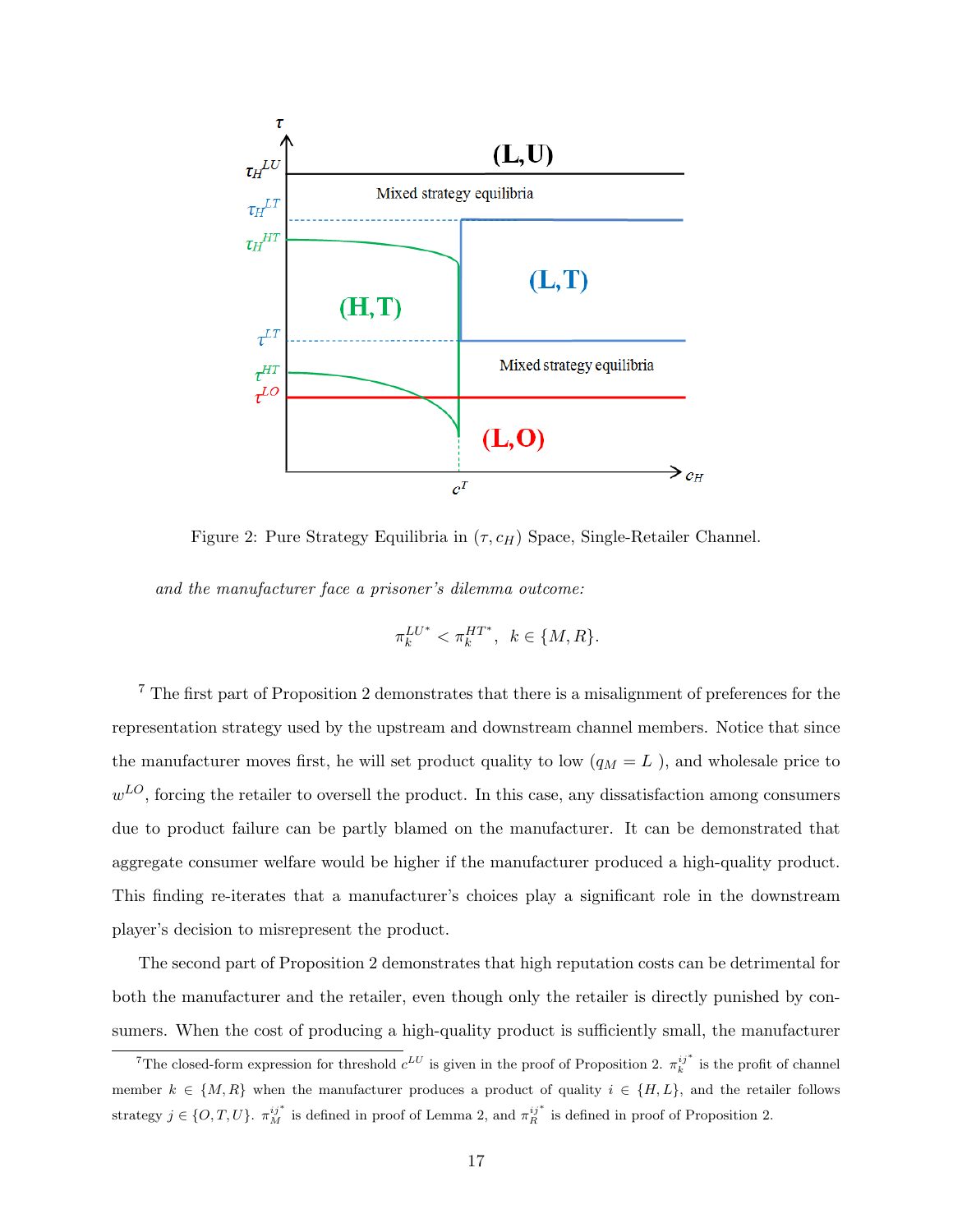and the retailer would benefit from offering a high-quality product with truthful representation. Since the retailer's examination technology is imperfect, she cautiously chooses to set consumer expectations of quality low by underselling the product. In turn, it is not optimal for the manufacturer to produce a high-quality product, and the less preferred (L,U) outcome rises as the equilibrium.

Overall, the single-retailer analysis supports three conclusions. First, for the retailer to act truthfully, the cost of reputation should be medium. Too high and too low reputation damage incentivize the retailer to deviate from her own opinion on product quality when signalling it to consumers, i.e., to misrepresent the product to consumers. Second, producing a high-quality product requires conditions beyond profitability: the manufacturer must trust that the retailer will truthfully communicate her opinion on quality to the consumers. Third, when reputation costs are very high, consumer expectation about quality is set low by underselling. In this case, both parties (retailers and manufacturers) face a prisoner's dilemma outcome when production costs are sufficiently low: Each party earns lower profits in the (L,O) outcome due to lack of channel trust compared to an outcome of (H,T).

### 3.2 Dual Retailer Channel Design

In this section we incorporate multiple downstream partners. Specifically, the model assumes two identical retailers with similar technologies of product quality assessment; i.e., the precision of both retailers' technologies is equal to  $\gamma$ . We also assume that the retailers examine the quality of the product independently, and each retailer forms an independent opinion about the product quality as described by the set of equations (1). Further, upon product examination the retailers simultaneously and independently decide what quality signals to send to consumers.

With two retailers in the marketplace, consumers observe signals from *both* retailers and update their beliefs about the true quality of the product, and then decide whether to buy the product or not depending on their expected utility. If they decide to buy, they buy a single unit from only one of the two retailers.

Analyzing consumers' ability to observe both retailers' signals and to double check the credibility of the signal provides two main insights. First, adding a second retailer to the channel who can verify the product quality independently helps the high-quality manufacturer to convey the true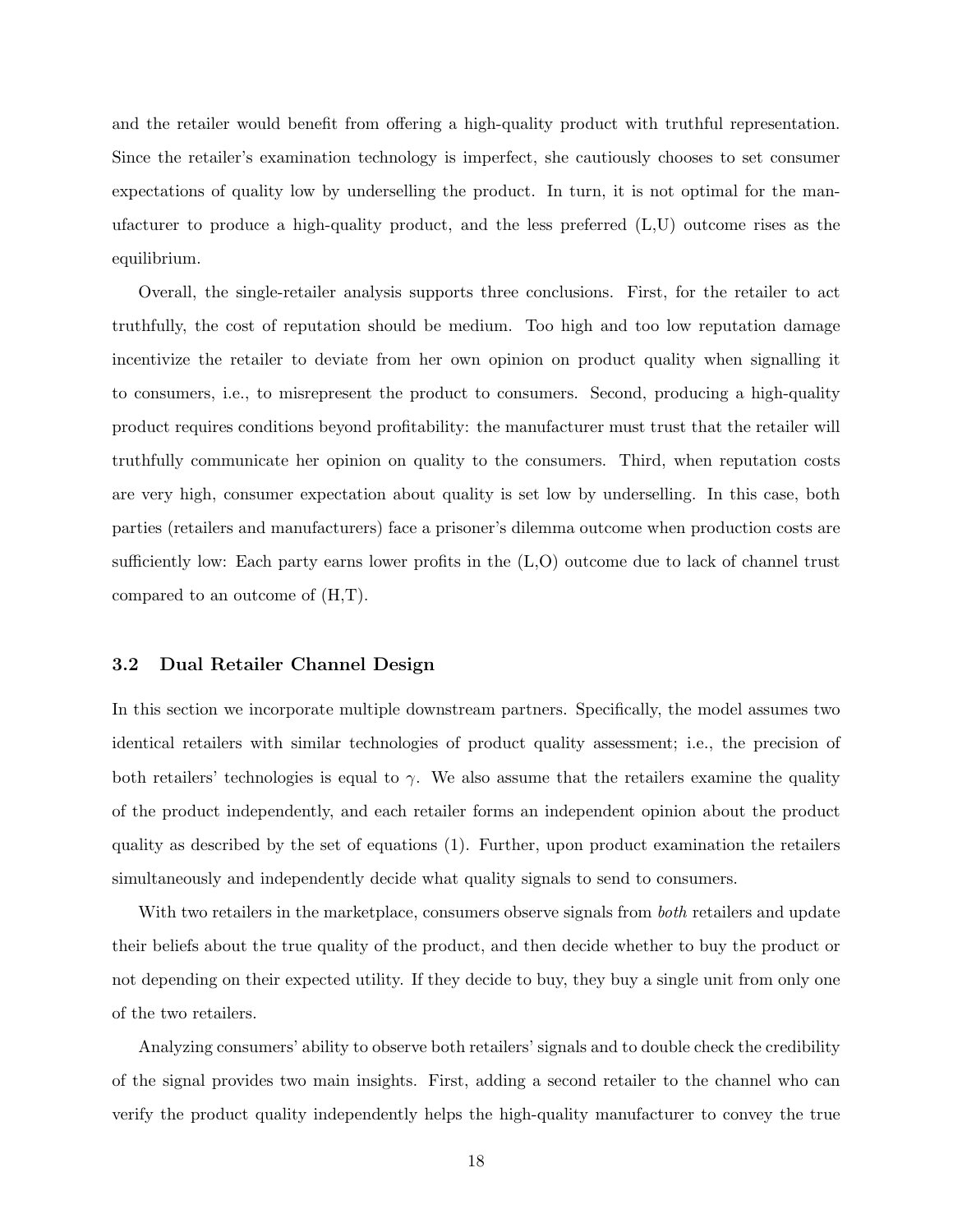quality of his product. If consumers observe both retailers signaling high quality, their updated probability of product failure is reduced and the expected utility from buying the product is higher than when consumers face an environment with a single retailer. Thus, both retailers can charge higher prices. Formally represented, conditional on both retailers sending high quality signals, the updated probability of product failure is smaller in a dual retailer channel:

$$
\rho_{HH} = P\{failure|q_{R_1} = H, q_{R_2} = H\} = \frac{(1 - \gamma)^2}{(1 - \gamma)^2 + \gamma^2}r < (1 - \gamma)r = \rho_H,
$$

Similarly, conditional on both retailers sending low quality signal the product failure probability is higher with two retailers:<sup>8</sup>

$$
\rho_{LL} = P\{failure|q_{R_1} = L, q_{R_2} = L\} = \frac{\gamma^2}{(1 - \gamma)^2 + \gamma^2}r > \gamma r = \rho_L.
$$

When consumers observe conflicting retailer signals, they conclude that retailers have different opinion on the product quality:  $q_{t_1} = L, q_{t_2} = H$  or  $q_{t_1} = H, q_{t_2} = L$ , which happens with probability  $2\gamma(1-\gamma)$ . The conflicting signals are not informative to consumers because the updated probability of product failure is equal to the prior:

$$
\rho_{HL} = P\{failure|q_{R_1} = H, q_{R_2} = L\} = \rho_{HL} = P\{failure|q_{R_2} = H, q_{R_1} = L\} = \frac{r}{2}.
$$

If both retailers follow a truthful representation strategy and obtain different signals in the process of product examination, then retailer  $R_i$  with  $q_{t_{R_i}} = H$  would send a high quality signal to consumers  $(q_{R_i} = H)$  and set a higher retail price, only to find no demand because consumers would choose to buy from the retailer with the lower price. Indeed, since the products sold by the two retailers are identical, consumers' expected consumption utility is the same regardless of which retailer they buy from  $(v(1-\frac{r}{2}))$  $(\frac{r}{2})$ , and it's only the retail price that makes the overall expected purchase utilities  $EU_1^{ij}$  and  $EU_2^{ij}$  different.<sup>9</sup> Therefore in a dual retailer environment, each retailer

$$
P(q_{t_{R_1}} = q_{t_{R_2}}) = P(q_M = H) [P(q_t = H|q_M = H)^2 + P(q_t = L|q_M = H)^2] +
$$
  
\n
$$
P(q_M = L) [P(q_t = H|q_M = L)^2 + P(q_t = L|q_M = L)^2] = \frac{1}{2} (\gamma^2 + (1 - \gamma)^2) + \frac{1}{2} ((1 - \gamma)^2 + \gamma^2).
$$

<sup>9</sup>In our model, the retailers represent a point of sale and serve an informational role by sending consumers signals

<sup>&</sup>lt;sup>8</sup>Remember that consumers in our model are credulous and believe that retailers' signals are identical to their opinions, i.e.,  $q_t = q_R$ . The total probability that two retailers independently observe the same quality signal is equal to  $(1 - \gamma)^2 + \gamma^2$  and is obtained as follows: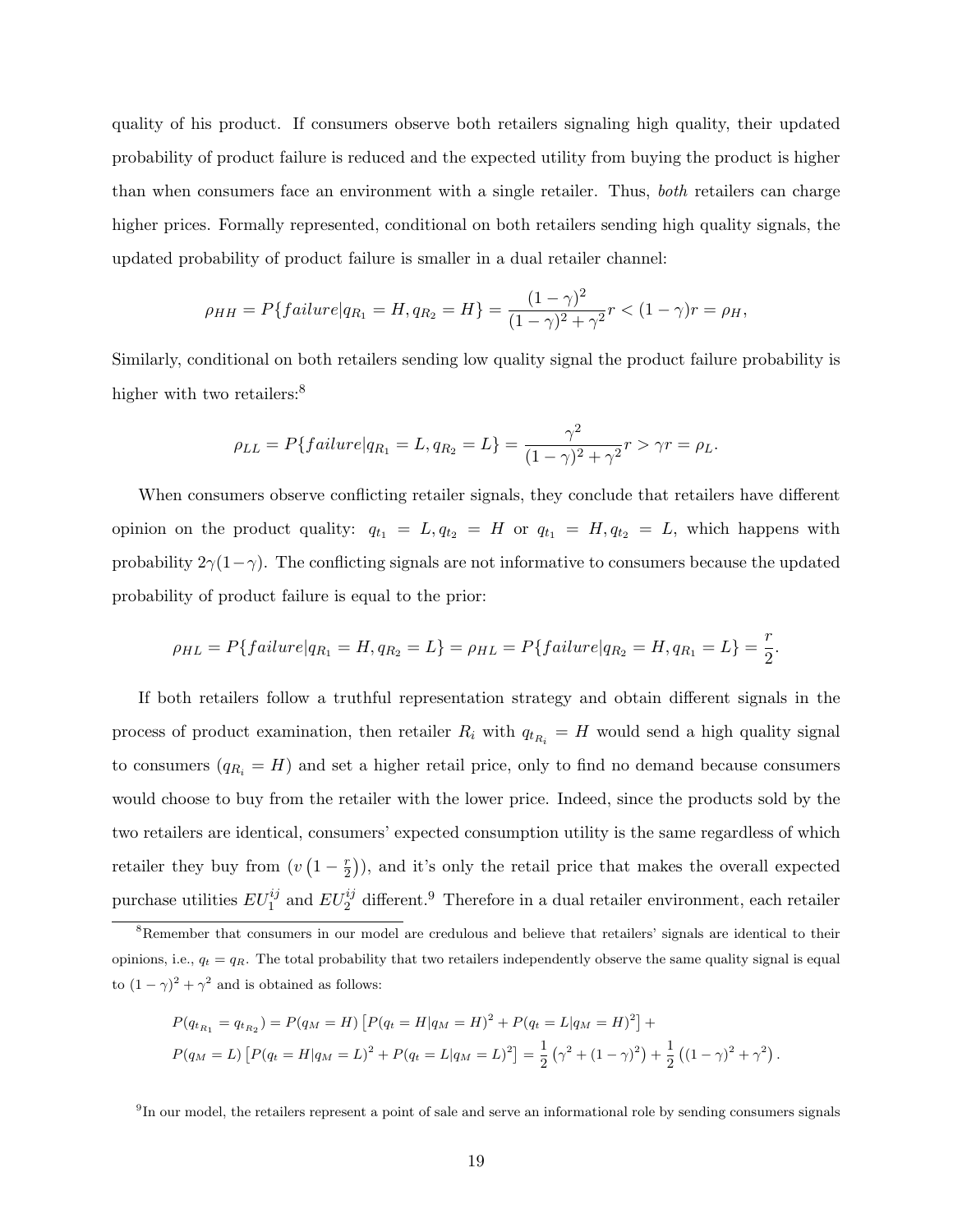may find it more attractive (as compared to single retailer case) to send a low quality signal. This way, in case of any miscoordination of signals they can avoid facing zero demand.

The expected utility  $EU_k^{ij}$  from purchasing a product from retailer  $R_k$ ,  $k \in \{1,2\}$  when retailer  $R_1$  sends signal  $q_{R_1} = i$  and retailer  $R_2$  sends signal  $q_{R_2} = j$  is:

$$
EU_k^{HH} = \left(1 - \frac{(1 - \gamma)^2}{(1 - \gamma)^2 + \gamma^2}r\right)v - p_k,
$$
  
\n
$$
EU_k^{LL} = \left(1 - \frac{\gamma^2}{(1 - \gamma)^2 + \gamma^2}r\right)v - p_k,
$$
  
\n
$$
EU_2^{HL} = EU_1^{LH} = \left(1 - \frac{r}{2}\right)v - min\{p_1, p_2\},
$$
  
\n
$$
EU_1^{HL} = EU_2^{LH} = \left(1 - \frac{r}{2}\right)v - max\{p_1, p_2\}.
$$
\n(8)

Similar to the single retailer environment, we next solve for the best response functions of two retailers, identify the threshold  $\tau_{L_D}(w)$  at which the reputation cost is high enough to enforce a truthful strategy in equilibrium, and the threshold  $\tau_{H_D}(w)$  at which the reputation cost is high enough to enforce an underselling strategy. Throughout this section, we use the subscript  $D$  to denote an outcome in a dual retailer channel. We further derive the wholesale prices (denoted  $w_D^{ij}$ , where  $i = \{L, H\}, j = \{O, T, U\}$ , and finally derive the cost threshold (denoted by  $c_D^T$ ) which defines the manufacturer's choice of product quality.<sup>10</sup>

The first question is whether changing the channel design by adding more downstream retailers can provide a mechanism to reduce the extent of misrepresentation in the market. Increasing the number of retailers may suggest that the temptation to misrepresent by overselling increases because reputation damage is shared among a higher number of downstream members. However, our analysis indicates that this is not the case. A lower reputation cost tolerance is present in a dual retailer environment than in a single retailer channel: The maximum value of the overall reputation damage  $\tau$  which a retailer can withstand to misrepresent a low-quality product is *lower* in a multiple retailer environment than in a single retailer environment. Although the retailers share reputation damage, they each are more sensitive to it, reducing their tendency to misrepresent. Proposition 3 summarizes this relationship.

about product quality. We focus on this role and thus assume that consumer utility relies on the product rather than service characteristics. This is why consumers obtain the same expected consumption utility from the product regardless of which retailer they buy from. Hence all the consumers will choose to purchase the product at the lowest price from the low quality signal retailer.

 $10$ The detailed derivations are provided in the Supplemental Materials, page 5.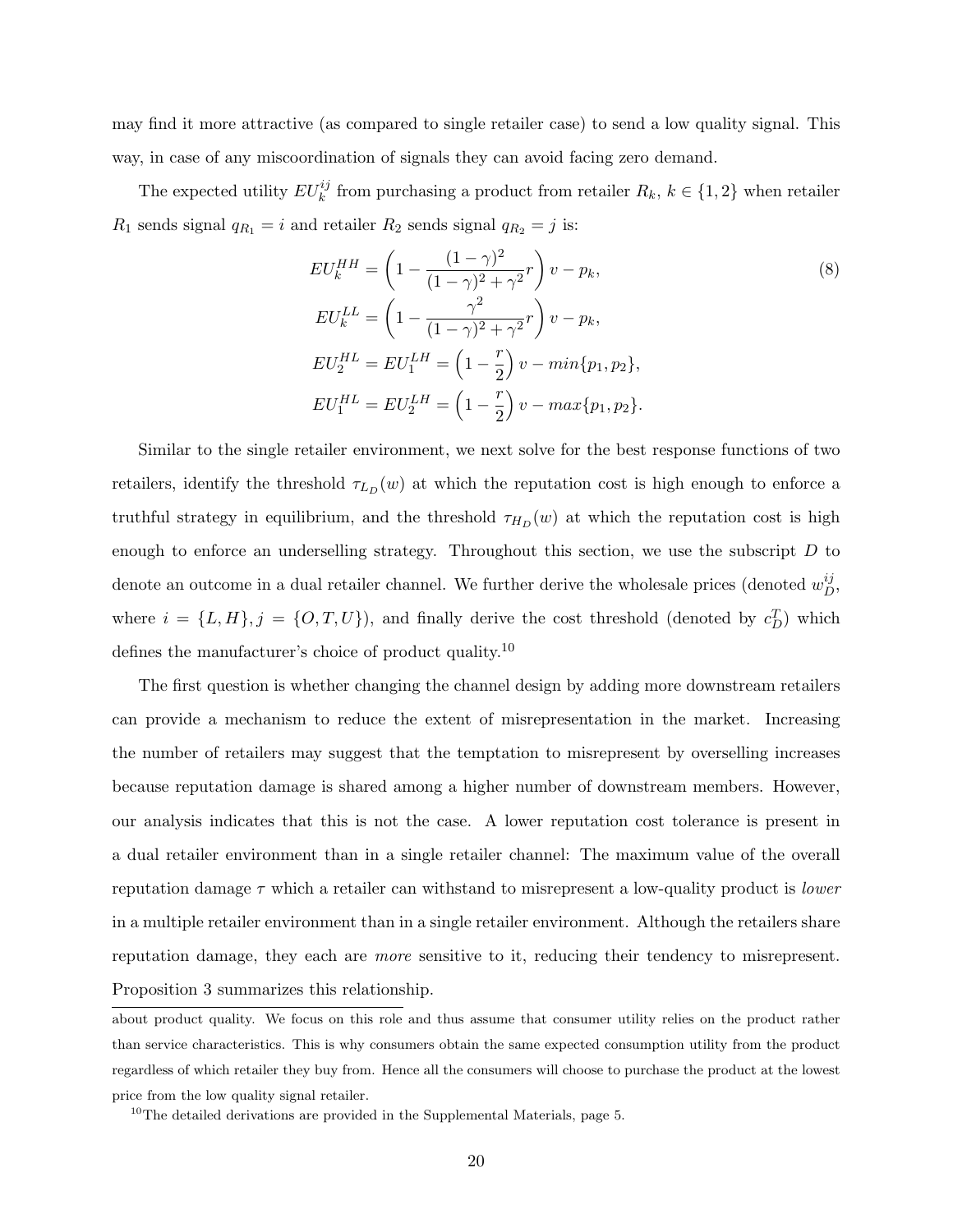**Proposition 3.**  $\tau_D^{LO} < \tau^{LO}$ : Dual retailer channel design reduces the range of reputation damage values  $\tau$  where  $(L, O)$  is an equilibrium outcome as compared to a single retailer environment.

Although a lower tolerance for reputation damage does not fully eliminate strategic misrepresentation by overselling in a multiple retailer channel, it decreases the retailer's tendency to send a high quality signal for a low-quality product compared to a single retailer channel. Operating with multiple retailers increases an individual retailer's risk of facing no demand in case she sends a high quality signal to the consumers. The fear of no demand provides an additional incentive for retailer  $R_i$  to follow truthful quality representation strategy and send a low quality signal  $q_{R_i} = L$ upon observing  $q_{t_{R_i}} = L$ . As a result, the competition between the retailers in the downstream part of the channel motivates them to not oversell the low-quality product. Thus the extent of overselling can be reduced by adding multiple distributional outlets to the downstream part of the supply chain.

Next we compare the manufacturer's incentive to produce a high-quality product in single and dual retailer environments. Proposition 4 demonstrates that the cost threshold at which the manufacturer starts producing a low-quality product is higher when operating with two retailers; in other words, the manufacturer has more leeway to produce a high-quality product. Partnering with multiple downstream partners supports provision of higher quality goods.

**Proposition 4.**  $c_D^T > c^T$ : Dual retailer channel design increases the range of manufacturing cost values  $c_H$  where  $(H, T)$  is an equilibrium outcome as compared to a single retailer environment.

For any  $c_H \in (c^T, c_D^T)$  and moderate values of  $\tau$  (i.e., such  $\tau$  that truthful strategy is optimal for the retailer in either single or dual retailer channel), the manufacturer in a single retailer channel would choose to produce a low-quality product whereas a manufacturer in a multiple retailer channel would choose to produce a high-quality product. Put differently, in a multiple retailer channel, the production of high quality products can be supported in equilibrium for higher cost margin  $c_H$ values than those in a single retailer environment. To see the intuition, recall that operating with multiple retailers reduces the probability that a high-quality product will be mistakenly assessed as a low-quality product. If retailers are truthful, the additional high quality signal in the market leads to a higher demand because the probability of product failure is assessed (by consumers)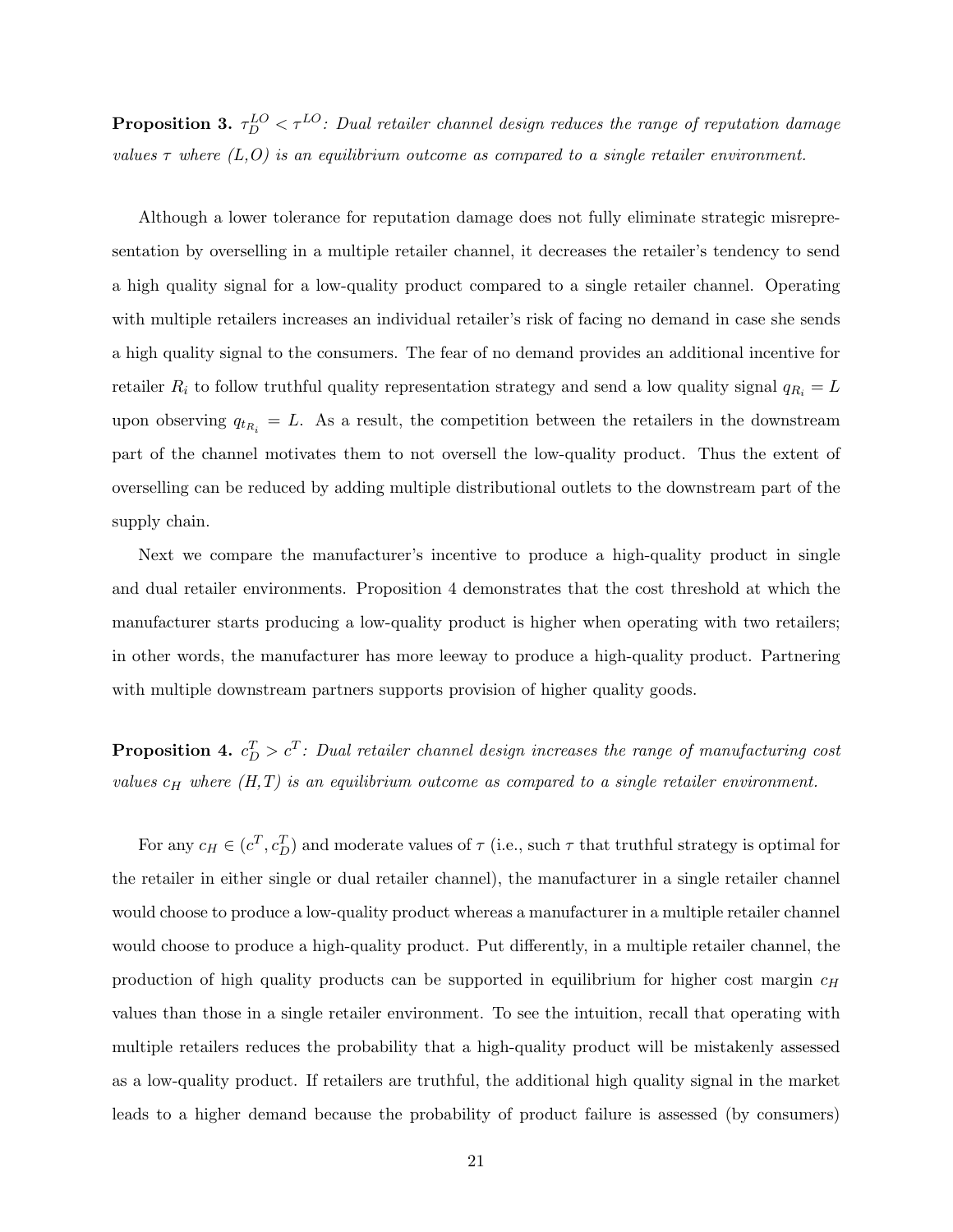to be lower. As a result, at the same production cost margin  $c_H$  and fixed reputation damage  $\tau$ , operating in a multiple-retailer channel may motivate the manufacturer to choose high over low quality.

Finally, we compare the profits of the manufacturer in a single vs. dual retailer channel design. Proposition 5 addresses whether reducing misrepresentation in a dual retailer channel can drive manufacturer revenues higher.

Proposition 5. Adding a second retailer increases manufacturer's profit when he produces a highquality product and retailers follow truthful strategy, and when he produces a low-quality product and retailers misrepresent by overselling. Manufacturer's profit decreases in other outcomes:

$$
\begin{aligned} \pi_M^{HT^*} &< \pi_{M_D}^{HT^*} \text{ and } \pi_M^{LO^*} &< \pi_{M_D}^{LO^*}, \\ \pi_M^{LT^*} &> \pi_{M_D}^{LT^*} \text{ and } \pi_M^{LU^*} &> \pi_{M_D}^{LU^*}. \end{aligned}
$$

where the  $\pi_M^{ij^\ast}(\pi_{M_I}^{ij^\ast}$  $\binom{y}{M_D}$  is the optimal manufacturer's profit in a single (dual) retailer environment in the outcome  $(i,j)$ .

Proposition 5 allows us to reiterate a key point of our study. Compared to the single retailer design, a dual retailer design allows the manufacturer to increase his profits in both situations: if the retailer is truthful or if the retailer oversells. Importantly, if a manufacturer could trust his downstream partner to act truthfully, he would benefit from operating with multiple retailers and would obtain higher profits compared to operating with a single retailer. Following this insight, we extend our model in several directions by relaxing key assumptions.

## 4 Extensions

In this section, we relax the assumptions of the benchmark model. First, we allow the upstream member of the channel to share the reputation damage with the downstream member. Second, we relax the assumption of consumer credulity and consider the environment where consumers are skeptical about retailer's quality signal and account for the possibility of retailer misrepresenting the product quality. Finally, we analyze the environment where the retailer's examination technology is perfect  $(\gamma = 1)$ . We will only detail the extensions in the context of a single retailer channel; notably, the direction of change is similar when there are multiple retailers.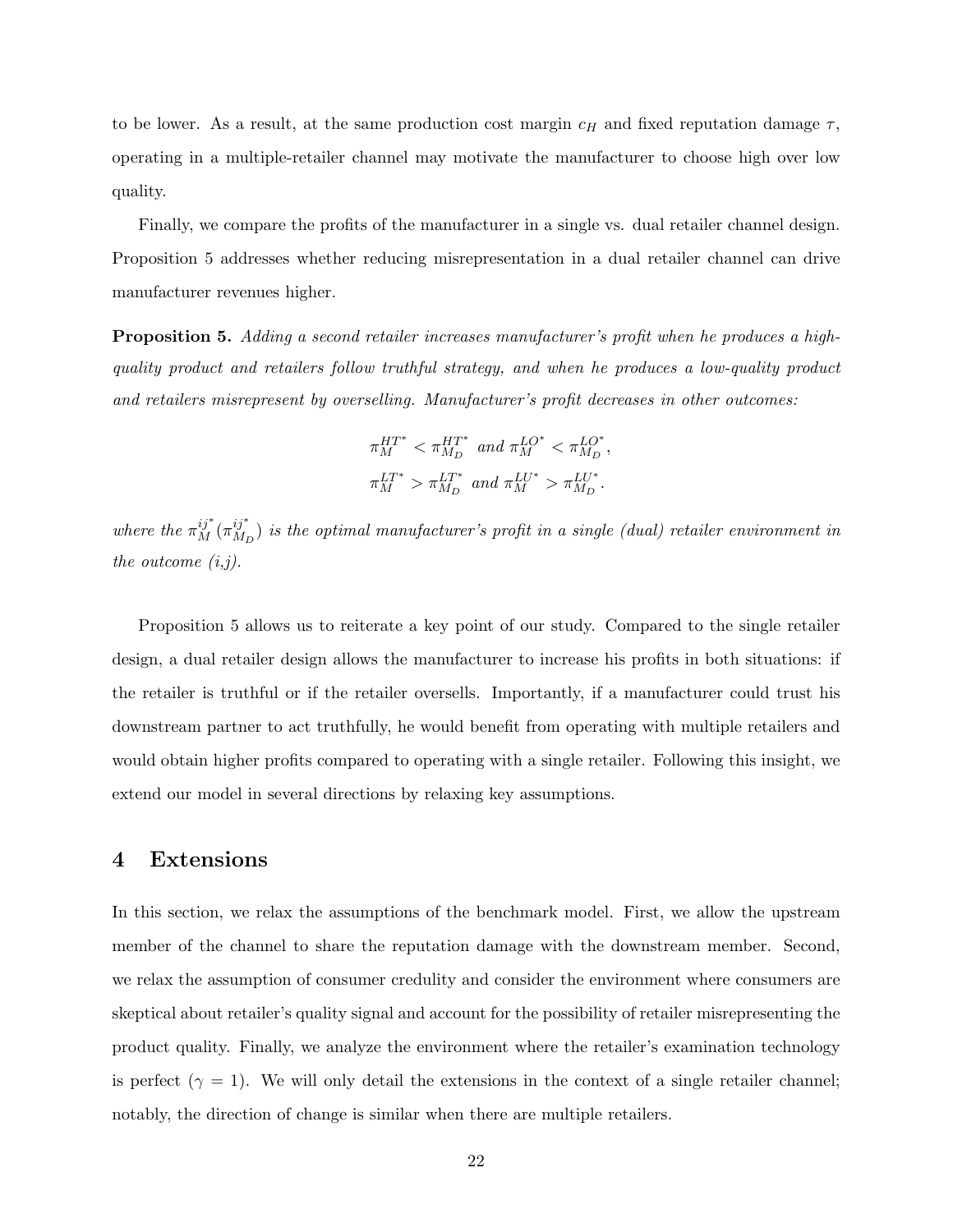### 4.1 Shared Reputation Damage

In this section we relax the assumption that the reputation damage is incurred only by the downstream member of the channel. Instead, we allow consumers to punish both members: the retailer for misrepresenting and the manufacturer for offering a low-quality product. Let parameter  $\lambda \in (0,1)$  quantify the proportion of blame the consumer places on the retailer. Then the manufacturer faces a reputation cost of  $(1 - \lambda)\tau$  and the retailer faces a cost of  $\lambda\tau$ .

When reputation damage is shared, the retailer's expected profits from misrepresentation by overselling strategy are as follows.

$$
\pi_{R_S}^{HL}(p) = \pi_{R_S}(q_R = H, p|q_t = L) = (1 - v_H(p))(p - w) - \gamma r \tau \lambda,
$$
\n(9)  
\n
$$
\pi_{R_S}^{HH}(p) = \pi_{R_S}(q_R = H, p|q_t = H) = (1 - v_H(p))(p - w) - (1 - \gamma)r\tau\lambda,
$$

where the subscript "S" denotes the outcomes in shared reputation damage scenario.

The retailer's expected profits from sending a low quality signal (under either truthful or overselling strategies) are the same as in the benchmark model (see expressions  $(5)-(6)$ ) as the retailer does not incur the reputation damage when  $q_R = L$  even if the product fails. Manufacturer's expected profits when he produces a low-quality product are also slightly different from those in the benchmark model (given by expressions  $(A.9)$ ). With shared reputation damage, these profits are as follows:

$$
\pi_{M_S}^{LT}(w) = (w - c_L) \left( \gamma (1 - v_L(p_S^{L^*})) + (1 - \gamma)(1 - v_H(p_S^{H^*})) \right) - (1 - \gamma)r(1 - \lambda)\tau, \qquad (10)
$$
  
\n
$$
\pi_{M_S}^{LO}(w) = (w - c_L)(1 - v_H(p_S^{H^*})) - \gamma (1 - \lambda)\tau r,
$$
  
\n
$$
\pi_{M_S}^{LU}(w) = (w - c_L)(1 - v_L(p_S^{L^*})),
$$

where  $\pi_M^{Lj}$  $\frac{LJ}{M_S}(w)$  is the manufacturer's expected profit if he produces a low-quality product, sets his price to w, and expects the retailer to follow strategy  $j \in \{O, T, U\}$ .

Figure 3 maps the pure strategy equilibrium outcomes to the  $(\tau, c)$  parameter space (the derivation of equilibrium outcomes is analogous to that in the benchmark model and is thus omitted), and the proposition below highlights the impact of shared reputation damage on the set of equilibrium outcomes and incentives to misrepresent in a vertical channel.

Proposition 6. When consumers attribute product failure to both the retailer and the manufacturer: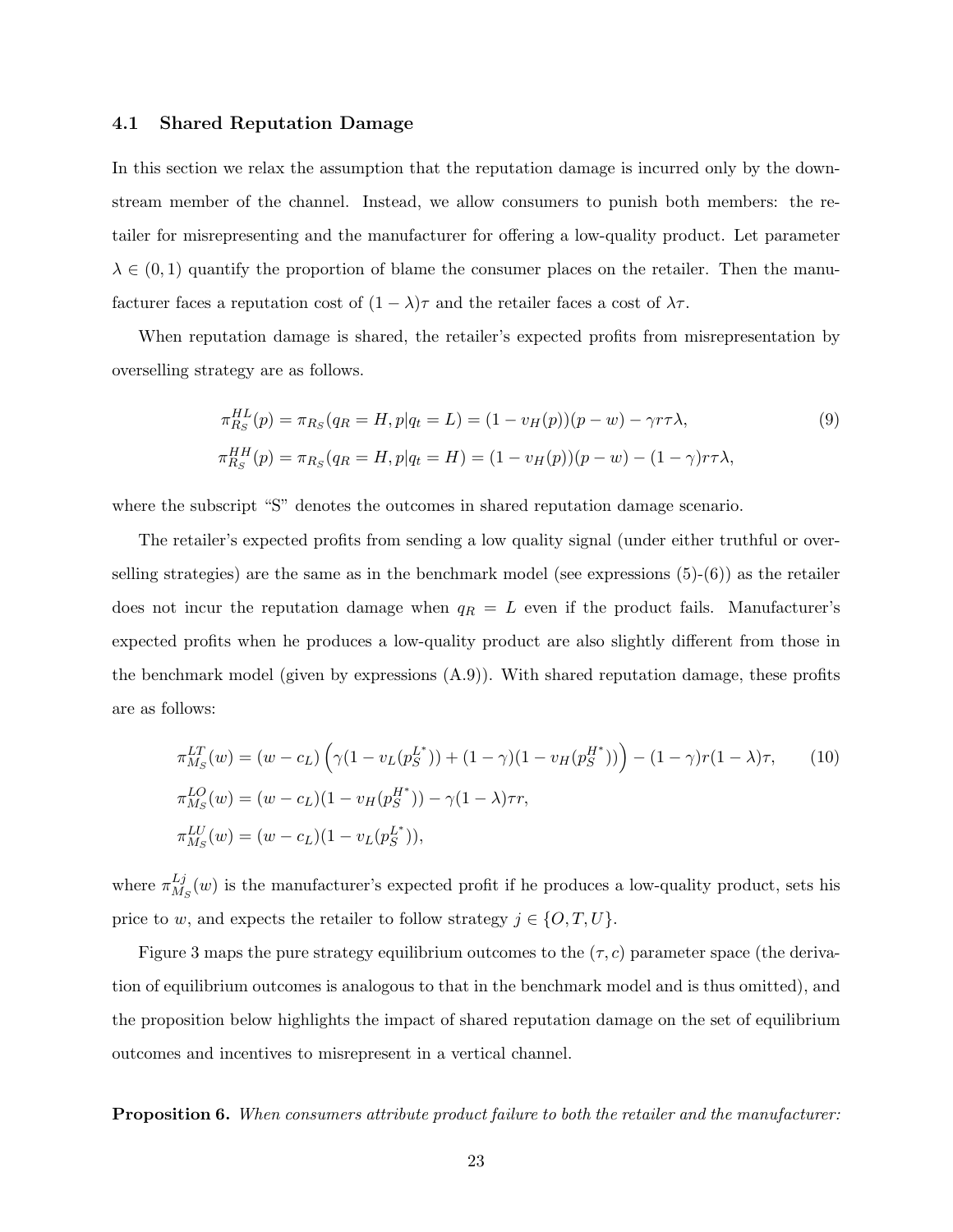

Figure 3: Pure Strategy Equilibria in  $(\tau, c_H)$  Space, Single Retailer Channel, Shared Reputation Damage ( $\gamma = .75, \lambda = .5, r = .5$ ).

- (1) (H,O) can be an equilibrium outcome: When  $c_H < c_S^O$ , the manufacturer produces a highquality product even when he expects the retailer to misrepresent by overselling;
- (2)  $\tau_H^{LU} < \tau_{H_S}^{LU}$ : the range of reputation cost  $\tau$  where prisoner's dilemma outcome (L,U) rises is narrower compared to when only the retailer faces the reputation damage.

The first part of Proposition 6 demonstrates that sharing the reputation damage leads to the additional equilibrium outcome (H,O), compared to the retailer shouldering all of the blame. This outcome is notably counter-intuitive. Even though the retailer follows an overselling strategy, the manufacturer still produces a high-quality product. Thus, effectively the true product quality is not misrepresented to consumers. Instead, the overselling strategy adopted by the retailer leads to "signal correction" if the retailer incorrectly evaluates the product quality to be low  $(q_t = L)$ . Neither the retailer nor the manufacturer would experience any reputation damage post-factum since a high-quality product never fails.

Observation 2.  $\pi_{M_S}^{HO} > \pi_{M_S}^{HT}$ .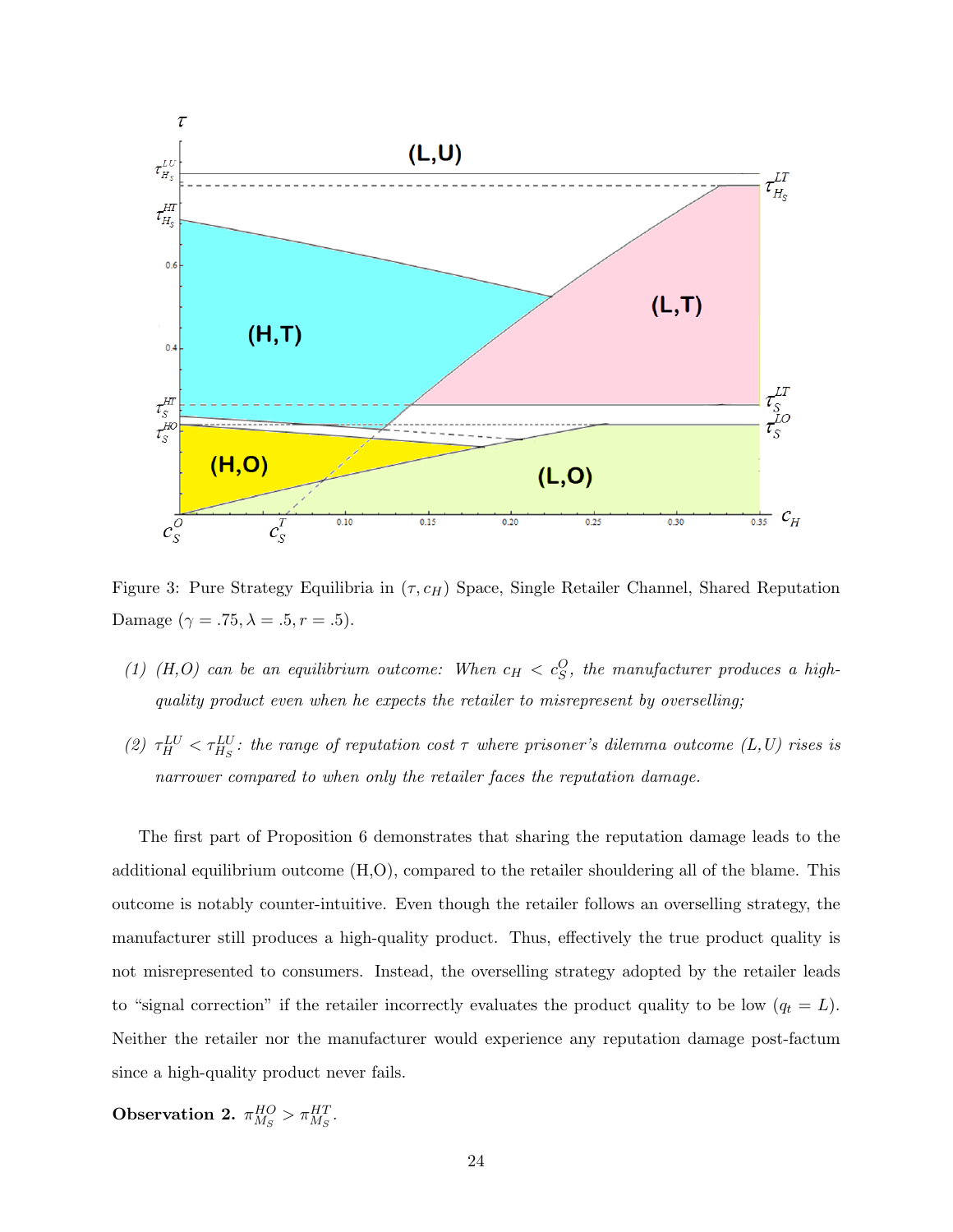The observation implies that whenever outcome  $(H,T)$  is the equilibrium, it is detrimental to the manufacturer's profits. In outcome (H,T) a high-quality product can, with probability  $(1 - \gamma)$ , be sold as a low-quality one due to the imperfection of the retailer's examination technology, leading to a lower demand. In (H,O) outcome not only is the product guaranteed to be sold as a high-quality one (even if the retailer mistakenly thinks it is of low quality upon the product examination), but the manufacturer also adds a "misrepresentation premium" to the wholesale price:  $w_S^{HO} \geq w_S^{HT}$ . Jointly, these factors lead to higher profits under the outcome (H,O).

The rate at which the consumer attributes product failure to the retailer or the manufacturer also impacts product quality. The more likely consumers are to attribute product failure to the manufacturer (higher  $(1 - \lambda)$ ), the more inclined the manufacturer will be to produce a high-quality product, as noted in Observation 3.

**Observation 3.** When the retailer follows the overselling strategy, the threshold  $c_S^O$  at which the manufacturer prefers to offer a high-quality product over a low quality one is increasing with his share of reputation cost,  $(1 - \lambda)$ .

Further, the second part of Proposition 6 shows that the prisoner's dilemma outcome (L,U) is not eliminated when consumers (partially) blame the manufacturer for misrepresentation, however, the range where this outcome rises is smaller. Remember that the (L,U) outcome is caused by the retailer being cautious in the presence of high  $\tau$ : the expected damage is not worth the high demand and profit to be obtained from a high quality signal  $q_R = H$  even when retailer believes, upon product examination, that the product has high-quality  $(q_t = H)$ . When the reputation cost is shared, the reputation cost faced by the retailer  $(\lambda \tau)$  is smaller than the cost borne under full attribution. Hence for  $\tau \in \left(\tau_H^{LU}, \tau_{H_S}^{LU}\right)$ , underselling strategy is replaced by truthful behavior. Put simply, if the consumers can punish both channel members, the prisoner's dilemma outcome can be partially avoided.

#### 4.2 Skeptical Consumers

Next, we relax the benchmark model's assumption that consumers are credulous, i.e., they believe that the signal  $(q_R)$  sent by a retailer truthfully represents the retailer's assessment  $(q_R = q_t)$ . Instead, we consider consumers to be skeptical. Let consumers consider the possibility that the retailer may misrepresent a low-quality product. Specifically, we assume they believe there is only a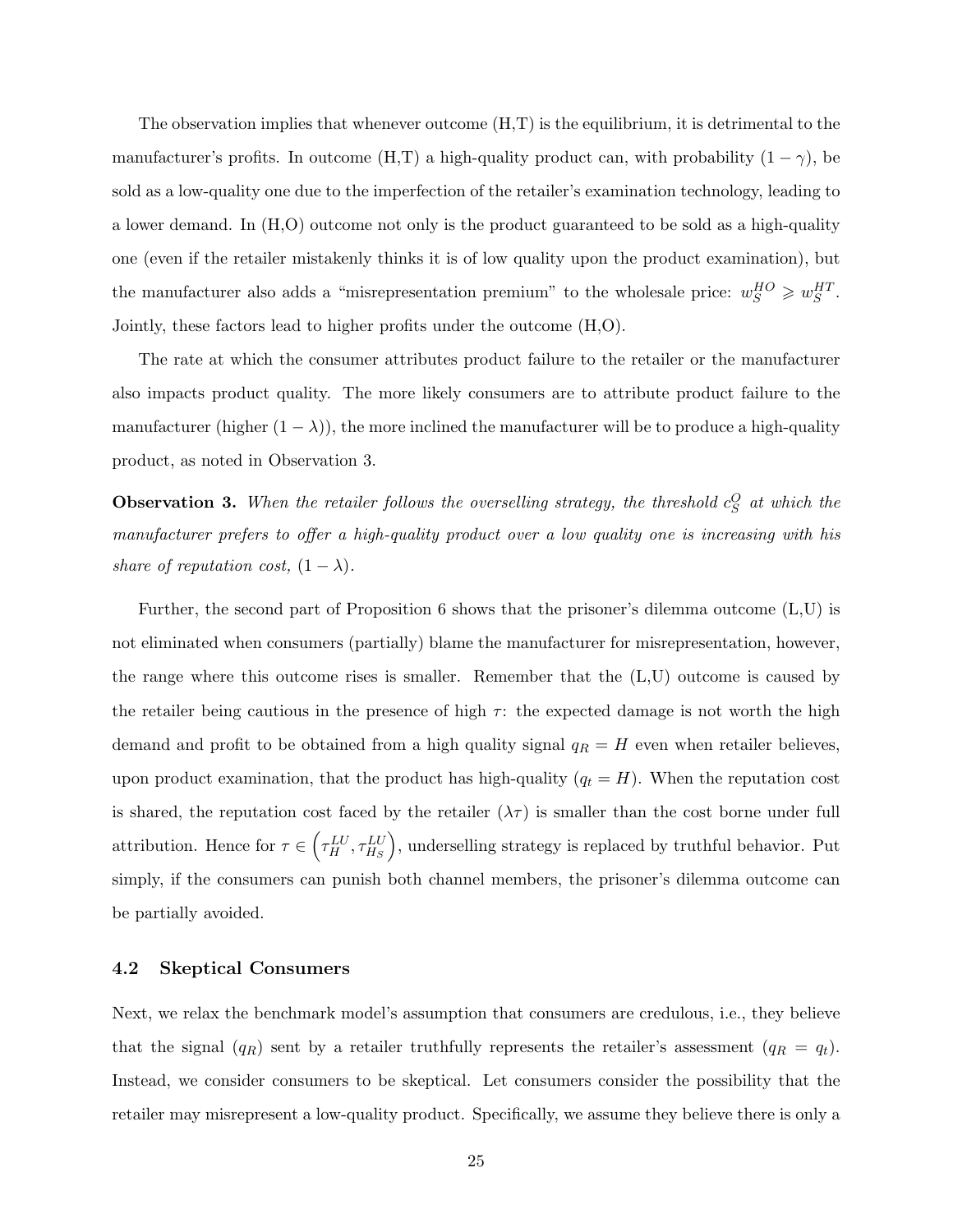chance  $\phi$  that the retailer will truthfully convey the product's low quality to them.<sup>11</sup> More formally, they believe that

$$
\phi = Prob(q_R = L|q_t = L).
$$

Stated differently,  $\phi$  represents the degree of trustworthiness of the retailer for the consumer. Since consumers are unaware of the reputation damage  $\tau$ , they do not see why the retailer would misrepresent a high product quality as low. As such, consumers believe if the retailer's opinion of the product quality is high  $(q_t = H)$  then she will definitely send a high quality signal. In other words, we assume that consumers believe  $P(q_R = H|q_t = H) = 1$ .

To isolate the effect of consumer skepticism, we keep the rest of our assumptions identical to the benchmark model: we consider a single retailer channel where the cost of reputation damage is incurred only by the retailer. Hereinafter the subscript 'sc' denotes the outcomes with skeptical consumers.

When consumers observe  $q_R = H$  or  $q_R = L$ , they update the probability of product failure  $\rho_{H_{sc}}$  and  $\rho_{L_{sc}}$  respectively. Taking the degree of trustworthiness,  $\phi$ , into account and using the Bayes rule, the updated probabilities can be computed as follows:

$$
P(q_R = H) = \frac{1}{2}((1 - \phi)\gamma + (1 - \gamma)) + \frac{1}{2}(\gamma + (1 - \phi)(1 - \gamma)) = 1 - \frac{\phi}{2}
$$
  

$$
P(q_R = L) = \frac{1}{2}(\phi\gamma) + \frac{1}{2}(\phi(1 - \gamma)) = \frac{\phi}{2}
$$

and hence

$$
\rho_{H_{sc}} = rP(q_M = L|q_R = H) = r\frac{P(q_M = L)P(q_R = H|q_M = L)}{P(q_R = H)} = r\frac{1 - \phi\gamma}{2 - \phi}
$$
(11)  

$$
\rho_{L_{sc}} = rP(q_M = L|q_R = L) = r\frac{P(q_M = L)P(q_R = L|q_M = L)}{P(q_R = L)} = r\gamma
$$

Note, if consumers believe that the retailer is completely trustworthy, i.e., if  $\phi = 1$ , then these failure probabilities converge to the ones in our benchmark model with credulous consumers. Given the probabilities in Equation (11), the valuation of the consumer indifferent between buying and not

 $11$ Note, that this is not a rational expectation as we still focus on the outcomes where the retailer follows pure (as opposed to mixed) strategy.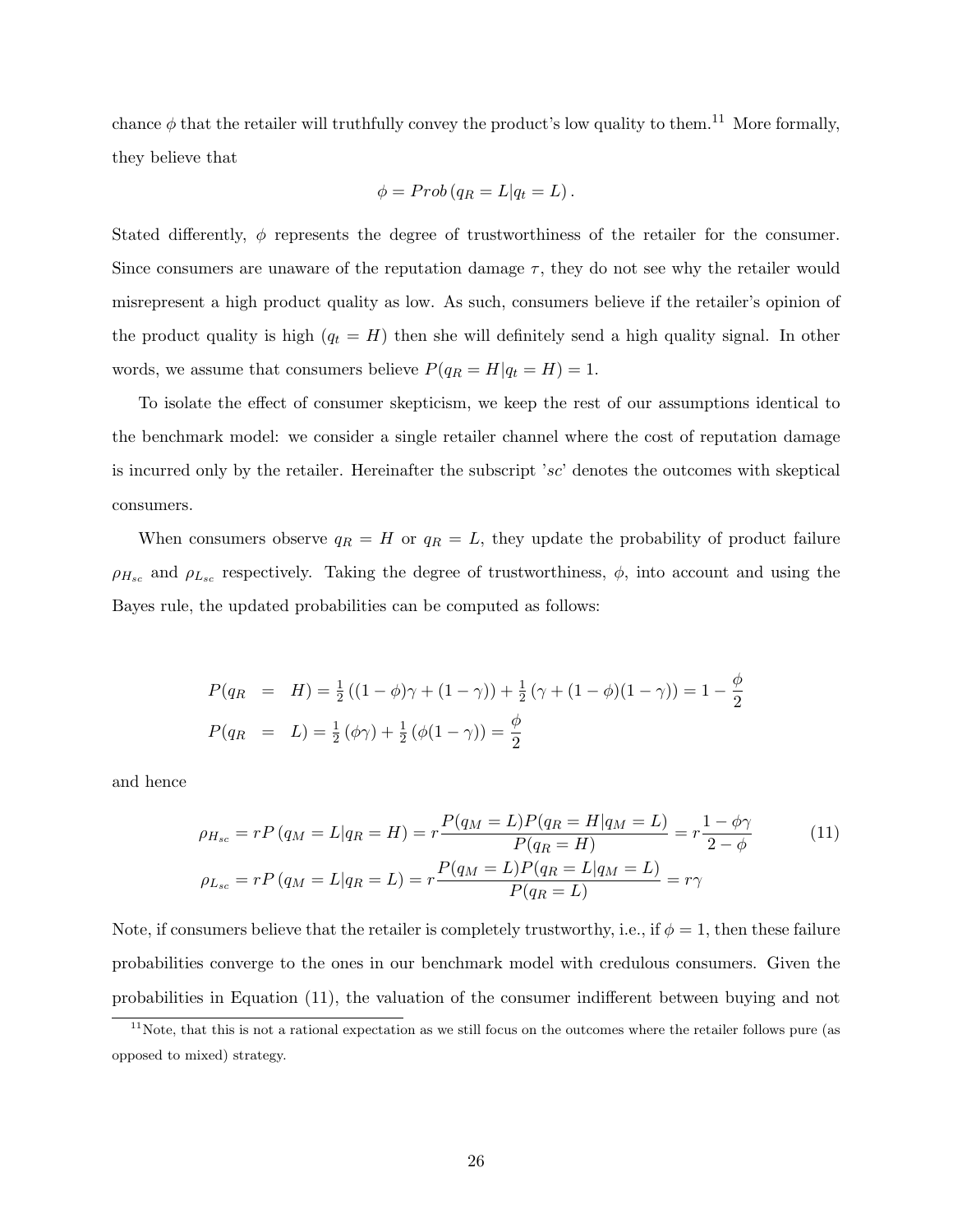buying the product for each quality signal sent by the retailer is as follows:

$$
v_{L_{sc}}(p) = \frac{p}{1 - \gamma r}, \text{ if } q_R = L;
$$
  

$$
v_{H_{sc}}(p) = \frac{p(2 - \phi)}{2 - r(1 - \gamma \phi) - \phi}, \text{ if } q_R = H.
$$

Proposition 7 highlights the impact of consumer skepticism on the set of equilibrium outcomes and incentives to misrepresent in the channel. Since, the process of deriving equilibrium outcomes is analogous to the benchmark model, it is omitted for brevity.

Proposition 7. Compared to the environment with credulous consumers, when consumers are skeptical

- (1)  $\tau_{sc}^{LO} < \tau^{LO} \iff \left(r < \frac{3(2-\phi)}{-5\gamma\phi + 12\gamma + \phi 3} \text{ and } \gamma > \frac{3-\phi}{12-5\phi}\right)$ : only if the failure probability (r) is sufficiently small and examination technology  $(\gamma)$  is sufficiently precise, the range of reputation cost  $(\tau)$  where overselling  $(L, O)$  is an equilibrium outcome becomes smaller.
- (2)  $\tau_{H_{sc}}^{LU} < \tau_H^{LU}$ : the range of reputation cost values ( $\tau$ ) where ( $L, U$ ) is the equilibrium outcome is always larger.

Contrary to lay intuition, consumer skepticism does not always decrease the retailer's incentive to misrepresent by overselling. If the product has a low failure probability, one can observe the positive effect of consumer skepticism by a decrease in the set of parameter values that support the  $(L, O)$  outcome. Surprisingly, the incentive to oversell a low-quality product increases compared to the case of credulous consumers when the product is highly likely to fail. Further, the proposition indicates that consumer skepticism also has an adverse effect: the outcome  $(L, U)$  where the manufacturer produces a low-quality product (even when the production cost is low enough to offer a high-quality product) rises for a broader set of parameter values.

Notice that the deleterious impact of consumer skepticism outweighs the positive effect, when the impact on the  $\tau$  parameter is considered.  $(\tau_{H_{sc}}^{LU} - \tau_{H}^{LU}) > (\tau^{LO} - \tau_{sc}^{LO})$ , which implies that the increase in the parameter range that supports underselling strategy in equilibrium is larger than the decrease in parameter space that supports low-quality product misrepresentation outcome (L,O).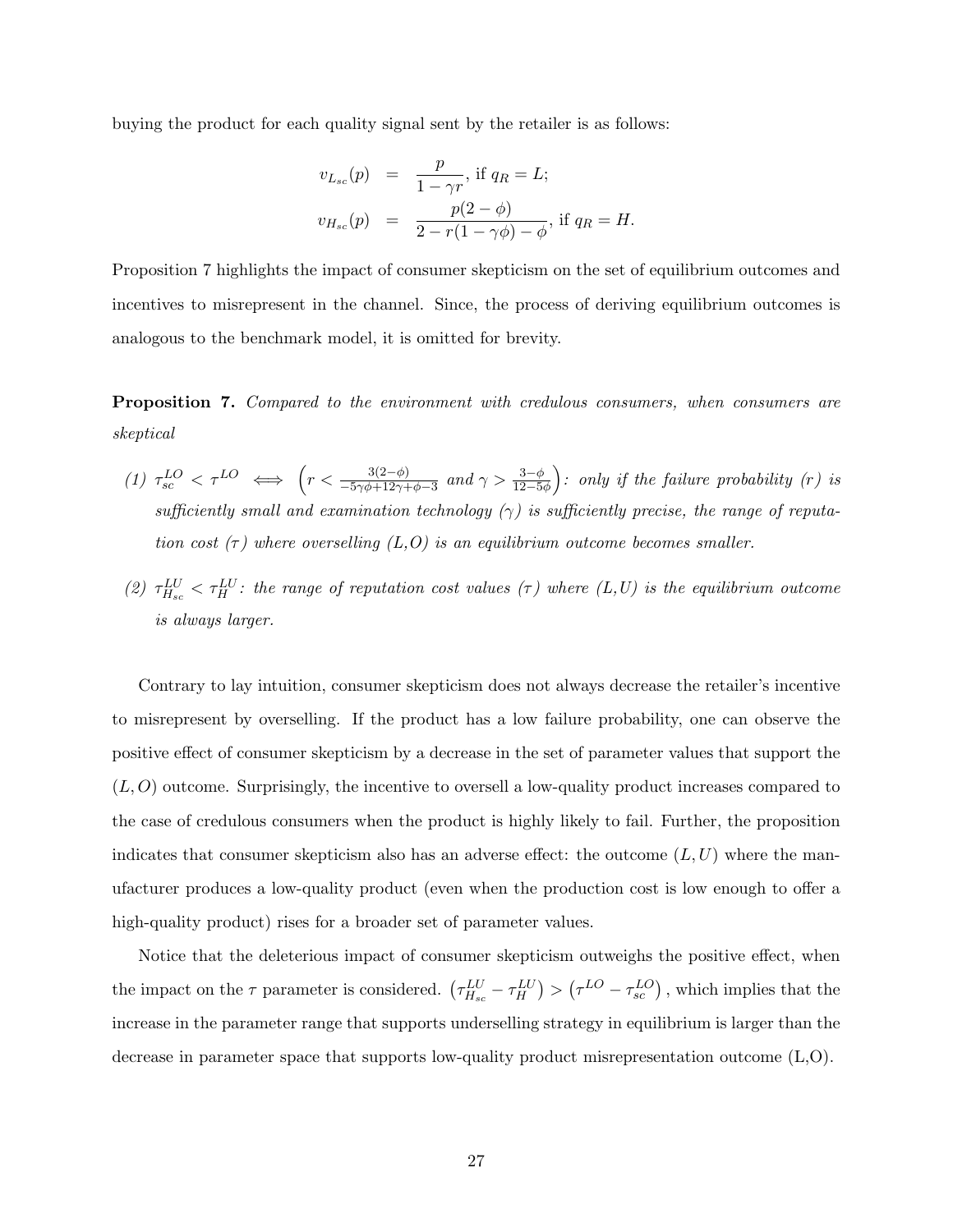### 4.3 Perfect Product examination Technology

A particularly relevant question for legal cases on misrepresentation is whether a seller knowingly misrepresented a product. The benchmark model allows the retailer to represent the true product quality  $q_M$  truthfully even when she follows misrepresentation by overselling strategy. Indeed, under such a strategy the retailer sends a high quality signal to consumers  $(q_R = H)$  upon forming a belief  $q_t = L$  about the product quality. In this caase here is still a  $(1 - \gamma)$  chance that her opinion is wrong, and the true product quality is in fact high  $(q_M = H)$ . As a result the retailer can argue that the misrepresentation was innocent. Misrepresentation, independent of the retailer's awareness of quality defects, is a reason for legal action. However, fraudulent or intentional misrepresentation have more significant legal consequences.

Now, consider a special case of the benchmark model where the retailer's examination technology is perfect. A perfect technology enables the retailer to be fully strategic in her behaviors as it removes any possibility of misrepresentation due to incorrect examination of product quality. The question we address here is whether quality misrepresentation still occurs. The following proposition summarizes the impact of retailer's certainty about product quality (the derivation of equilibrium outcomes is analogous to the benchmark model and thus is omitted).

**Proposition 8.** In a single retailer channel when  $\gamma = 1$ :

- $(1)$  An underselling strategy is never optimal for the retailer, hence the outcome  $(L,U)$  never occurs in equilibrium;
- (2) An overselling strategy is optimal for the retailer if reputation damage,  $\tau$ , and the product failure probability, r, are sufficiently small:  $(L, O)$  is the equilibrium outcome when  $\tau$  <  $\frac{1}{16} \left( 4 - \frac{1}{1-r} \right)$ , and  $r < 3/4$ .

Proposition 8 demonstrates that the retailer's ability to detect true product quality only eliminates underselling. This result is intuitive: with perfect technology, the retailer knows that a high quality signal never indicates a low-quality product, therefore, underselling is never necessary. Moral hazard, however, is still present as (L,O) is the equilibrium outcome for some parameter values, although the parametric region where misrepresentation by overselling takes place is smaller.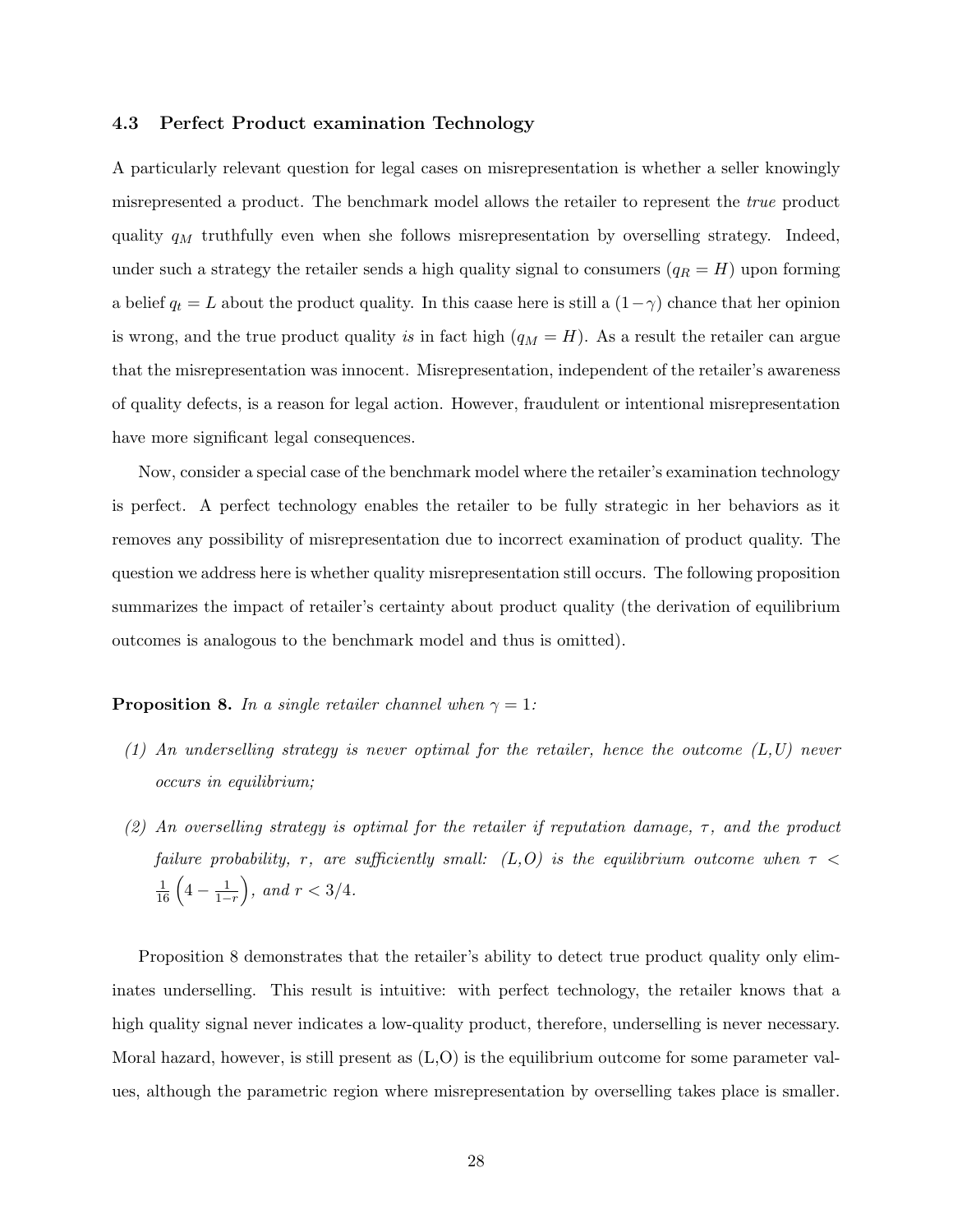Indeed, one can easily see that  $\tau^{LO} > \frac{1}{16} \left( 4 - \frac{1}{1-r} \right)$ . So when the retailer is fully capable of detecting low quality, she still will not fully refrain from misrepresentation, even though all agents in the market are aware of her perfect technology.

## 5 Conclusion

In this paper, we investigate the impact of channel design on the manufacturer's and retailer's incentives to misrepresent a credence product offered in a vertical channel. Further, this is the first paper to relate product failure attribution by customers to the structure of the distribution channel. We consider a two-level channel where consumers' uncertainty about product quality is a function of the channel design. We compare two designs: a single-retailer and a dual-retailer design. Without observing any seller signals, consumers assume that the product has  $\frac{r}{2}$  chance of failure. To update their beliefs, they interpret and rely on quality signals from the retailers. With each additional retailer signal, their belief about the true quality of a product is updated.

It is well known that information asymmetries present in credence goods markets lead to inefficiencies (Dulleck et al., 2011). Our study offers some novel and useful insights to managers about channel relationships and misrepresentation of credence goods in exclusive and dual-retailer channels. First, the single retailer channel analysis suggests that both low and high reputation costs give incentive to the retailer to refrain from truthfully representing the quality of a product. Moreover, the manufacturer needs to trust the retailer to act truthfully in representing product quality to offer a high quality product. When the manufacturer expects the retailer to deviate from truthful behavior, he prefers to offer a low quality product to consumers. By doing so, the manufacturer benefits from misrepresentation as well. Since their point of contact is the retailer, consumers in the main model punish the retailer, which results in the manufacturer to occasionally prefer product misrepresentation. In particular, with medium reputation cost and low cost of producing a high-quality product, the manufacturer earns higher revenue when the retailer oversells. Equally important, the manufacturer's pricing decision partly determines whether the downstream partner will misrepresent or not. A high quality manufacturer may find it beneficial to lower its price in order to induce retailer communication with consumers that the product is of high quality.

Second, in a dual-retailer or non-exclusive distribution, we find that the extent of misrepresenta-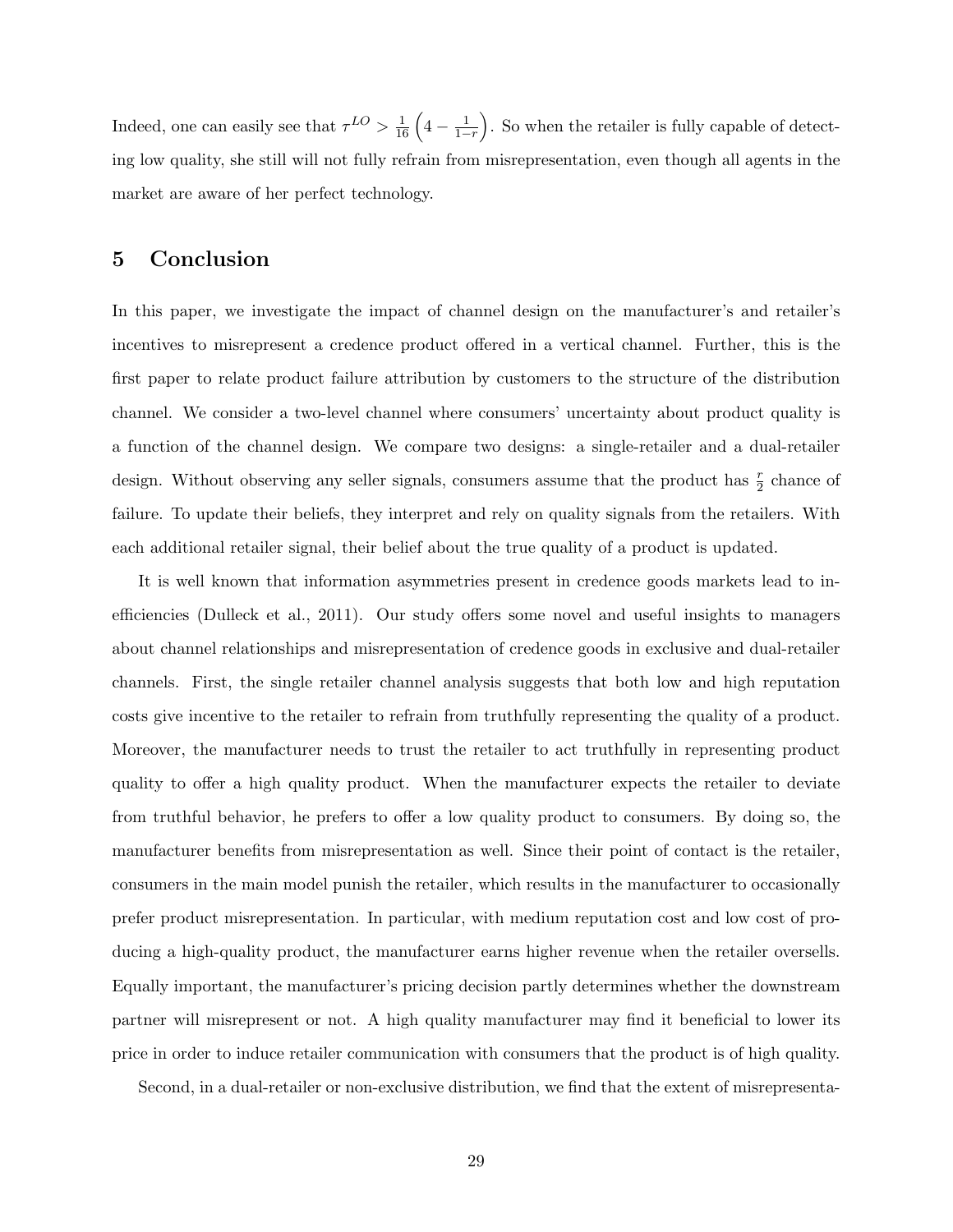tion in the marketplace is reduced. This finding is counter-intuitive to the the idea that an exclusive distribution arrangement between the B2B partners can reduce moral hazard. Two forces lower misrepresentation in a non-exclusive retail channel. Primarily, with each additional downstream member in a channel, a high quality manufacturer can signal its quality more credibly. This effect partially erases the manufacturer's desire for misrepresentation of his product. Secondarily, the enhanced cost tolerance for producing a high quality good incentivizes the retailers to be truthful. Moreover, having multiple downstream members can also increase the profit of the retailers and the manufacturer, despite enhanced competition.

The outcomes we observe about the quality choices of the manufacturer and channel design may provide an explanation for why different firms operate with different distribution strategies. Aside from the reasons cited in the literature, our findings suggest that the ability to create (or, sometimes prevent) consumer misconceptions about product quality can be an important determinant of channel design. A manufacturer who prefers to sign an exclusive distribution contract with a retailer may be more likely to face misrepresentation than another who sells through multiple retailers. For example, rather than selling through a single authorized dealer, some brands may prefer to have a (small) number of authorized retailers in each market. Firms wanting to reduce the extent of misrepresentation may want their products to be sold by multiple retailers, as opposed to a single retailer. Another strategic insight that discredits lay intuition is that retailers do not have to face lower demand (and profitability) in the multiple-retailer scenario, compared to a single-retailer scenario.

We extended our model in several directions in Section 4. We relax the assumptions about consumers fully trusting the retailer signals, we allow the retailers to be fully strategic in choosing their representation and we also let consumers punish both the retailer and the manufacturer. Additional avenues that can be explored are many. Our paper studies a stylized model with single or dual retailers and a single manufacturer. Future research may find value in exploring additional channel designs, specifically when the downstream member has a stronger role. For example, for some channels, the downstream member (retailer) may be able to choose the number of manufacturers from whom to purchase. Our study can provide a benchmark for channel members considering alternate designs. We assume in the model that the retailers' role in the market is to sell goods, to signal quality, and to drive demand. Clearly, there are markets in which retailers can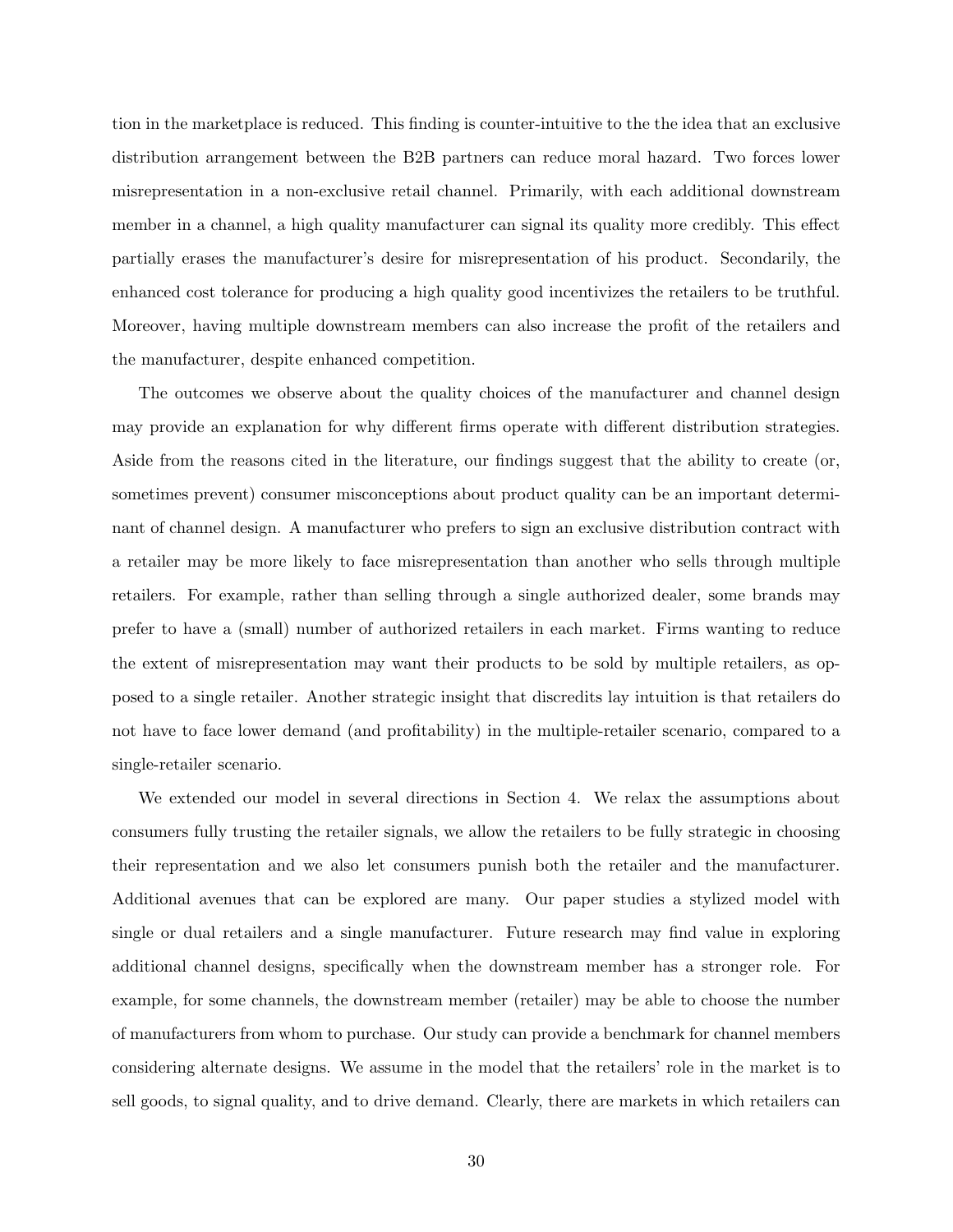provide other functions, such as providing installation and after-sales service, thus adding to the consumers' utility. This is typically true for business-to-business and industrial markets. When the service provided yields a fixed utility to the consumer, then this fixed utility can be captured in the current model and the qualitative message of our model would not change. However, investigating the case when consumers have differential level of utilities for different services can be an interesting area of future research.

# References

- Akerlof, G. A. (1970). The market for" lemons": Quality uncertainty and the market mechanism. The Quarterly Journal of Economics 84 (3), 488–500.
- Brown, J. and D. B. Minor (2012, December). Misconduct in credence good markets. Working Paper 18608, National Bureau of Economic Research.
- Chu, W. and P. Desai (1995). Channel coordination mechanisms for customer satisfaction. Mar*keting Science*  $14(4)$ , 343–359.
- Coughlan, A. T. (1985). Competition and cooperation in marketing channel choice: Theory and application. *Marketing Science*  $\frac{1}{2}$ , 110–129.
- Crawford, V. P. and J. Sobel (1982). Strategic information transmission. *Econometrica* 50(6), 1431–51.
- Darby, M. R. and E. Karni (1973). Free competition and the optimal amount of fraud. *Journal of* Law and Economics, 67–88.
- Dulleck, U. and R. Kerschbamer (2006). On doctors, mechanics, and computer specialists: The economics of credence goods. Journal of Economic Literature  $44(1)$ , 5-42.
- Dulleck, U., R. Kerschbamer, and M. Sutter (2011). The economics of credence goods: An experiment on the role of liability, verifiability, reputation, and competition. American Economic Review  $101(2)$ , 526–55.
- Eliashberg, J. and A. P. Jeuland (1986). The impact of competitive entry in a developing market upon dynamic pricing strategies. Marketing Science  $5(1)$ , 20–36.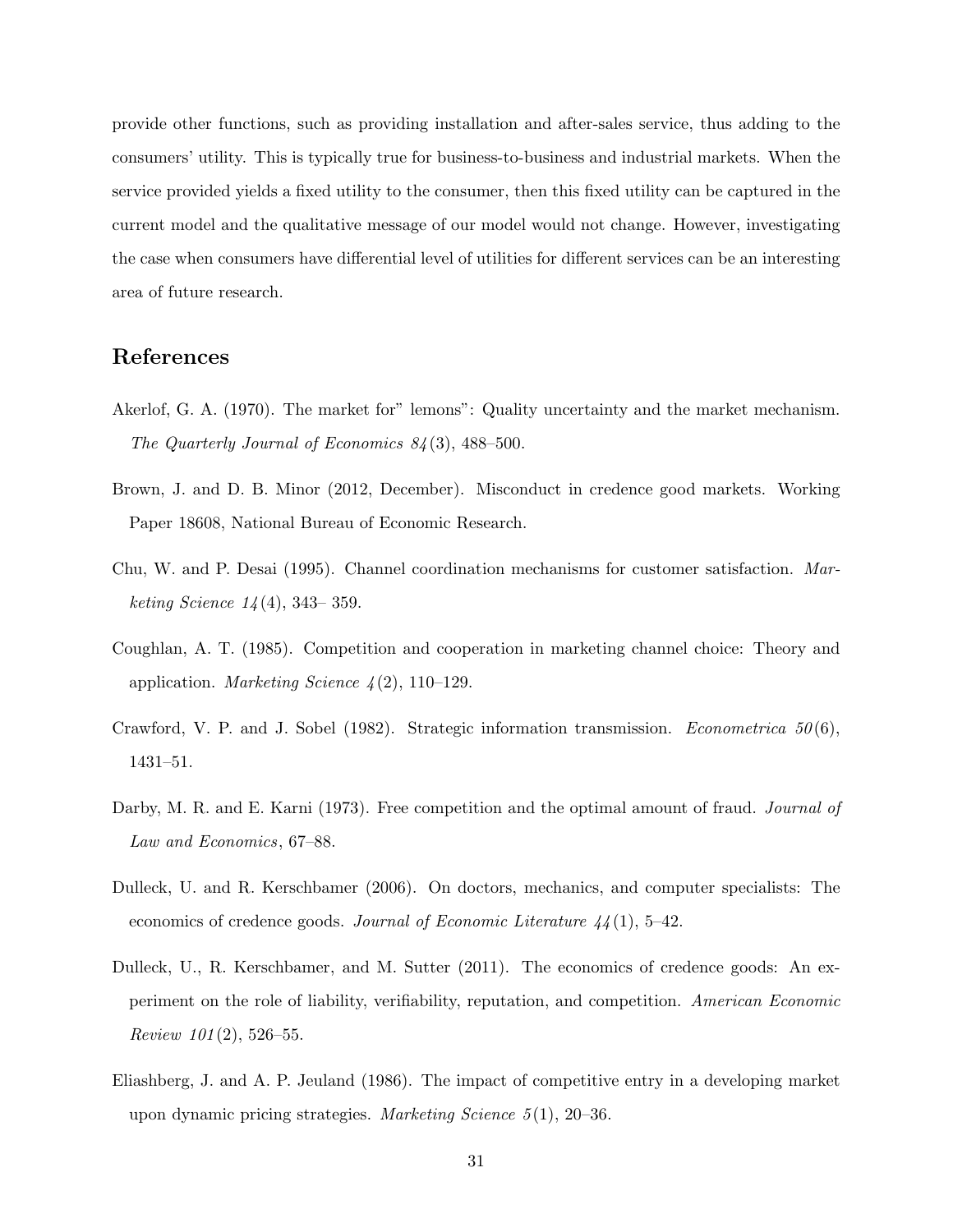- Emons, W. (1997). Credence goods and fraudelent experts. RAND Journal of Economics 28 (1), 107–119.
- Folkes, V. S. (1988). Recent attribution research in consumer behavior: A review and new directions. Journal of Consumer Research  $14(4)$ , 548–565.
- Folkes, V. S., S. Koletsky, and J. L. Graham (1987). A field study of causal inferences and consumer reaction: The view from the airport. *Journal of Consumer Research 13*(4), 534–539.
- Francken, D. A. (1983). Postpurchase consumer evaluations, complaint actions and repurchase behavior. Journal of Economic Psychology  $\frac{1}{4}(3)$ , 273–290.
- Grewal, R. and G. L. Lilien (2012). Business-to-business marketing: Looking back, Looking Forward. Northampton, MA: Edward Elgar Publishing.
- Hauser, J. R., D. I. Simester, and B. Wernerfelt (1994). Customer satisfaction incentives. Marketing Science  $13(4)$ , 327-350.
- Inderst, R. and M. Ottaviani (2012a). Financial advice. *Journal of Economic Literature*  $50(2)$ , 494–512.
- Inderst, R. and M. Ottaviani (2012b). How (not) to pay for advice: A framework for consumer financial protection. Journal of Financial Economics 105 (2), 393–411.
- Inderst, R. and M. Ottaviani (2013). Sales talk, cancellation terms and the role of consumer protection. The Review of Economic Studies  $80(3)$ , 1002–1026.
- Jacques, F. M. (2007). Even commodities have customers. *Harvard Business Review 85* (5), 110– 119.
- Jeuland, A. P. and S. M. Shugan (1983). Managing channel profits. *Marketing Science*  $2(3)$ , 239–272.
- Johnson, A. R. and V. S. Folkes (2007). How consumers' assessments of the difficulty of manufacturing a product influence quality perceptions. Journal of the Academy of Marketing Science 35 (3), 317–328.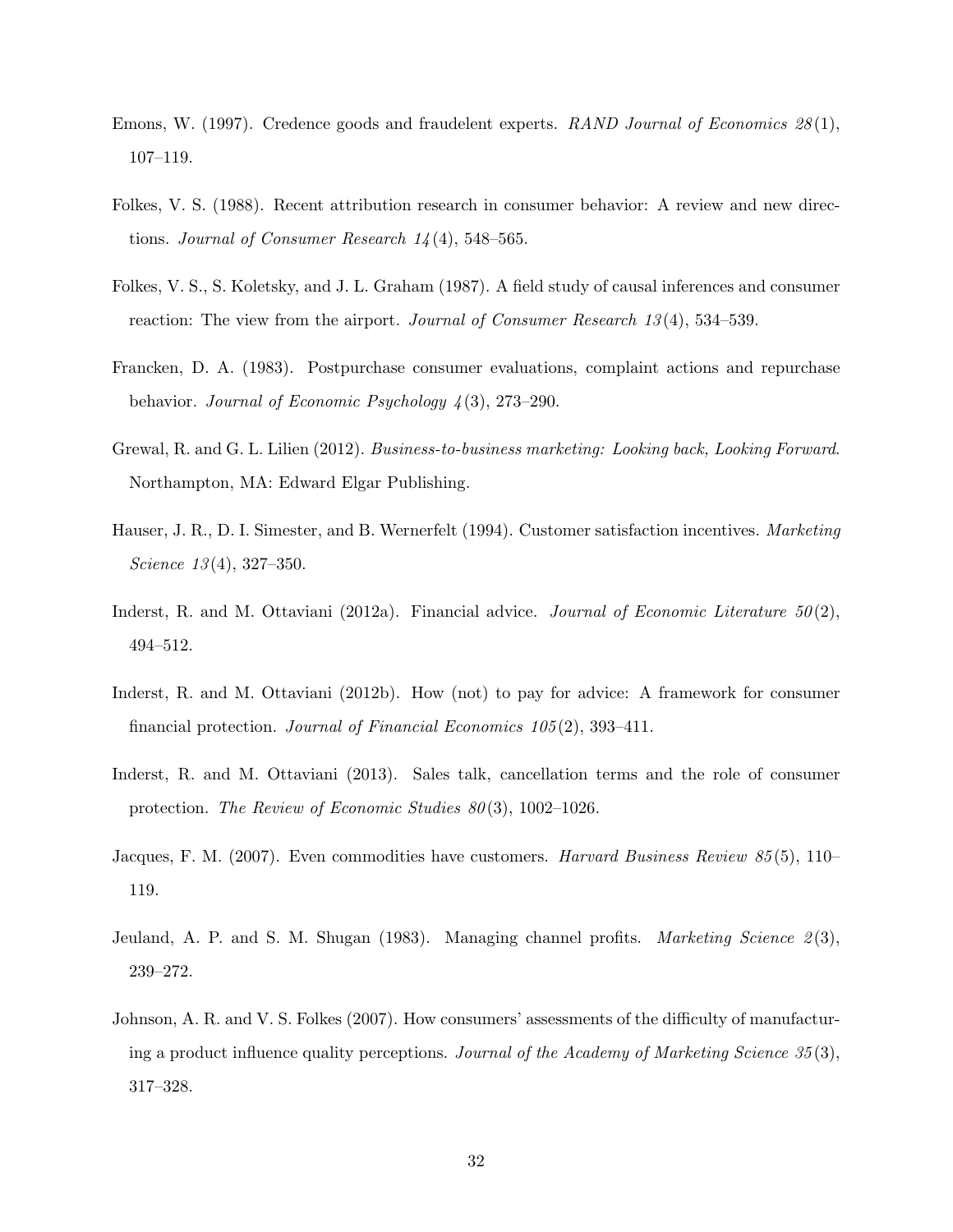- Kartik, N., M. Ottaviani, and F. Squintani (2007). Credulity, lies, and costly talk. *Journal of Economic Theory 134*(1), 93–116.
- Kim, S. Y. and R. Staelin (1999). Manufacturer allowances and retailer pass-through rates in a competitive environment. Marketing Science 18 (1), 59–76.
- Lee, E. and R. Staelin (1997). Vertical strategic interaction: Implications for channel pricing strategy. *Marketing Science 16*(3), 185–207.
- Martinez, K. (2009, January 21). Olive oil who's cheatin' who? Ezine Articles.
- McGuire, T. W. and R. Staelin (1983). An industry equilibrium analysis of downstream vertical integration. *Marketing Science*  $2(2)$ , 161–191.
- Minder, R. (2012, accessed Nov 29 2014, November 23). Watchmakers move toward single-brand stores. The New York Times.
- Mishra, D. P., J. B. Heide, and S. G. Cort (1998). Information asymmetry and levels of agency relationships. Journal of Marketing Research 35 (3), 277–295.
- Moorthy, K. S. (1988). Strategic decentralization in channels. *Marketing Science* 7(4), 335–355.
- NHCAA (2014, accessed Nov 29 2014). The challange of healthcare fraud. NHCAA.org.
- Oliver, R. L. (1997). Satisfaction: A Behavioral Perspective on the Consumer. New York: McGraw-Hill.
- Phillips, J. J. (1974). Product misrepresentation and the doctrine of causation. *Hofstra Law* Review  $2(2)$ , 561–604.
- Purohit, D. and R. Staelin (1994). Rentals, sales, and buybacks: Managing secondary distribution channels. Journal of Marketing Research 31 (3), 325–338.
- Smith, A. K., R. N. Bolton, and J. Wagner (1999). A model of customer satisfaction with service encounters involving failure and recovery. Journal of Marketing Research 36(3), 356–372.
- The Gourmet Retailer (2012, September 24). Whole foods sloughs off misleading product claims.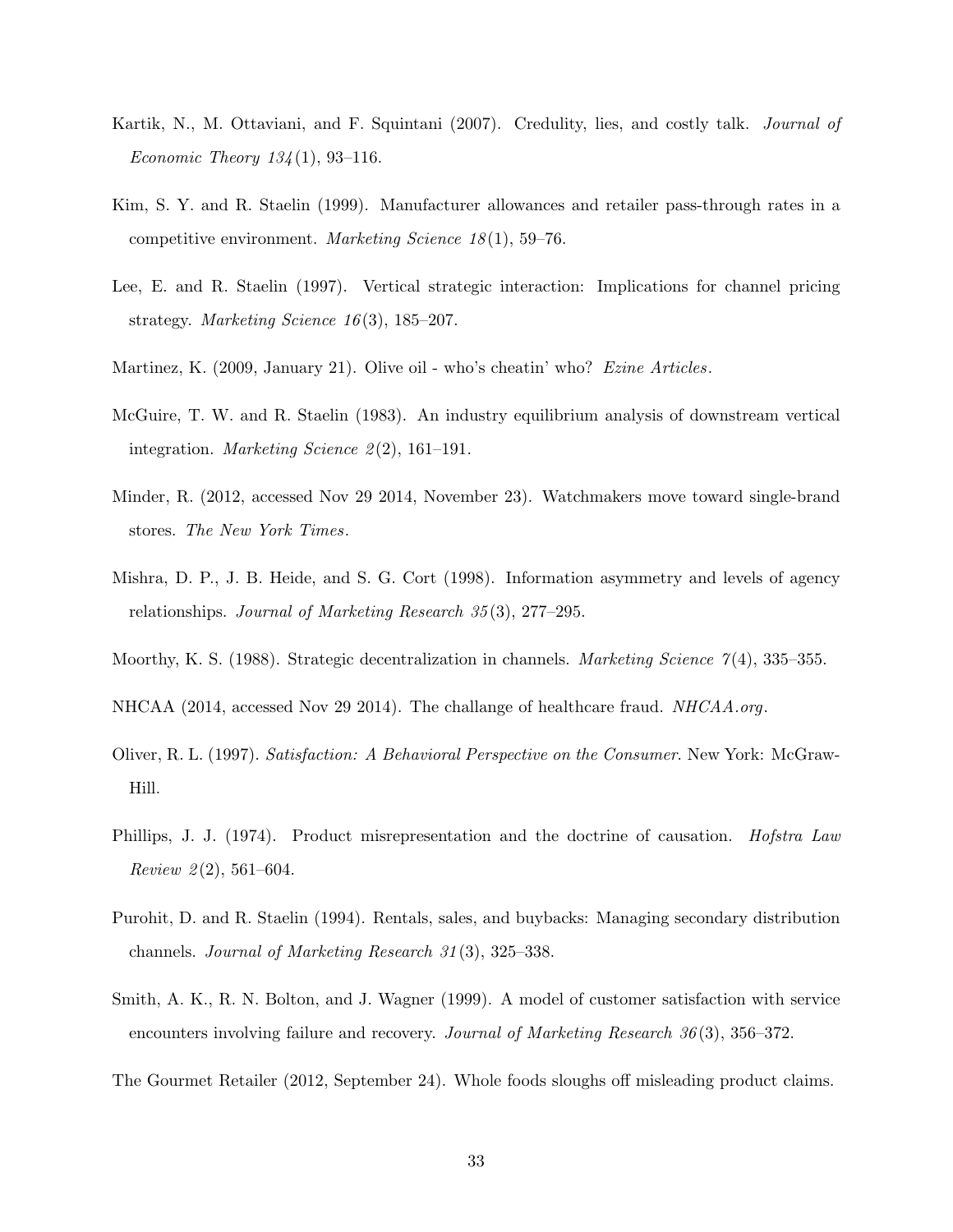- Tsiros, M., V. Mittal, and J. William T. Ross (2004). The role of attributions in customer satisfaction: A reexamination. Journal of Consumer Research 31 (2), 476–483.
- Wolinsky, A. (1993). Competition in a market for informed experts' services. The RAND Journal of Economics 24 (3), 380–398.
- Zeithaml, V. A. (1988). Consumer perceptions of price, quality, and value: A means-end model and synthesis of evidence. Journal of Marketing  $52(3)$ , 2–22.

# Appendix

#### Proof of Lemma 1:

If the retailer formed opinion  $q_t = H$  upon product examination, then with probability  $\gamma$  the product has high quality ( $q_M = H$ ) and with probability  $(1 - \gamma)$  it has low quality ( $q_M = L$ ), in which case the product fails with probability  $r$  and the retailer's reputation will suffer if her signal is high  $q_R = H$ . If the retailer sends  $q_R = H$  upon forming the opinion  $q_t = H$ , her expected profit is:

$$
\pi_R^{HH}(w) = \pi_R\{q_R = H, p|q_t = H\}(w) = (1 - v_H(p))(p - w) - (1 - \gamma)r\tau.
$$
 (A.1)

Similarly, if the retailer formed opinion  $q_t = L$  but sends a high quality signal  $q_R = H$ , her expected profit is:

$$
\pi_R^{HL}(w) = \pi_R\{q_R = H, p|q_t = L\}(w) = (1 - v_H(p))(p - w) - \gamma r \tau.
$$
\n(A.2)

If the retailer's opinion on product quality is  $q_t = H$  or  $q_t = L$  and she sends consumers a low quality signal  $q_R = L$ , independent of the true product quality, she will face no reputation cost. The expected profit in this case is:

$$
\pi_R^{LH}(w) = \pi_R^{LL}(w) = \pi_R\{q_R = L, p|q_t = i\}(w) = (1 - v_L(p))(p - w). \tag{A.3}
$$

Plugging the valuation of the consumer indifferent between buying and not buying derived from Equation (4) into equations  $(A.1)-(A.3)$ , and solving the first order conditions w.r.t. retailer prices yield:

$$
p_H^*(w) = \frac{1}{2}(1 - r(1 - \gamma) + w) \text{ if } q_R = H,
$$
  
\n
$$
p_L^*(w) = \frac{1}{2}(1 - r\gamma + w) \text{ if } q_R = L.
$$
\n(A.4)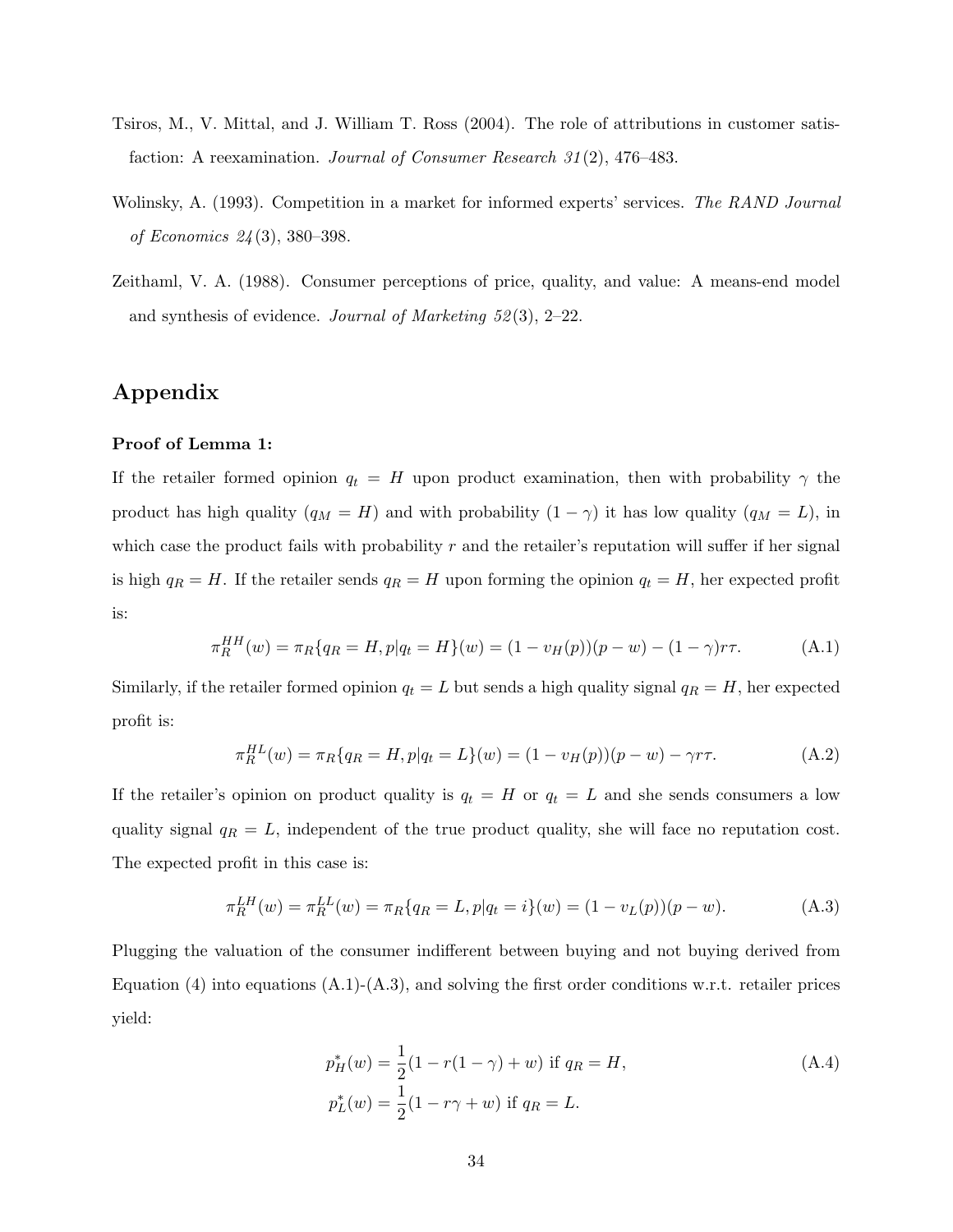The retailer profits given in  $(A.1)-(A.3)$  can be compared after plugging the expressions obtained in  $(A.4)$ :

$$
\pi_R^{HH}(w) - \pi_R^{LH}(w) = \frac{(1 - w - (1 - \gamma)r)^2}{4(1 - (1 - \gamma)r)} - \frac{(1 - \gamma r - w)^2}{4(1 - \gamma r)} - r\tau(1 - \gamma),
$$
\n(A.5)\n
$$
\pi_R^{HL}(w) - \pi_R^{LL}(w) = \frac{(1 - w - (1 - \gamma)r)^2}{4(1 - (1 - \gamma r))} - \frac{(1 - w - \gamma r)^2}{4(1 - \gamma r)} - \gamma r\tau.
$$

Expressions given in  $(A.5)$  show that depending on how large the reputation cost  $\tau$  is, the retailer can follow one of the three following strategies:

- 1. Overselling: If  $\tau \in (0, \tau_L(w))$  then  $\pi_R^{HL}(w) > \pi_R^{LL}(w)$  and  $\pi_R^{HH}(w) > \pi_R^{LH}(w)$ , hence the retailer earns highest profit by setting  $q_R = H$  regardless of observed  $q_t$ ;
- 2. Truthful: If  $\tau \in (\tau_L(w), \tau_H(w))$  then  $\pi_R^{HL}(w) < \pi_R^{LL}(w)$  and  $\pi_R^{HH}(w) > \pi_R^{LH}(w)$ , hence the retailer earns highest profit by setting  $q_R = q_t$ ;
- 3. Underselling: If  $\tau \in (\tau_H(w), \infty)$  then  $\pi_R^{HL}(w) < \pi_R^{LL}(w)$  and  $\pi_R^{HH}(w) < \pi_R^{LH}(w)$ , hence the retailer earns highest profit by setting  $q_R = L$  regardless of observed  $q_t$ ,

where

$$
\tau_L(w) = \frac{(2\gamma - 1)\left(1 + (1 - \gamma)\gamma r^2 - r - w^2\right)}{4\gamma(1 - (1 - \gamma)r)(1 - \gamma r)},
$$
\n
$$
\tau_H(w) = \frac{(2\gamma - 1)\left(1 + (1 - \gamma)\gamma r^2 - r - w^2\right)}{4(1 - \gamma)(1 - (1 - \gamma)r)(1 - \gamma r)}.
$$
\n(A.6)

Notice that for the *Mismatching* strategy to be optimal, the following two inequalities must hold simultaneously:

$$
\pi_R^{HH}(w) < \pi_R^{LH}(w) \Leftrightarrow \tau < \tau_L(w),\tag{A.7}
$$

$$
\pi_R^{HL}(w) > \pi_R^{LL}(w) \Leftrightarrow \tau > \tau_H(w). \tag{A.8}
$$

However,  $\tau_L(w) < \tau_H(w)$  because  $\gamma > 1/2$  and inequalities (A.7) and (A.8) cannot hold together. Hence a Mismatching strategy is never optimal for the retailer.  $\Box$ 

#### Proof of Lemma 2:

The manufacturer can offer a high or a low-quality product. If he offers a high-quality product, there is a  $(1-\gamma)$  chance that the retailer will incorrectly identify the product quality and decide that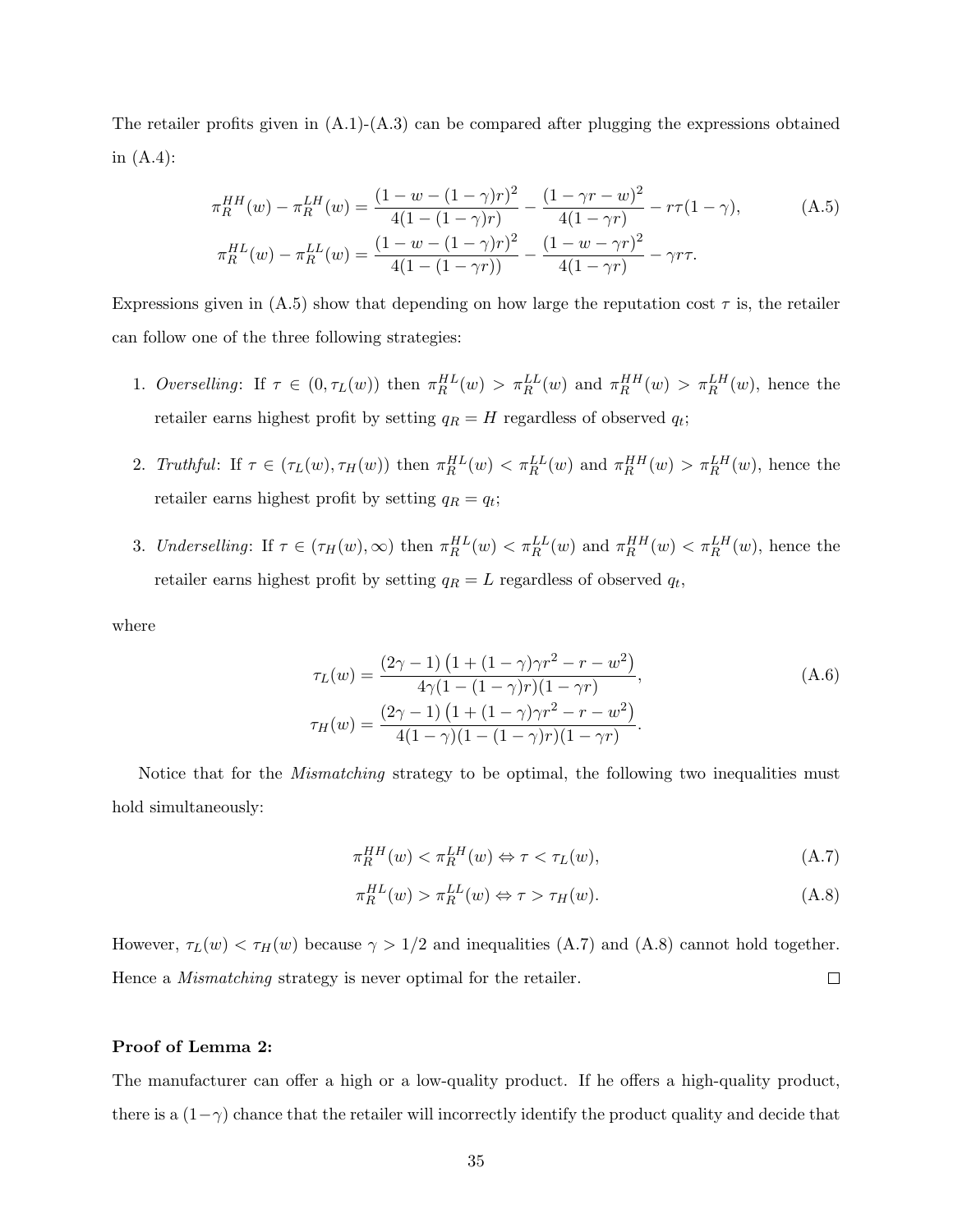the quality is low. In this case she will send a low quality signal if she follows a truthful strategy and a high quality signal if she follows an overselling strategy. If the manufacturer produces a low-quality product, the retailer may incorrectly identify it as a high-quality product and match it with high quality signal when she follows a truthful strategy. The manufacturer's expected profit  $\pi_M^{ij}$  when quality is set  $q_M = i \in \{L, H\}$  and the retailer is following strategy  $j \in \{O, T, U\}$  can be expressed formally as:

$$
\pi_M^{HT}(w) = (w - c_H) (\gamma (1 - v_H^*) + (1 - \gamma)(1 - v_L^*)),
$$
\n
$$
\pi_M^{LT}(w) = (w - c_L) (\gamma (1 - v_L^*) + (1 - \gamma)(1 - v_H^*)),
$$
\n
$$
\pi_M^{HO}(w) = (1 - v_H^*)(w - c_H),
$$
\n
$$
\pi_M^{LO}(w) = (1 - v_L^*)(w - c_L),
$$
\n
$$
\pi_M^{HU}(w) = (1 - v_L^*)(w - c_H),
$$
\n
$$
\pi_M^{LU}(w) = (1 - v_L^*)(w - c_L),
$$
\n(4.9)

where  $v_i^* \equiv v_i(p_i^*(w))$ . Plugging the indifferent consumer valuations from Equation (4) and the retailer prices from (A.4) in (A.9), and solving the FOCs, the optimal wholesale prices are obtained:

$$
w^{HT} = \frac{c_H}{2} + \frac{(1 - \gamma)\gamma r^2 + 1 - r}{2(1 - r(2\gamma^2 - 2\gamma + 1))},
$$
  
\n
$$
w^{LT} = \frac{c_L}{2} + \frac{1 - r + r^2(1 - \gamma)\gamma}{2 - 4\gamma r(1 - \gamma)},
$$
  
\n
$$
w^{HO} = \frac{1}{2}(c_H - (1 - \gamma)r + 1),
$$
  
\n
$$
w^{LO} = \frac{1}{2}(c_L - (1 - \gamma)r + 1),
$$
  
\n
$$
w^{HU} = \frac{1}{2}(c_H - \gamma r + 1),
$$
  
\n
$$
w^{LU} = \frac{1}{2}(c_L - \gamma r + 1),
$$
  
\n(A.10)

where  $w^{ij}$  denotes the manufacturer prices when  $q_M = i \in \{L, H\}$  and the retailer follows strategy  $j \in \{O, T, U\}.$ 

Substituting prices (A.10) into the manufacturer profit functions (A.9) shows that  $\pi_M^{LO^*} > \pi_M^{HO^*}$ and  $\pi_M^{LU^*} > \pi_M^{HU^*}$  for any  $(\gamma, r)$ , where  $\pi_M^{ij^*}$  stands for optimal manufacturer's profit in outcome  $(i, j)$ :  $\pi_M^{ij^*} \equiv \pi_M^{ij}(w^{ij})$ . So if the retailer follows strategy (O) or (U) then manufacturer's best response is not to produce a high-quality product. A high-quality product will only be produced if retailer follows truthful strategy  $(T)$ .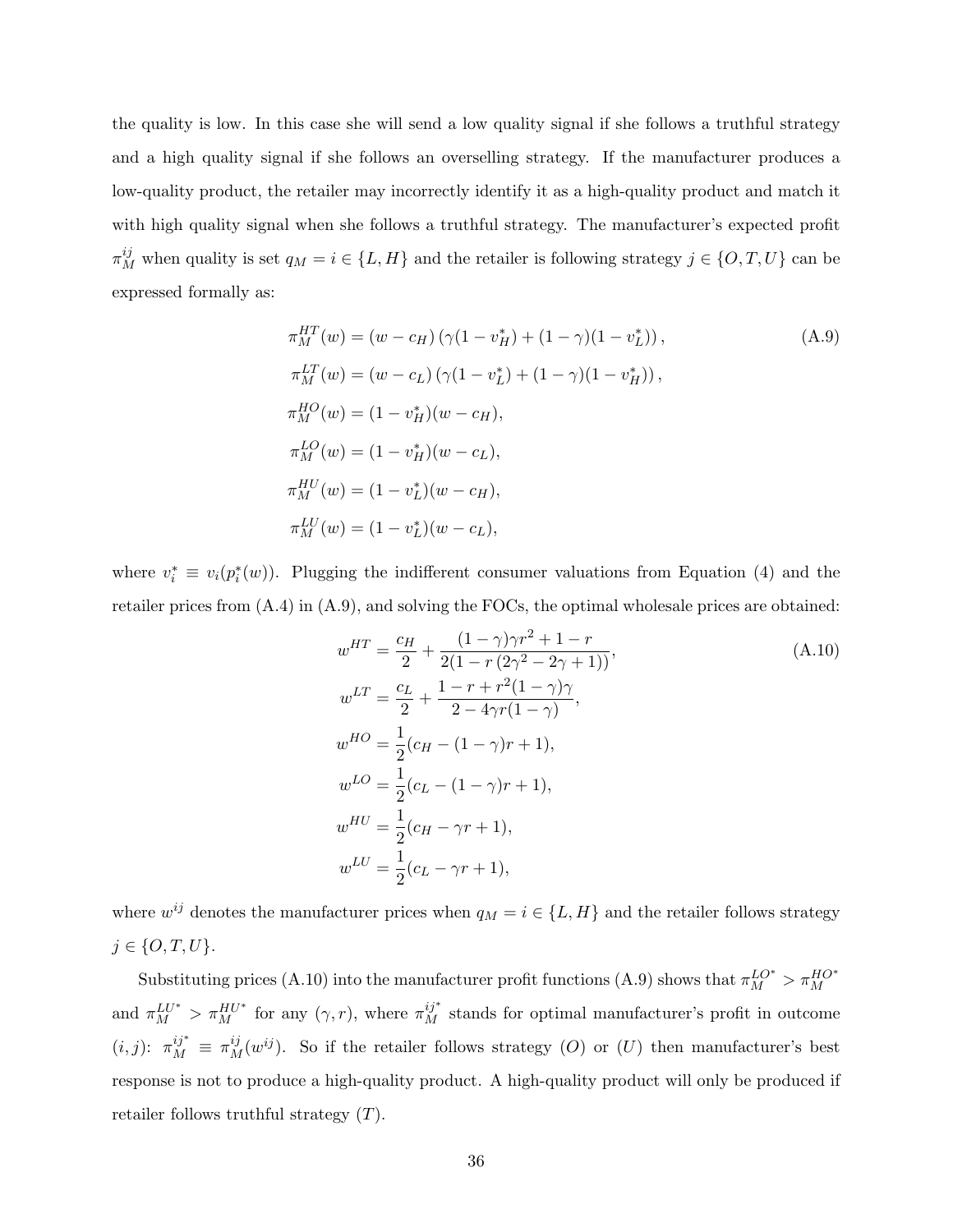In addition, solving equation  $\pi_M^{HT^*} - \pi_M^{LT^*} = 0$  for  $c_H$  results in the threshold  $c^T$ .  $\Box$ 

#### Proof of Proposition 1:

Statement (1) directly follows from the list of pure strategy equilibria given in Supplemental Materials, on page 1. To obtain Statement (2) first notice that  $\tau^{LO}$  (where closed form expression of  $\tau^{LO}$  is given in Supplemental Materials, on page 4) is decreasing in r. Then solve  $\tau^{LO} = 0$  for r to obtain  $\tau^{LO} < 0 \Leftrightarrow r > \frac{3}{5\gamma - 1}$ . And  $\tau^{LO} < 0$  implies that there are no feasible (i.e., positive) values of  $\tau$  that satisfy condition  $\tau < \tau^{LO}$  for outcome (L,O) to rise in equilibrium.  $\Box$ 

### Proof of Proposition 2:

(1) Statement  $\pi_M^{LO^*} > \pi_M^{HT^*}$  follows from straightforward comparison of manufacturer's expected profits. To verify the second statement, the expected retailer's profits in outcomes  $(H,T)$  and  $(L,0)$ need to be defined first.

First note that due to the credence nature of the product  $(q_M$  being manufacturer's private information) and imperfection of retailer's examination technology ( $\gamma$  < 1), the retailer computes the expected profit from sending  $q_R$  conditional on her opinion  $q_t$  (e.g.,  $\pi_R^{qnq_t}$ ) when making her decision about quality signal  $q_R = i \in \{H, L\}$  to be sent, as opposed to the expected profit in a particular equilibrium outcome (i.e.  $\pi_R^{q_M j}$  where  $j \in \{O, T, U\}$ ). Thus the retailer's expected profit in (H,T) outcome should be computed as follows:

$$
\pi_R^{HT^*} = \gamma ((1 - v_H \left( p_H^* (w^{HT}) \right)) (p_H^* (w^{HT}) - w^{HT})) + (1 - \gamma) ((1 - v_L \left( p_L^* (w^{HT}) \right)) (p_L^* (w^{HT}) - w^{HT}))
$$

Similarly, retailer's profit in (L,O) outcome is computed as follows

$$
\pi_R^{LO^*} = ((1 - v_H(p_H^*(w^{LO}))) (p_H^*(w^{LO}) - w^{LO})) - r\tau
$$

Now, by substituting optimal wholesale prices and comparing retailer's expected profits in outcomes (H,T) and (L,O) one can see that  $\pi_R^{HT^*} > \pi_R^{LO^*}$ .

(2) Solving the equation  $\pi_M^{LU^*} = \pi_M^{HT^*}$  for  $c_T$  results in the threshold

$$
c^{LU} = \frac{((1 - (1 - \gamma)r)(1 - \gamma r))\left(1 - \sqrt{\frac{1 - (1 - 2\gamma(1 - \gamma)r}{1 - (1 - \gamma)r}}\right)}{2(1 - \gamma)\gamma r - r + 1}
$$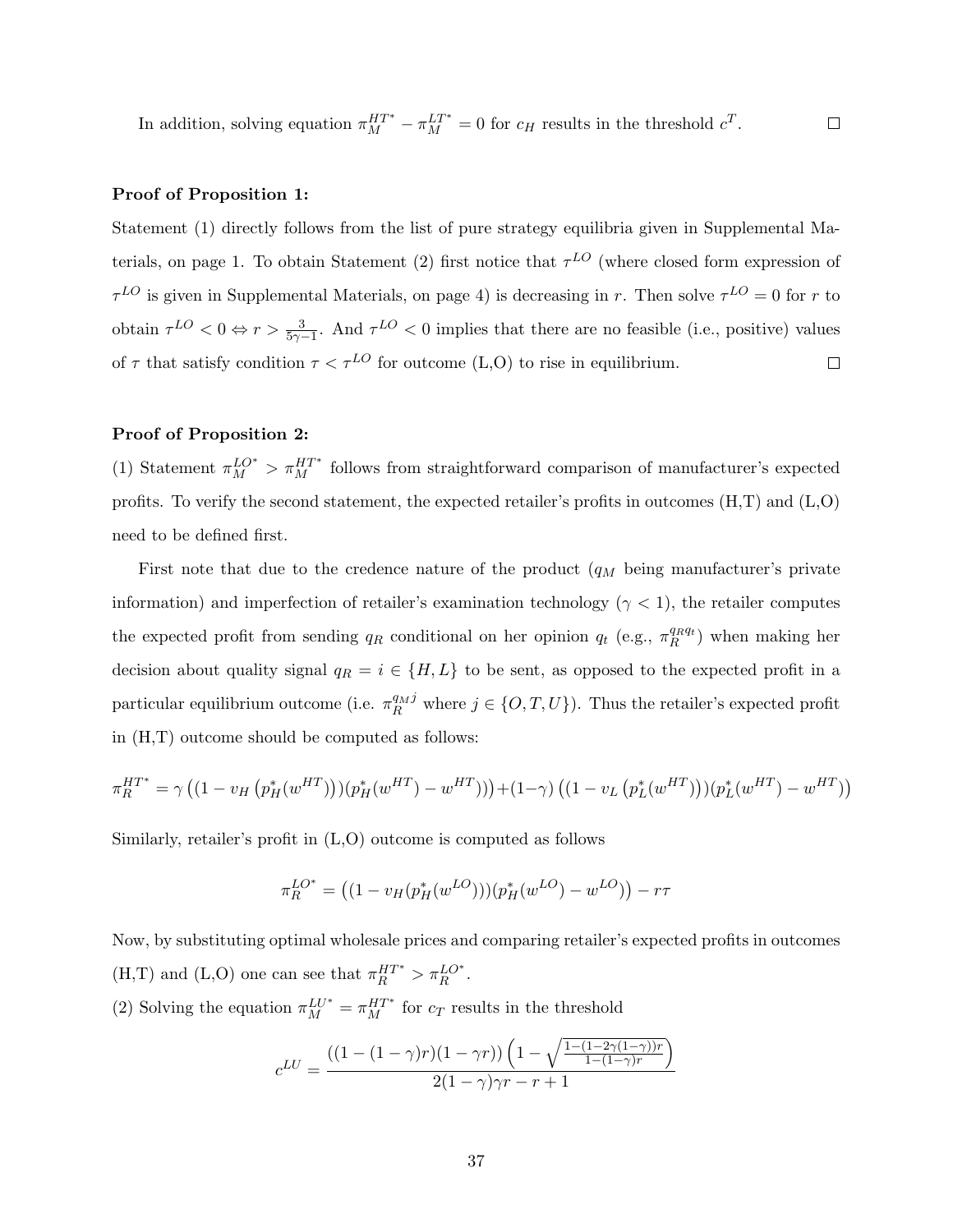such that manufacturer earns higher profit in outcome  $(H,T)$  than in outcome  $(L,U)$  whenever  $c_H < c^{LU}$ . Further, the retailer's expected profit in outcome (L,U) is defined as

$$
\pi_R^{LU^*} = (1 - v_L(p_L^*(w^{LU}))) (p_L^*(w^{LU}) - w^{LU}),
$$

and straightforward comparison shows that  $\pi_R^{LU^*}<\pi_R^{HT^*}$  always.

### Proof of Proposition 3:

The statement of the proposition,  $\tau_D^{LO} < \tau^{LO}$  follows from direct comparison of the thresholds  $\tau_D^{LO}$ and  $\tau^{LO}$ .  $\Box$ 

#### Proof of Proposition 4:

The statement of the proposition follows from direct comparison of the thresholds  $c_D^T$  and  $c^T$ .  $\Box$ 

### Proof of Proposition 5:

The statement of the proposition follows from direct comparison of manufacturer's profits.  $\Box$ 

Proof of Proposition 6: (1) To demonstrate the first statement of the proposition, we solve  $\pi_{M_{\infty}}^{HO^*}$  $^{HO^*}_{M_S} = \pi^{LO^*}_{M_S}$  $^{LO^*}_{M_S}$  for  $c_H$  to obtain threshold  $c_S^O$ :

$$
c_S^O = 1 - r(1 - \gamma) - \sqrt{(1 - (1 - \gamma)r)(1 - r(-\gamma + 8(1 - \lambda)\tau + 1))}
$$

(2) Second statement of the proposition follows from direct comparison of thresholds  $\tau_H^{LU}$  and  $\tau_{H_S}^{LU}.$  $\Box$ 

### Proof of Proposition 7:

(1) First statement of the proposition follows from solving  $\tau_{sc}^{LO} < \tau^{LO}$  for r: obtain  $\tau_{sc}^{LO} < \tau^{LO} \iff$  $\left(r<\frac{3(2-\phi)}{-5\gamma\phi+12\gamma+\phi-3}\right)$ . Further, notice that  $\frac{3(2-\phi)}{-5\gamma\phi+12\gamma+\phi-3}>0$  (and hence there is a non-empty set of r satisfying the condition above) only if  $\gamma > \frac{3-\phi}{12-5\phi}$ .

(2) Second statement of the proposition follows from direct comparison of  $\tau_{H_{sc}}^{LU}$  and  $\tau_H^{LU}$ .  $\Box$ 

**Proof of Proposition 8:** The statement of the proposition follows from substituting  $\gamma = 1$  into  $\tau^{LO}$  and  $\tau_H^{LU}$ .  $\Box$ 

 $\Box$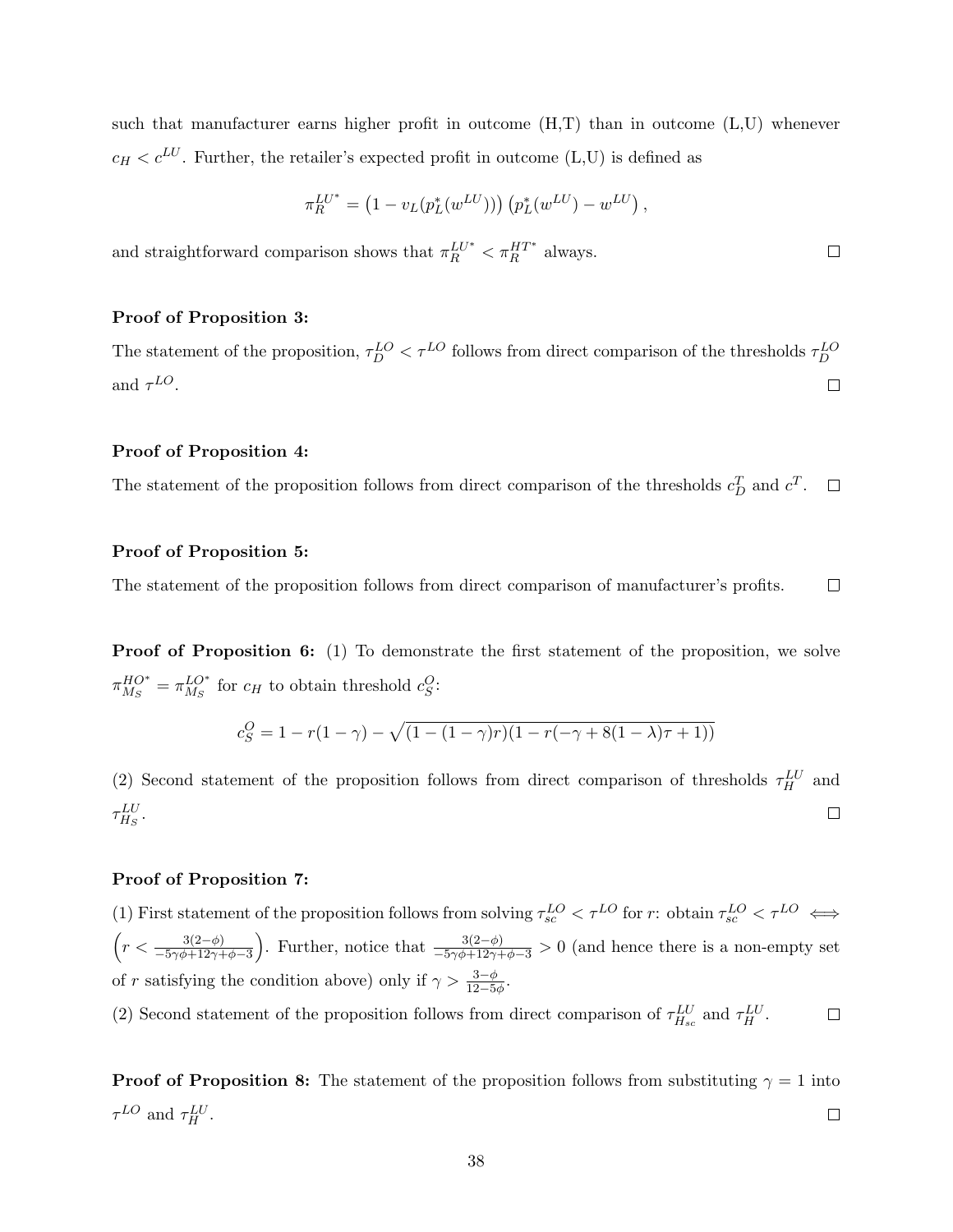## SUPPLEMENTAL MATERIALS:

## Derivations of Equilibrium Outcomes.

#### Equilibrium Outcomes in a Single Retailer Environment.

We derive equilibrium strategies in backward induction fashion starting with retailer's choice of price and representation strategy. If the retailer formed an opinion  $q_t = H$  upon product examination, then with probability  $\gamma$  it is indeed a high-quality product  $(q_M = H)$ . However, there is still a  $(1-\gamma)$  probability that  $q_M = L$ , in which case the product will fail with probability r, in which case retailer's reputation will suffer if she were to send a high quality signal  $q_R = H$ , since consumers cannot distinguish between a retailer intentionally misleading them or being sincerely wrong about the product quality. So if the retailer sends  $q_R = H$  upon observing  $q_t = H$ , her expected profit  $\pi_R^{q_tq_R}$  is:

$$
\pi_R^{HH}(w) = \pi_R\{q_R = H, p|q_t = H\}(w) = (1 - v_H(p))(p - w) - (1 - \gamma)r\tau.
$$
 (S.1)

Similarly, if the retailer formed opinion  $q_t = L$  but sends a high quality signal  $q_R = H$ , her expected profit  $\pi_R^{q_tq_R}$  is:

$$
\pi_R^{HL}(w) = \pi_R\{q_R = H, p|q_t = L\}(w) = (1 - v_H(p))(p - w) - \gamma r \tau.
$$
\n(S.2)

Further, if the retailer sends consumers a low quality signal  $q_R = L$  regardless of the opinion  $q_t$  she formed about the product quality, her reputation will not suffer regardless of what the true product quality is. Her expected profit  $\pi_R^{q_t q_R}$  in this case is:

$$
\pi_R^{LH}(w) = \pi_R^{LL}(w) = \pi_R\{q_R = L, p|q_t = i\}(w) = (1 - v_L(p))(p - w).
$$
\n(S.3)

Plugging the location of indifferent consumers given in Equation (4) into equations (S.1)-(S.3), and solving the first order conditions yield optimal retailer prices:

$$
p_H^*(w) = \frac{1}{2}(1 - r(1 - \gamma) + w) \text{ if } q_R = H,
$$
  
\n
$$
p_L^*(w) = \frac{1}{2}(1 - r\gamma + w) \text{ if } q_R = L.
$$
\n(S.4)

Plugging the optimal retail prices into the retailer's profits (S.1)-(S.3) and comparing them in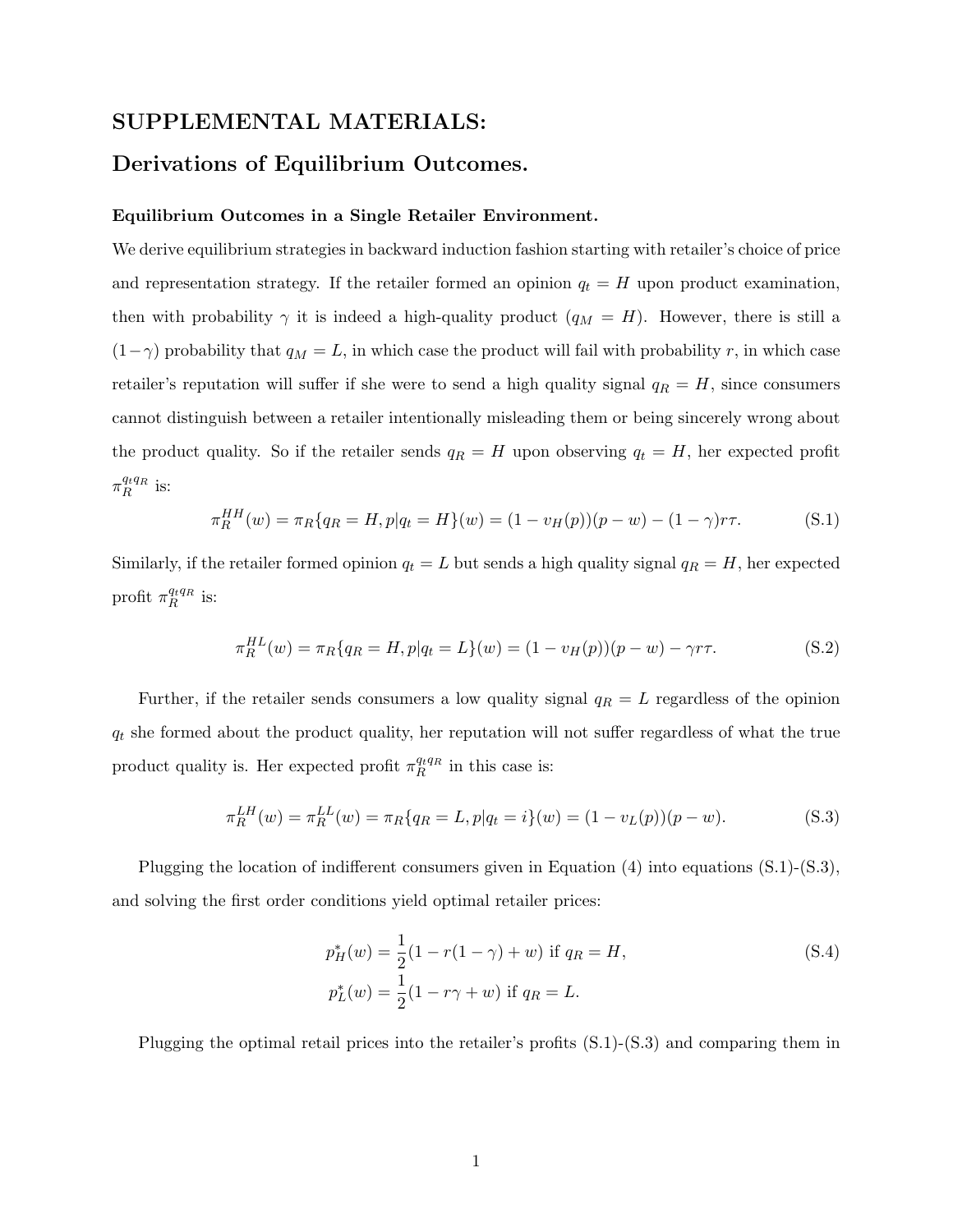order to derive product quality representation strategies yield:

$$
\pi_R^{HH}(w) - \pi_R^{LH}(w) = \frac{(1 - w - (1 - \gamma)r)^2}{4(1 - (1 - \gamma)r)} - \frac{(1 - \gamma r - w)^2}{4(1 - \gamma r)} - r\tau(1 - \gamma),
$$
(S.5)  

$$
\pi_R^{HL}(w) - \pi_R^{LL}(w) = \frac{(1 - w - (1 - \gamma)r)^2}{4(1 - (1 - \gamma r))} - \frac{(1 - w - \gamma r)^2}{4(1 - \gamma r)} - \gamma r\tau.
$$

Equating the difference in profits given in (S.5) to zero and solving for  $\tau$  we find that there are three possible strategies the retailer can follow:

- 1. Overselling: If  $\tau \in (0, \tau_L(w))$  then  $\pi_R^{HL}(w) > \pi_R^{LL}(w)$  and  $\pi_R^{HH}(w) > \pi_R^{LH}(w)$ , hence the retailer earns highest profit by setting  $q_R = H$  regardless of observed  $q_t$ ;
- 2. Truthful: If  $\tau \in (\tau_L(w), \tau_H(w))$  then  $\pi_R^{HL}(w) < \pi_R^{LL}(w)$  and  $\pi_R^{HH}(w) > \pi_R^{LH}(w)$ , hence the retailer earns highest profit by setting  $q_R = q_t$ ;
- 3. Underselling: If  $\tau \in (\tau_H(w), \infty)$  then  $\pi_R^{HL}(w) < \pi_R^{LL}(w)$  and  $\pi_R^{HH}(w) < \pi_R^{LH}(w)$ , hence the retailer earns highest profit by setting  $q_R = L$  regardless of observed  $q_t$ ,

where

$$
\tau_L(w) = \frac{(2\gamma - 1)\left(1 + (1 - \gamma)\gamma r^2 - r - w^2\right)}{4\gamma(1 - (1 - \gamma)r)(1 - \gamma r)},
$$
\n
$$
\tau_H(w) = \frac{(2\gamma - 1)\left(1 + (1 - \gamma)\gamma r^2 - r - w^2\right)}{4(1 - \gamma)(1 - (1 - \gamma)r)(1 - \gamma r)}.
$$
\n(S.6)

For the *Mismatching* strategy to be optimal, the following two inequalities must hold simultaneously:

$$
\pi_R^{HH}(w) < \pi_R^{LH}(w) \Leftrightarrow \tau < \tau_L(w),\tag{S.7}
$$

$$
\pi_R^{HL}(w) > \pi_R^{LL}(w) \Leftrightarrow \tau > \tau_H(w). \tag{S.8}
$$

However, notice that  $\tau_L(w)$  is always smaller than  $\tau_H(w)$  because  $\gamma > 1/2$ , hence inequalities (S.7) and  $(S.8)$  are mutually exclusive. Hence *Mismatching* strategy is never optimal for the retailer.

Further, at the beginning of the game, the manufacturer has two possible strategies: to offer high-quality or low-quality product. When the manufacturer offers a high-quality product, there is a  $(1 - \gamma)$  chance that the retailer will incorrectly identify the product quality, and decide that the quality is low. In this case she will send a low quality signal if she follows a truthful strategy, and high quality signal if she follows an overselling strategy. Likewise, when the manufacturer produces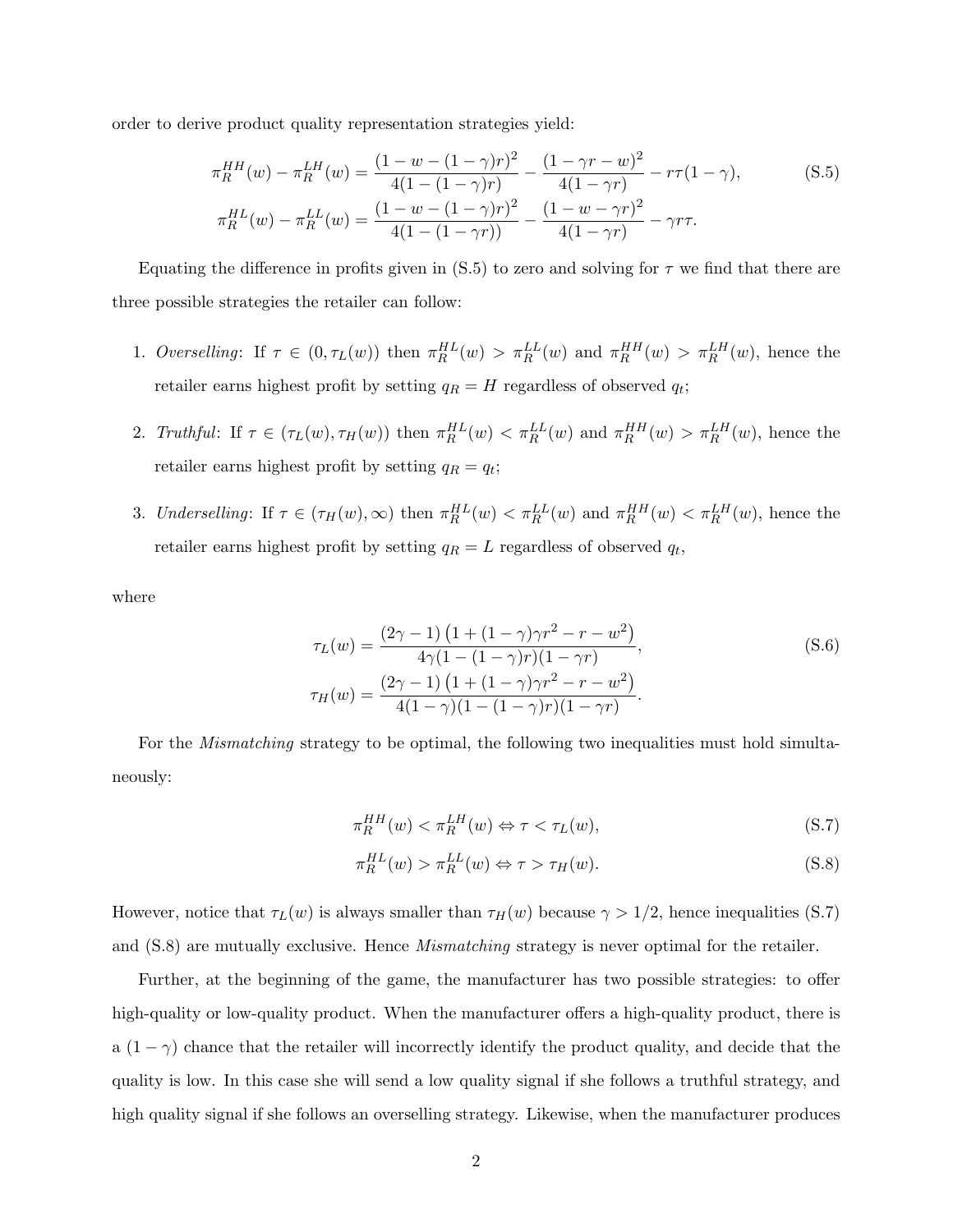a low-quality product, the retailer might incorrectly identify it as a high-quality product and send a high quality signal even if she follows a truthful strategy.

The manufacturer's expected profit  $\pi_M^{ij}$  from producing a product of quality  $q_M = i \in \{L, H\}$ given that the retailer is following strategy  $j \in \{O, T, U\}$  are calculated as follows:

$$
\pi_M^{HT}(w) = (w - c_H) (\gamma (1 - v_H^*) + (1 - \gamma)(1 - v_L^*)),
$$
\n
$$
\pi_M^{LT}(w) = (w - c_L) (\gamma (1 - v_L^*) + (1 - \gamma)(1 - v_H^*)),
$$
\n
$$
\pi_M^{HO}(w) = (1 - v_H^*)(w - c_H),
$$
\n
$$
\pi_M^{LO}(w) = (1 - v_L^*)(w - c_L),
$$
\n
$$
\pi_M^{HU}(w) = (1 - v_L^*)(w - c_H),
$$
\n
$$
\pi_M^{LU}(w) = (1 - v_L^*)(w - c_L),
$$
\n(9.9)

where  $v_i^* \equiv v_i(p_i^*(w))$ .

Plugging in the indifferent consumer locations from Equation (4) and the retail price functions from (A.4) into the profit functions above, and then solving the FOCs with respect to wholesale prices yield:

$$
w^{HT} = \frac{c_H}{2} + \frac{(1 - \gamma)\gamma r^2 + 1 - r}{2(1 - r(2\gamma^2 - 2\gamma + 1))},
$$
  
\n
$$
w^{LT} = \frac{c_L}{2} + \frac{1 - r + r^2(1 - \gamma)\gamma}{2 - 4\gamma r(1 - \gamma)},
$$
  
\n
$$
w^{HO} = \frac{1}{2}(c_H - (1 - \gamma)r + 1),
$$
  
\n
$$
w^{LO} = \frac{1}{2}(c_L - (1 - \gamma)r + 1),
$$
  
\n
$$
w^{HU} = \frac{1}{2}(c_H - \gamma r + 1),
$$
  
\n
$$
w^{LU} = \frac{1}{2}(c_L - \gamma r + 1),
$$
  
\n(S.10)

where  $w^{ij}$  denotes the best response price function for the manufacturer when  $q_M = i \in \{L, H\}$  to the retailer's strategy  $j \in \{O, T, U\}.$ 

Now it is easy to see that if the manufacturer expects the retailer to follow strategy  $(O)$  or  $(U)$  then he would not choose to produce a high-quality product. Indeed, substituting these prices into manufacturer's profit functions given by (S.9) shows that  $\pi_M^{LO^*} > \pi_M^{HO^*}$  and  $\pi_M^{LU^*} > \pi_M^{HU^*}$ for any  $(\gamma, r)$ , where  $\pi_M^{ij*}$  stands for optimal manufacturer's profit in equilibrium outcome  $(i, j)$ :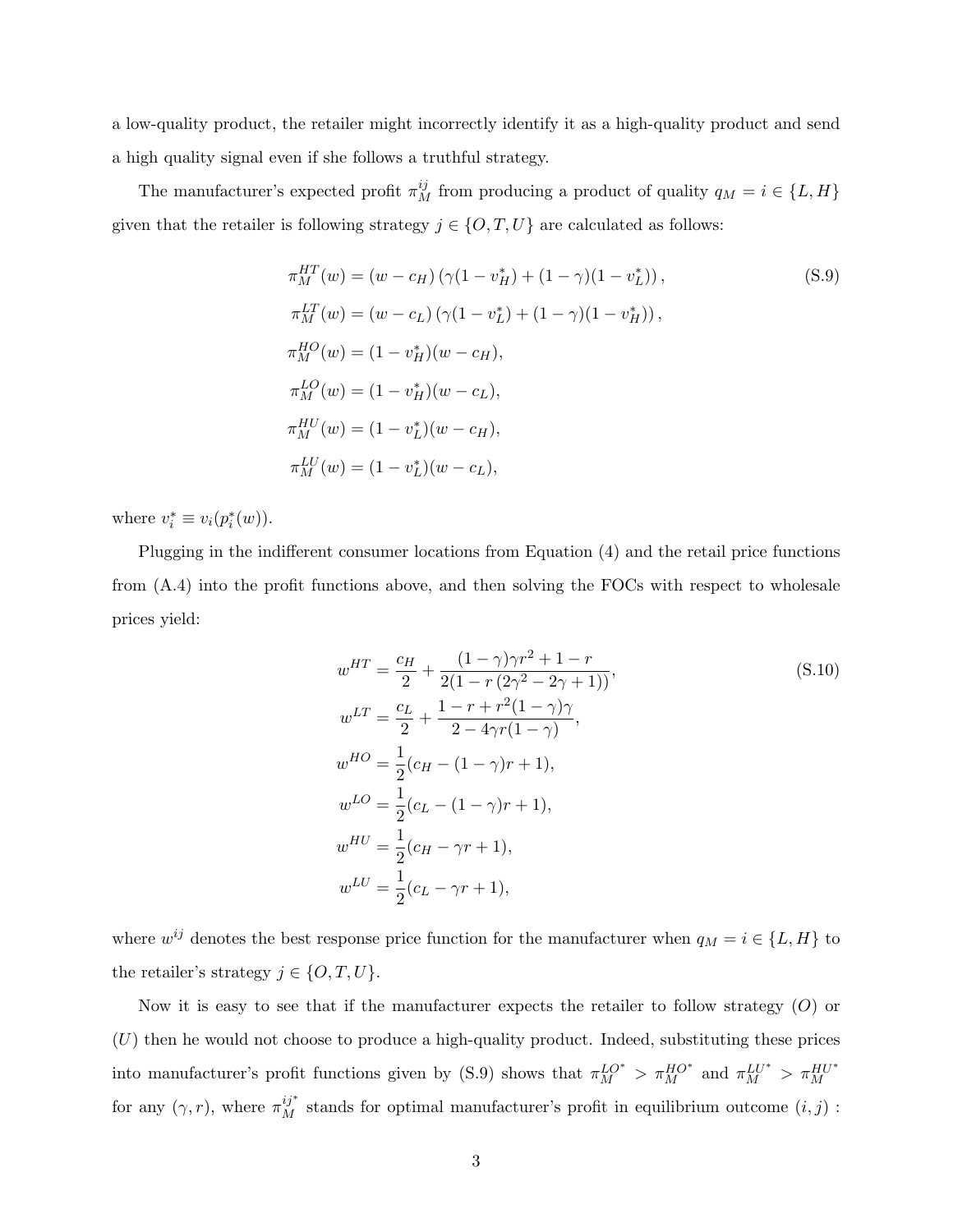$\pi_M^{ij^*} \equiv \pi_M^{ij}(w^{ij})$ . The manufacturer would only produce a high-quality product if the retailer follows strategy  $(T)$  in equilibrium.

Finally, solving  $\pi_M^{HT^*} = \pi_M^{LT^*}$  for  $c_H$  results in the threshold  $c^T$ .

To finish the derivation of equilibrium outcomes, substitute wholesale prices  $w^{ij}$  defined by Equations (S.10) into  $\tau_L(w)$  and  $\tau_H(w)$  defined by Equations (S.6) to obtain the following thresholds:

$$
\tau^{LO} \equiv \tau_L(w^{LO}) = \frac{(2\gamma - 1) \left(\gamma \left(16\gamma^3 - 32\gamma^2 + 17\gamma - 1\right) r^2 + \left(16\gamma^2 - 16\gamma + 1\right) r + 3\right)}{16(1 - \gamma)(1 - 2(1 - \gamma)\gamma r)^2}, \quad (S.11)
$$
\n
$$
\tau^{LT} \equiv \tau_L(w^{LT}) = \frac{(2\gamma - 1)((5\gamma - 4)r + 3)}{16(1 - \gamma)((\gamma - 1)r + 1)},
$$
\n
$$
\tau^{HT} \equiv \tau_L(w^{HT}) = \frac{(2\gamma - 1)\left(-\frac{(c_H(2(1 - \gamma)\gamma r - r + 1) + (1 - \gamma)\gamma r^2 - r + 1)^2}{4(-2\gamma^2 r + 2\gamma r - r + 1)^2} + (1 - \gamma)\gamma r^2 - r + 1\right)}{4(1 - \gamma)((\gamma - 1)r + 1)(1 - \gamma r)},
$$
\n
$$
\tau^{HT}_H \equiv \tau_H(w^{HT}) = \tau^{HT} \frac{\gamma}{(1 - \gamma)},
$$
\n
$$
\tau^{LT}_H \equiv \tau_H(w^{LT}) = \tau^{LT} \frac{\gamma}{(1 - \gamma)},
$$
\n
$$
\tau^{LU}_H \equiv \tau_H(w^{LU}) = \frac{(2\gamma - 1)\left(\gamma \left(16\gamma^3 - 32\gamma^2 + 17\gamma - 1\right)r^2 + \left(16\gamma^2 - 16\gamma + 1\right)r + 3\right)}{16\gamma(1 - 2(1 - \gamma)\gamma r)^2}.
$$
\n(16)

These thresholds determine which strategy the retailer would follow given a certain reputation cost  $\tau$  and wholesale price w. Combining them with the threshold  $c^T$  that determines which strategy manufacturer would follow given a certain production cost  $c_H$ , one can obtain the following set of pure strategy equilibrium outcomes depicted in Figure 2:

- (L,O): Manufacturer produces a low-quality product  $(q_M = L)$  and sells it to the retailer at the price  $w^{LO}$ . The retailer follows overselling strategy, i.e., sends signal  $q_R = H$  regardless of her opinion on product quality  $q_t$ . This outcome is equilibrium if  $\tau < \tau^{LO}$ .
- $(H,T)$ : Manufacturer produces a high-quality product  $(q_M = H)$  and sells it to the retailer at the price  $w^{HT}$ . The retailer follows truthful strategy, i.e., sends quality signal that matches her opinion about the product quality:  $q_R = q_t$ . This outcome is equilibrium if  $\tau \in (\tau^{HT}, \tau_H^{HT})$ and  $c_H < c^T$ .
- $(L,T)$ : Manufacturer produces a high-quality product  $(q_M = H)$  and sells it to the retailer at the price  $w^{HT}$ . The retailer follows truthful strategy, i.e., sends quality signal that matches her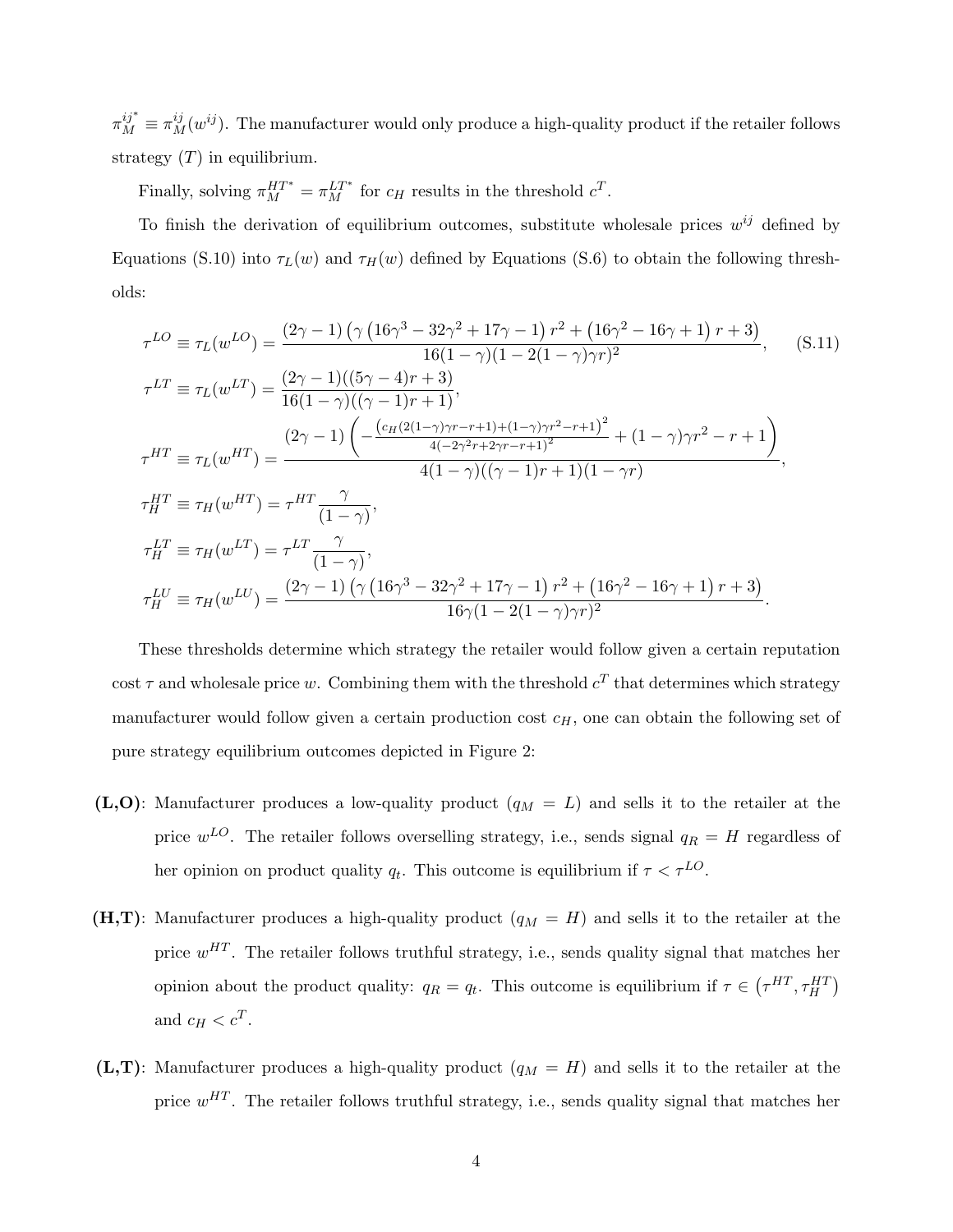opinion about the product quality:  $q_R = q_t$ . This outcome is equilibrium if  $\tau \in (\tau^{LT}, \tau_H^{LT})$ and  $c_H > c^T$ .

 $(L,U)$ : Manufacturer produces a low-quality product  $(q_M = L)$  and sells it to the retailer at the price  $w^{LU}$ . The retailer follows underselling strategy, i.e., sends signal  $q_R = L$  regardless of her quality opinion  $q_t$ . This outcome is equilibrium if if  $\tau > \tau_H^{LU}$ .

Notice that  $\tau^{LO}$   $\langle \tau^{LT}, \tau^{HT} \rangle \langle \tau^{LT}, \tau^{LU} \rangle$ , which means the combined set of equilibria conditions listed above does not cover the full parameter space  $(\tau, c_H)$ . There is no pure strategy equilibrium for any pair  $(\tau, c_H)$  which does not satisfy any of the equilibrium conditions listed above.

#### Equilibrium Outcomes in a Dual Retailer Environment.

Equating the expected utilities provided by Equation  $(8)$  to zero and solving for v provides the location of consumer indifferent between buying and not buying:

$$
v_{HH}(p) = \frac{p}{1 - r \frac{(1 - \gamma)^2}{(1 - \gamma)^2 + \gamma^2}}, \text{ if } q_{R_1} = q_{R_2} = H
$$
  

$$
v_{LL}(p) = \frac{p}{1 - r \frac{\gamma^2}{(1 - \gamma)^2 + \gamma^2}}, \text{ if } q_{R_1} = q_{R_2} = L
$$
  

$$
v_{HL}(p) = \frac{p}{1 - \frac{r}{2}}, \text{ if } q_{R_1} = H \text{ and } q_{R_2} = L \text{ or } q_{R_2} = H \text{ and } q_{R_1} = L.
$$

We assume that the retailers are symmetrical, thus they set the same price when they send the same signal. Suppose one retailer forms opinion  $q_t = H$  ( $q_t = L$ ) upon product examination. The probability that the other retailer has the same opinion is  $(1 - \gamma)^2 + \gamma^2$ . The probability that the other retailer has arrived to a different opinion upon product examination is  $2\gamma (1 - \gamma)$ . If both retailers follow strategy  $(T)^{12}$ , then each retailer's expected profit, conditional on signal  $q_t$  observed, is as follows:

$$
\pi_{R_D}^{HT}(p) = (\gamma^2 + (1 - \gamma)^2) \frac{(p - w)(1 - v_{HH}(p)) - (1 - \gamma)r\tau}{2} + 2\gamma(1 - \gamma) \times 0, \quad \text{if } q_t = H,
$$
  

$$
\pi_{R_D}^{LT}(p) = (\gamma^2 + (1 - \gamma)^2) \frac{(p - w)(1 - v_{LL}(p))}{2} + 2\gamma(1 - \gamma)(p - w)(1 - v_{HL}^*), \quad \text{if } q_t = L.
$$

Notice that if the retailers have different opinion about product quality, they will send different signals to consumers when following truthful strategy. And the retailer who sends the high quality

<sup>&</sup>lt;sup>12</sup>The retailers are symmetric, hence they follow the same strategy given the same parameter values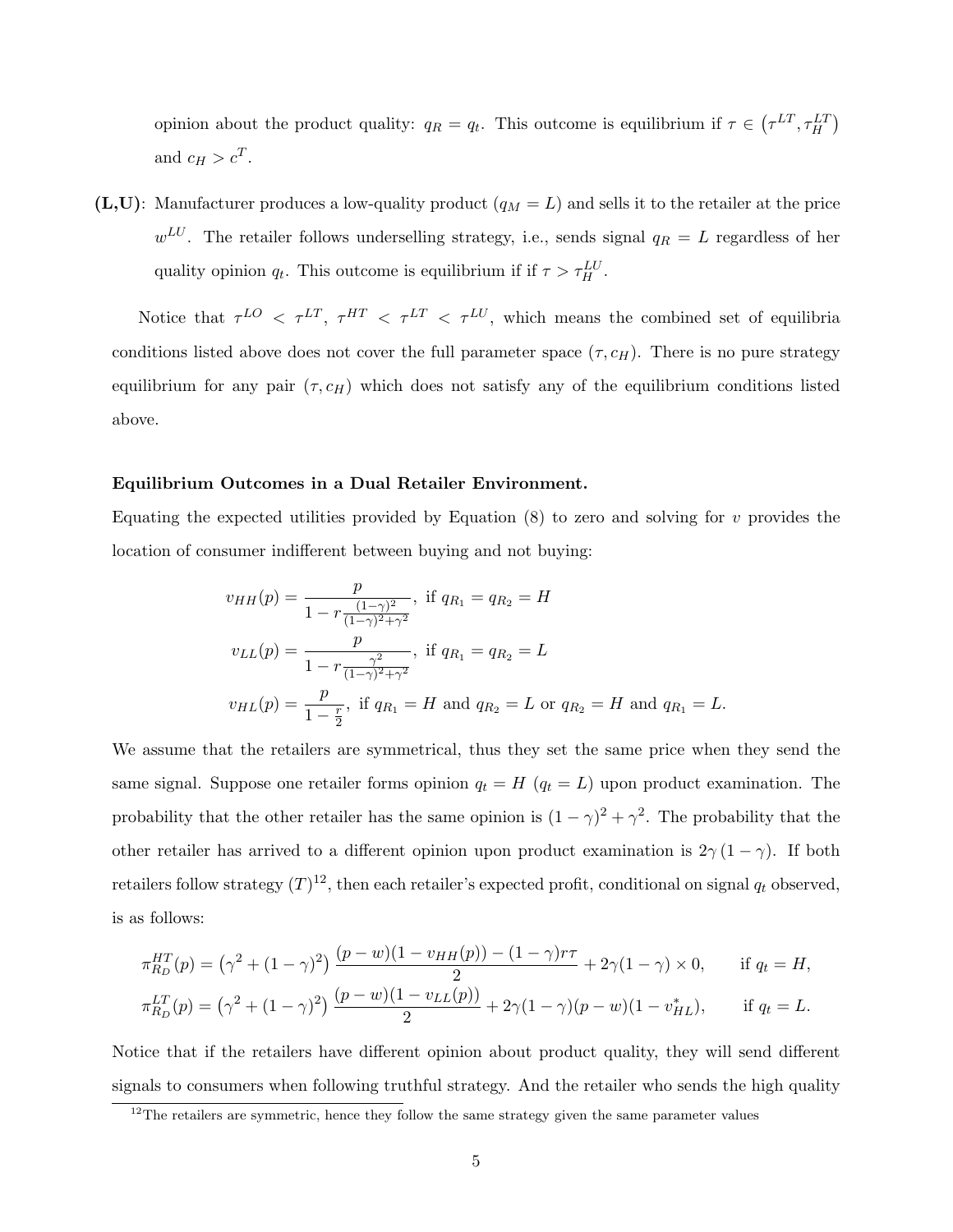signal would set its price high, only to find no demand because all consumers will buy from the retailer with the low price.

If retailers follow strategy  $(O)$  then each retailer's expected profit conditional on opinion  $q_t$  is

$$
\pi_{R_D}^{LO}(p) = \frac{(p - w)(1 - v_{HH}(p)) - \gamma r \tau}{2},
$$
 if  $q_t = L$ ,  
\n
$$
\pi_{R_D}^{HO}(p) = \frac{(p - w)(1 - v_{HH}(p)) - (1 - \gamma)r\tau}{2},
$$
 if  $q_t = H$ .

Finally, if retailers follow strategy  $(U)$  then each retailers' expected profit is

$$
\pi_{R_D}^U(p) = \frac{(p - w)(1 - v_{LL}(p))}{2}
$$

By solving the first order conditions we obtain optimal retail prices as follows:

$$
p_{H_D}^*(w) = \frac{w+1}{2} - \frac{r}{4} + \frac{(2\gamma - 1)r}{4(2\gamma^2 - 2\gamma + 1)},
$$
\n
$$
p_{L_D}^*(w) = \frac{w+1}{2} - \frac{r}{4} - \frac{(2\gamma(2 - \gamma(3 - 2\gamma)) - 1)(2 - r)r}{4(2 - 8(1 - \gamma)^2\gamma^2 + (4\gamma(\gamma^3 - 2\gamma + 1) - 1)r)},
$$
\n
$$
p_{U_D}^*(w) = \frac{w+1}{2} - \frac{r}{4} - \frac{(2\gamma - 1)r}{4(2\gamma^2 - 2\gamma + 1)},
$$
\n(S.12)

.

where  $p_{H_D}^*(w)$  and  $p_{L_D}^*(w)$  are the prices retailers charge when they send a high or low quality signal to consumers respectively (under either T or O) strategy. And  $p_{U_D}^*(w)$  is the price they charge when they follow strategy  $U$ . Substituting these retail prices into the profit functions and solving for  $\pi_{R_D}^{LU}(w) = \pi_{R_D}^{LT}(w)$  for  $\tau$  to find  $\tau_{L_D}(w)$ , and  $\pi_{R_D}^{U}(w) = \pi_{R_D}^{LT}(w)$  for  $\tau$  to find  $\tau_{H_D}(w)$ , we find that the retailers:

- Follow strategy  $(O)$  if  $\tau < \tau_{L_D}(w)$ ;
- Follow strategy  $(T)$  if  $\tau \in (\tau_{L_D}(w), \tau_{H_D}(w));$
- Follow strategy  $(U)$  if  $\tau > \tau_{H_D}(w)$ ,

where

$$
\tau_{L_D}(w) = \frac{2}{\gamma r} \left( -\frac{(\gamma^2 (r^2 + 8(r+1)w + 2r - 8) - 2\gamma^4 (r-2)(r+2w-2) + 2\gamma^3 ((r-6)r-8w+8) - 4\gamma rw+(r-2)(w-1))^2}{8(r-2)(\gamma(\gamma(r-2)+2)-1)(-8(\gamma-1)^2\gamma^2+(4\gamma(\gamma^3-2\gamma+1)-1)r+2)} - \frac{((\gamma-1)^2r + (2(\gamma-1)\gamma+1)(w-1))^2}{8(2(\gamma-1)\gamma+1)(-2\gamma(\gamma-1)+(\gamma-1)^2r-1)} \right),
$$
\n
$$
\tau_{H_D}(w) = \frac{\frac{(\gamma^2(r+2w-2)-2\gamma(w-1)+w-1)^2}{(2(\gamma-1)\gamma+1)(\gamma(\gamma(r-2)+2)-1)} - \frac{((1-\gamma)^2r + (2(\gamma-1)\gamma+1)(w-1))^2}{-2\gamma(\gamma-1)+(\gamma-1)^2r-1}}{4r(1-\gamma)(1-2(1-\gamma)\gamma)}.
$$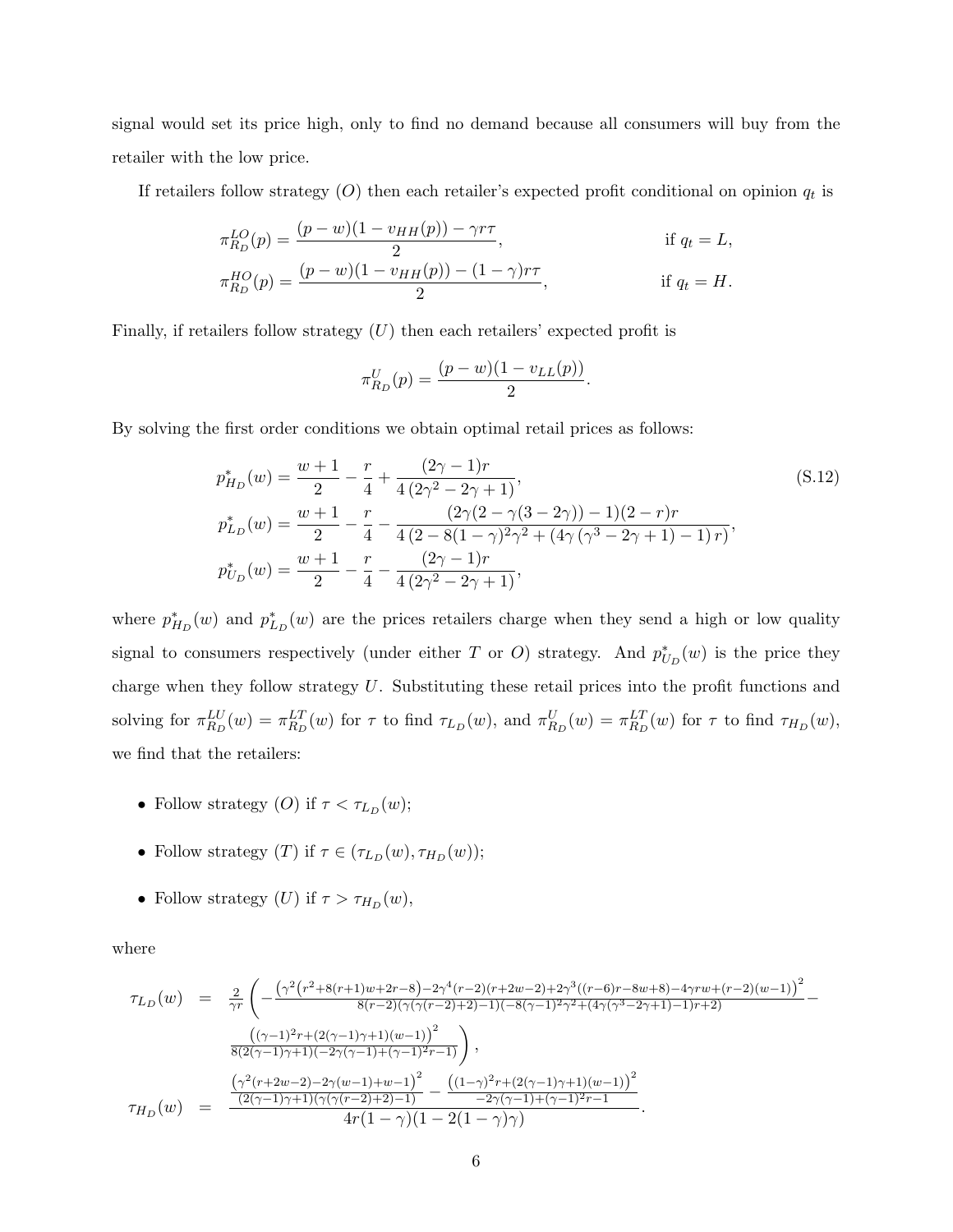Next we consider the manufacturer's expected profits:

$$
\pi_{M_D}^{HT}(w) = (w - c_H) \left( \gamma^2 (1 - v_{HH}(p_{H_D}^*)) + (1 - \gamma)^2 (1 - v_{LL}(p_{L_D}^*)) + 2\gamma (1 - \gamma)(1 - v_{HL}(p_{H_D}^*)) \right),
$$
  
\n
$$
\pi_{M_D}^{LT}(w) = (w - c_L) \left( \gamma^2 (1 - v_{LL}(p_{L_D}^*)) + (1 - \gamma)^2 (1 - v_{HH}(p_{H_D}^*)) + 2\gamma (1 - \gamma)(1 - v_{HL}(p_{H_D}^*)) \right),
$$
  
\n
$$
\pi_{M_D}^{HO}(w) = (w - c_H)(1 - v_{HH}(p_{H_D}^*)),
$$
  
\n
$$
\pi_{M_D}^{LU}(w) = (w - c_L)(1 - v_{LL}(p_{U_D}^*)),
$$
  
\n
$$
\pi_{M_D}^{HU}(w) = (w - c_H)(1 - v_{LL}(p_{U_D}^*)),
$$
  
\n
$$
\pi_{M_D}^{LU}(w) = (w - c_L)(1 - v_{LL}(p_{U_D}^*)),
$$

where  $\pi_M^{ij}$  $\mathcal{H}_{M_D}(w)$  is manufacturer's expected profit if he produces product of quality  $i \in \{H, L\}$ , sets wholesale price w, and expects retailer to follow strategy  $j \in \{O, T, U\}$ .

The following wholesale prices maximize manufacturer's profit in each case:<sup>13</sup>

$$
w_{D}^{HT} = \frac{c_{H}}{2} + \frac{(2-r)(-2\gamma(1-\gamma)+(1-\gamma)^{2}(-r)+1)(1-\gamma(2-\gamma(2-r)))(-8(1-\gamma)^{2}\gamma^{2}-(1-2(1-\gamma)\gamma(3-2(3-\gamma)\gamma))r+2)}{2(2(1-2(1-\gamma)\gamma)^{2}+(1-2(1-\gamma)\gamma(3-5(1-\gamma)\gamma))r^{2}-(1-2(1-\gamma)\gamma)(3-8(1-\gamma)\gamma)r)(-8(1-\gamma)^{2}\gamma^{2}-(1-4\gamma(\gamma^{3}-2\gamma+1))r+2)}
$$
\n
$$
w_{D}^{LT} = \frac{(2-r)(2\gamma(1-\gamma)+(1-\gamma)^{2}r-1)(\gamma(2-\gamma(2-r))-1)(-8(1-\gamma)^{2}\gamma^{2}+(2\gamma(6\gamma^{3}-8\gamma^{2}+\gamma+1)-1)r+2)}{2(2(2(\gamma-1)\gamma+1)^{2}+2(1-\gamma)^{2}\gamma^{2}r^{2}+(-2(\gamma-1)\gamma-1)r)(-8(1-\gamma)^{2}\gamma^{2}+(4\gamma(\gamma^{3}-2\gamma+1)-1)r+2)},
$$
\n
$$
w_{D}^{LO} = \frac{1}{2} - \frac{(1-\gamma)^{2}r}{2(2\gamma(\gamma-1)+1)},
$$
\n
$$
w_{D}^{HO} = w_{D}^{LO} + \frac{c_{H}}{2},
$$
\n
$$
w_{D}^{LU} = \frac{1}{2} - \frac{\gamma^{2}r}{2(2\gamma(\gamma-1)+1)},
$$

$$
2\left(2\gamma(\gamma - 1) + 1\right)
$$

$$
w_D^{HU} = w_D^{LU} + \frac{c_H}{2}.
$$

Define  $\pi_{M_i}^{ij^*}$  $\frac{ij^*}{M_D} \equiv \pi^{ij}_M$  $\frac{ij}{M_D}(w^{ij})$ . As in the single retailer case, it is easy to see that manufacturer would not produce a high-quality product if retailer follows  $(U)$  or  $(O)$  strategy, because

$$
\begin{aligned} \pi_{M_D}^{HU^*} &< \pi_{M_D}^{LU^*},\\ \pi_{M_D}^{HO^*} &< \pi_{M_D}^{LO^*}. \end{aligned}
$$

Further, solve  $\pi_{M_D}^{HT^*}$  $\frac{HT^*}{M_D} = \pi_{M_D}^{LT^*}$  $\frac{LT^*}{M_D}$  for  $c_H$ : Equation  $\pi_{M_D}^{HT^*}$  $\begin{array}{c} HT^* \\ M_D \end{array} - \pi_{M_D}^{LT^*}$  $\frac{LT^*}{M_D} = 0$  is quadratic in  $c_H$  with positive quadratic coefficient. Denote roots of this equation as  $c_1$  and  $c_2$  where  $c_1 < c_2$ . It is easy to see that  $c_1 > 0$  and that  $\pi_{M_D}^{HT^*}$  $H_T^{T^*}$  is not feasible for  $c_H > c_2$ . Hence  $\pi_{M_D}^{HT^*}$  $\overline{H}_{M_D}^{TT^*} > \pi_{M_D}^{LT^*} \iff c_H < c_1$ . Denote

<sup>&</sup>lt;sup>13</sup>We continue with assumption  $c_L = 0$  as in the exclusive retailer case.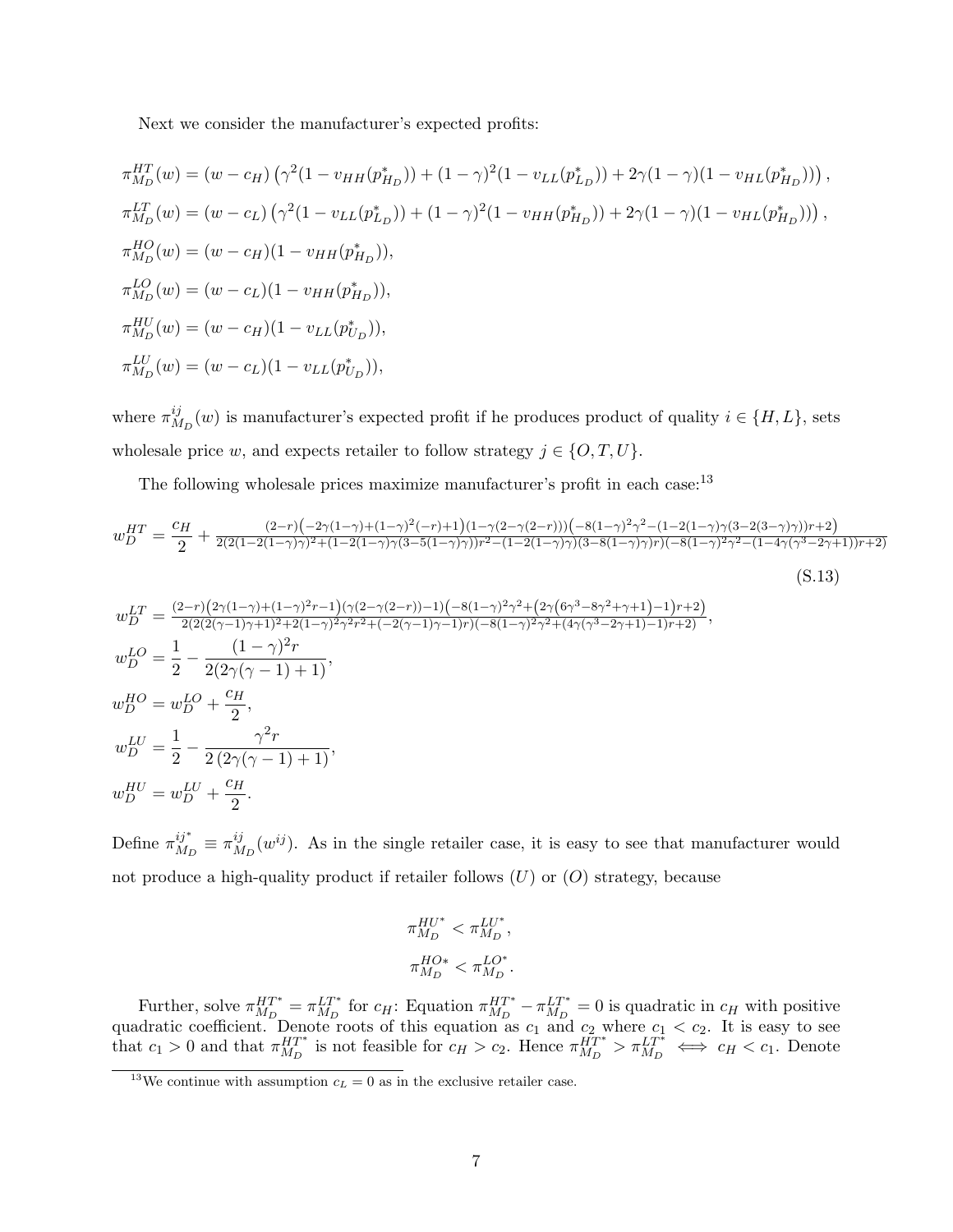$$
\begin{array}{ll}c_{D}^{T}\equiv c_{1}. \hspace{1.5cm} & \text{Here} \\ \epsilon_{D}^{T}&=\frac{4(2(1-\gamma)\gamma+1)(1-2\gamma(1-\gamma))^{3}+(1-\gamma)^{2}\gamma^{2}\left(4\gamma^{4}-16\gamma^{3}+18\gamma^{2}-6\gamma+1\right)r^{4}+\left(-16\gamma^{8}+112\gamma^{7}-292\gamma^{6}+396\gamma^{5}-320\gamma^{4}+164\gamma^{3}-54\gamma^{2}+10\gamma-1\right)r^{3}+(1-2\gamma(1-\gamma))\left(-48\gamma^{5}+140\gamma^{4}-42\gamma(1-\gamma)+1\right)r^{2}+(1-2\gamma(1-\gamma))^{2}}{4(2(1-\gamma)\gamma+1)(1-2\gamma(1-\gamma))^{3}-\left(-4\gamma^{4}+8\gamma^{2}-4\gamma+1\right)\left(10\gamma^{4}-20\gamma^{3}+16\gamma^{2}-6\gamma+1\right)r^{3}+(1-2\gamma(1-\gamma))\left(-72\gamma^{6}+152\gamma^{5}-72\gamma^{4}-48\gamma^{3}+68\gamma^{2}-28\gamma+5\right)r^{2}+(1-2\gamma(1-\gamma))^{2}+(1-2\gamma(1-\gamma))^{2}+(1-2\gamma(1-\gamma))^{2}+(1-2\gamma(1-\gamma))^{2}+(1-2\gamma(1-\gamma))^{2}+(1-2\gamma(1-\gamma))^{2}+(1-2\gamma(1-\gamma))^{2}+(1-2\gamma(1-\gamma))^{2}+(1-2\gamma(1-\gamma))^{2}+(1-2\gamma(1-\gamma))^{2}+(1-2\gamma(1-\gamma))^{2}+(1-2\gamma(1-\gamma))^{2}+(1-2\gamma(1-\gamma))^{2}+(1-2\gamma(1-\gamma))^{2}+(1-2\gamma(1-\gamma))^{2}+(1-2\gamma(1-\gamma))^{2}+(1-2\gamma(1-\gamma))^{2}+(1-2\gamma(1-\gamma))^{2}+(1-2\gamma(1-\gamma))^{2}+(1-2\gamma(1-\gamma))^{2}+(1-2\gamma(1-\gamma))^{2}+(1-2\gamma(1-\gamma))^{2}+(1-2\gamma(1-\gamma))^{2}+(1-2\gamma(1-\gamma))^{2}+(1-2\gamma(1-\gamma))^{2}+(1-2\gamma(1-\gamma))
$$

With  $\tau_{L_D}(w)$ ,  $\tau_{H_D}(w)$ ,  $w_D^{ij}$ , and  $c_D^T$  defined above we can list the pure strategy equilibria in the dual-retailer channel environment:

- (L,O): Manufacturer produces a low-quality product  $(q_M = L)$  and sells it to the retailer at the price  $w_D^{LO}$ . The retailer chooses overselling strategy, i.e. sends signal  $q_R = H$  regardless of the received signal  $q_t$ . This outcome is equilibrium if  $\tau < \tau_D^{LO}$ .
- (H,T): Manufacturer produces a high-quality product  $(q_M = H)$  and sells it to the retailer at the price  $w_D^{HT}$ . The retailer chooses truthful strategy, i.e. sends quality signal that matches signal she has received:  $q_R = q_t$ . This outcome is equilibrium if  $\tau \in \left(\tau_D^{HT}, \tau_{HD}^{HT}\right)$  and  $c_H < c_D^T$ .
- $(L,T)$ : Manufacturer produces a high-quality product  $(q_M = H)$  and sells it to the retailer at the price  $w_D^{HT}$ . The retailer chooses truthful strategy, i.e. sends quality signal that matches signal she has received:  $q_R = q_t$ . This outcome is equilibrium if  $\tau \in \left(\tau_D^{LT}, \tau_{H_D}^{LT}\right)$  and  $c_H > c_D^T$ .
- $(L,U)$ : Manufacturer produces a low-quality product  $(q_M = L)$  and sells it to the retailer at the price  $w_D^{LU}$ . The retailer chooses underselling strategy, i.e. sends signal  $q_R = L$  regardless of the received signal  $q_t$ . This outcome is equilibrium if  $\tau > \tau_{H_D}^{LU}$ .

where  $\tau_D^{ij} \equiv \tau_{L_D}(w_D^{ij})$  and  $\tau_H^{ij}$  ${}_{H_D}^{ij} \equiv \tau_{H_D}(w_D^{ij}).$ 

#### Equilibrium Outcomes in the Model With Shared Reputation Damage:

The equilibrium outcomes for the case where reputation damage is shared between retailer and manufacturer are derived in backward induction fashion analogous to the benchmark model. Here are the outcomes for each of the stages:

Optimal retail prices:

$$
p_S^H(w) = \frac{1}{2}(1 - (1 - \gamma)r + w) \text{ if } q_R = H,
$$
  
\n
$$
p_S^L(w) = \frac{1}{2}(1 - \gamma r + w) \text{ if } q_R = L.
$$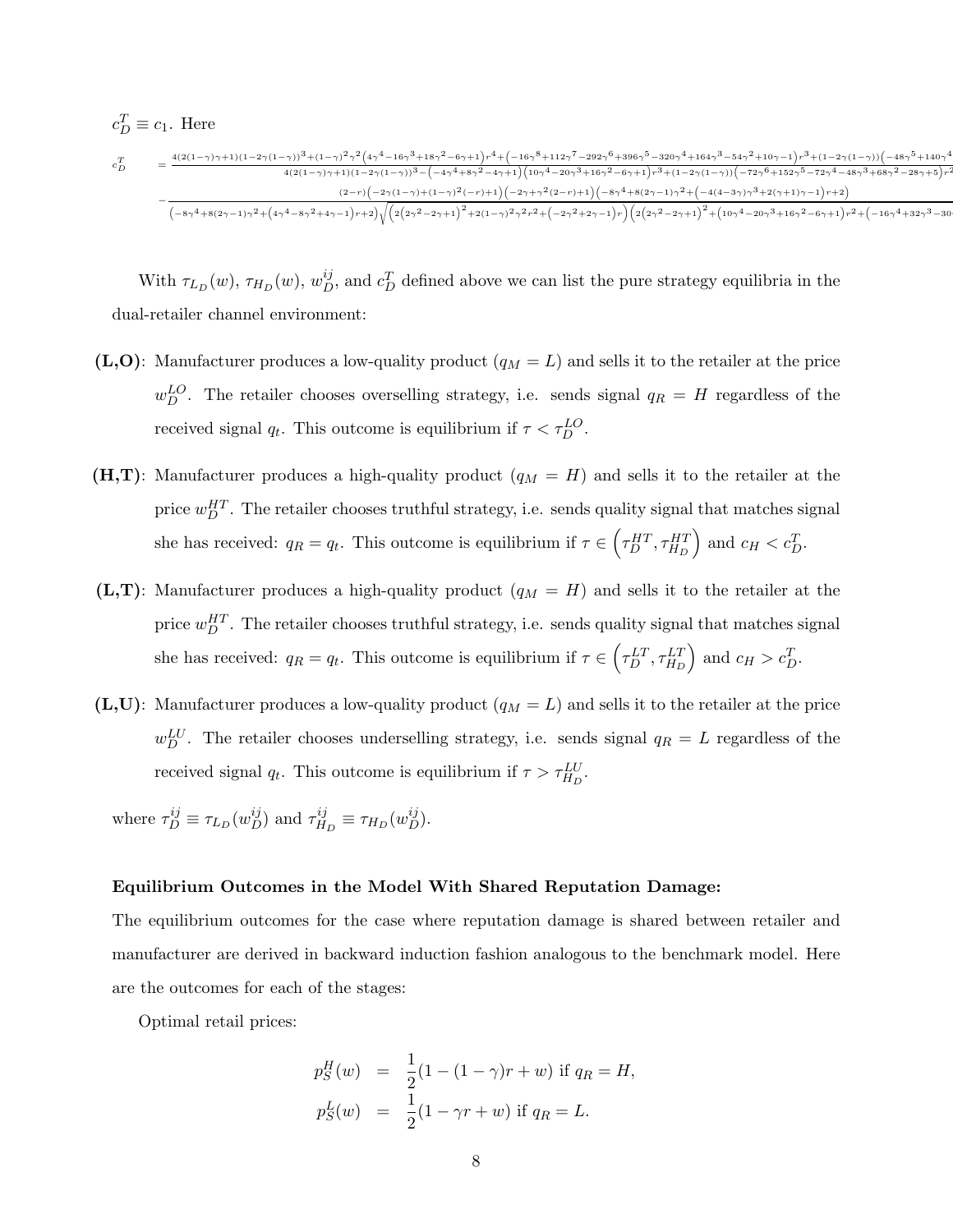Reputation cost thresholds:

$$
\tau_{L_S}(w) = \frac{(2\gamma - 1) ((1 - \gamma)\gamma r^2 - r - w^2 + 1)}{4\gamma \lambda (1 - (1 - \gamma)r)(1 - \gamma r)},
$$
  

$$
\tau_{H_S}(w) = \tau_{L_S}(w) \frac{\gamma}{1 - \gamma}.
$$

Optimal wholesale prices:

$$
w_S^{HT} = \frac{1}{4}(2c_H + r) + \frac{r^2 - 3r + 2}{4(2(1 - \gamma)\gamma r - r + 1)},
$$
  
\n
$$
w_S^{LT} = \frac{2 - r}{4(1 - 2\gamma(1 - \gamma)r)} - \frac{r}{4},
$$
  
\n
$$
w_S^{HO} = \frac{1}{2}(c_H - r + 1) + \frac{\gamma r}{2},
$$
  
\n
$$
w_S^{LO} = \frac{\gamma r}{2} + \frac{1 - r}{2},
$$
  
\n
$$
w_S^{HU} = \frac{c_H + 1}{2} - \frac{\gamma r}{2},
$$
  
\n
$$
w_S^{LU} = \frac{1}{2} - \frac{\gamma r}{2}.
$$

Manufacturer's profits in each equilibrium outcome

$$
\pi_{M_S}^{HT^*} = \frac{\left(1 - c_H(2(1-\gamma)\gamma r - r) + (1-\gamma)\gamma r^2 - r + 1\right)^2}{8(1 - (1-\gamma)r)(1 - \gamma r)(2(1-\gamma)\gamma r - r + 1)},
$$
\n
$$
\pi_{M_S}^{LT^*} = \frac{(1-\gamma)\gamma r^2 - r + 1}{8(2\gamma^2 r - 2\gamma r + 1)} - (1-\gamma)(1-\lambda)r\tau,
$$
\n
$$
\pi_{M_S}^{HO^*} = \frac{(1 - c_H - (1-\gamma)r)^2}{8(1 - (1-\gamma)r)},
$$
\n
$$
\pi_{M_S}^{LU^*} = \frac{1}{8}(1 - (1-\gamma)r) - (1-\lambda)r\tau,
$$
\n
$$
\pi_{M_S}^{HU^*} = \frac{(1 - c_H - \gamma r)^2}{8(1 - \gamma r)},
$$
\n
$$
\pi_{M_S}^{LU^*} = \frac{1}{8} - \frac{\gamma r}{8}.
$$

First, notice that  $\pi_{M_c}^{LU^*}$  $\frac{LU^*}{M_S}$  >  $\pi \frac{HU^*}{M_S}$  for all feasible parameter values: i.e., it is never optimal for the manufacturer to produce high-quality product in response to retailer following underselling strategy, hence (H,U) is never an equilibrium. The other five outcomes can be equilibrium outcomes, depending on  $\tau$  and  $c_H$ .

To determine thresholds in terms of  $\tau$  that define retailer's choice of product quality represen-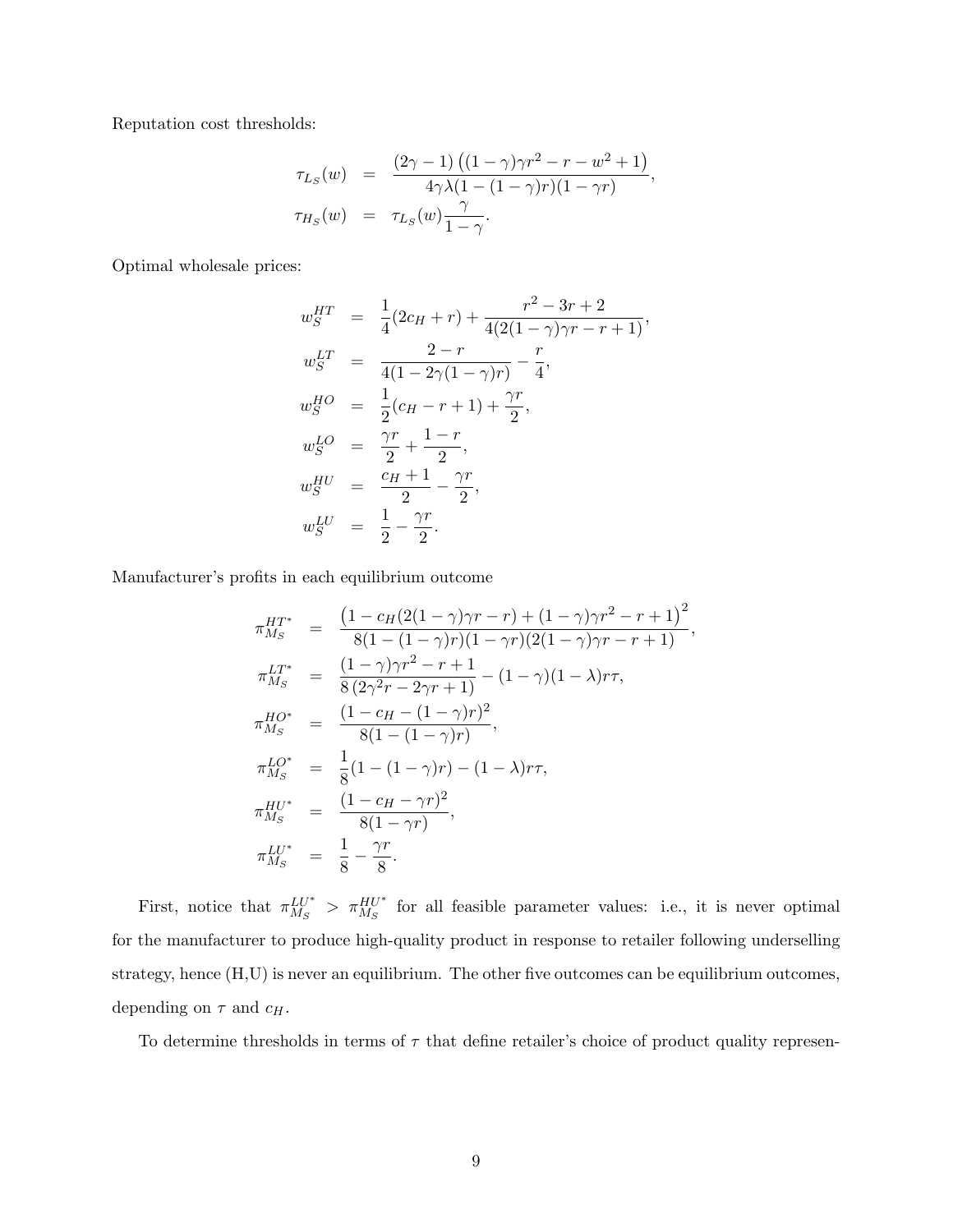tation strategy (O,T,U) substitute optimal wholesale prices into  $\tau_{H_S}$  and  $\tau_{L_S}$ :

$$
\tau_S^{HO} = \frac{(2\gamma - 1) \left(-c_H^2 - 2\gamma(c_H + 1)r - 2(1 - c_H)r - 2c_H - 5\gamma^2r^2 + 6\gamma r^2 - r^2 + 3\right)}{16\gamma\lambda(1 - \gamma r)},
$$
\n
$$
\tau_S^{LO} = \frac{(2\gamma - 1)(-5\gamma r + r + 3)}{16\gamma\lambda(1 - \gamma r)},
$$
\n
$$
\tau_S^{HT} = \frac{(2\gamma - 1)\left(-\frac{(c_H(2\gamma^2 r - 2\gamma r + r - 1) + (\gamma - 1)\gamma r^2 + r - 1)^2}{4(2\gamma^2 r - 2\gamma r + r - 1)^2} + (1 - \gamma)\gamma r^2 - r + 1\right)}{4\gamma\lambda(1 - (1 - \gamma)r)(1 - \gamma r)},
$$
\n
$$
\tau_{HS}^{HT} = \frac{(2\gamma - 1)\left(-\frac{(\gamma^2 r(2c_H + r) - \gamma r(2c_H + r) + (c_H + 1)(r - 1))^2}{4((2(\gamma - 1)\gamma + 1)r - 1)^2} + (1 - \gamma)\gamma r^2 - r + 1\right)}{4(1 - \gamma)\lambda((\gamma - 1)r + 1)(1 - \gamma r)},
$$
\n
$$
\tau_S^{LT} = \frac{(2\gamma - 1)\left(16\gamma^4 r^2 - 32\gamma^3 r^2 + 17\gamma^2 r^2 - \gamma r^2 + 16\gamma^2 r - 16\gamma r + r + 3\right)}{16\gamma\lambda(2\gamma^2 r - 2\gamma r + 1)^2},
$$
\n
$$
\tau_{HS}^{LT} = \frac{(2\gamma - 1)\left(17\gamma^2 r^2 - \gamma r^2 - 16\gamma r (2\gamma^2 - \gamma - r\gamma^3 + 1) + r + 3\right)}{16(1 - \gamma)\lambda(1 - 2\gamma(1 - \gamma)r)^2},
$$
\n
$$
\tau_{HS}^{LU} = \frac{(2\gamma - 1)(5\gamma r - 4r + 3)}{16(1 - \gamma)\lambda(1 - (1 - \gamma)r)}.
$$

To determine thresholds in terms of  $c_H$  that define manufacturer's choice of product quality  $H$ or L, solve  $\pi_{M_S}^{HT^*}$  $\frac{HT^*}{M_S} = \pi_{M_S}^{LT^*}$  $\frac{LT^*}{M_S}$  = for  $c_H$  to obtain

$$
c_S^T = \frac{(1-\gamma)\gamma r^2 - r + 1}{2(1-\gamma)\gamma r - r + 1} - \frac{\sqrt{((2\gamma(1-\gamma)\gamma r + 1)(2(1-\gamma)^2\gamma^2 r^3 - 3(1-\gamma)\gamma r^2 + (2(1-\gamma)\gamma+1)r - 1)((\gamma-1)\gamma r^2(16(1-\gamma)(1-\lambda)\tau + 1) + r(8(1-\gamma)(1-\lambda)\tau + 1) - 1)}}{(2\gamma^2 r - 2\gamma r + 1)(2(1-\gamma)\gamma r - r + 1)}
$$

and solve  $\pi_{M_G}^{HO^*}$  $^{HO^*}_{M_S} = \pi_{M_S}^{LO^*}$  $\frac{L}{M_S}$  = for  $c_H$  to obtain

$$
c_S^O = 1 + r(1 - \gamma) - \sqrt{(1 - (1 - \gamma)r)(1 - r(-\gamma + 8(1 - \lambda)\tau + 1))}
$$

### Equilibrium Outcomes in Case of Skeptical Consumers:

The equilibrium outcomes for the case of skeptical consumers are derived in backward induction fashion analogous to the benchmark model. Here are the outcomes for each of the stages: Optimal retail prices:

$$
p_{sc}^{H}(w) = \frac{1+w}{2} - \frac{(1-\gamma\phi)r}{2(2-\phi)},
$$
  

$$
p_{sc}^{L}(w) = \frac{1}{2}(1-\gamma r + w).
$$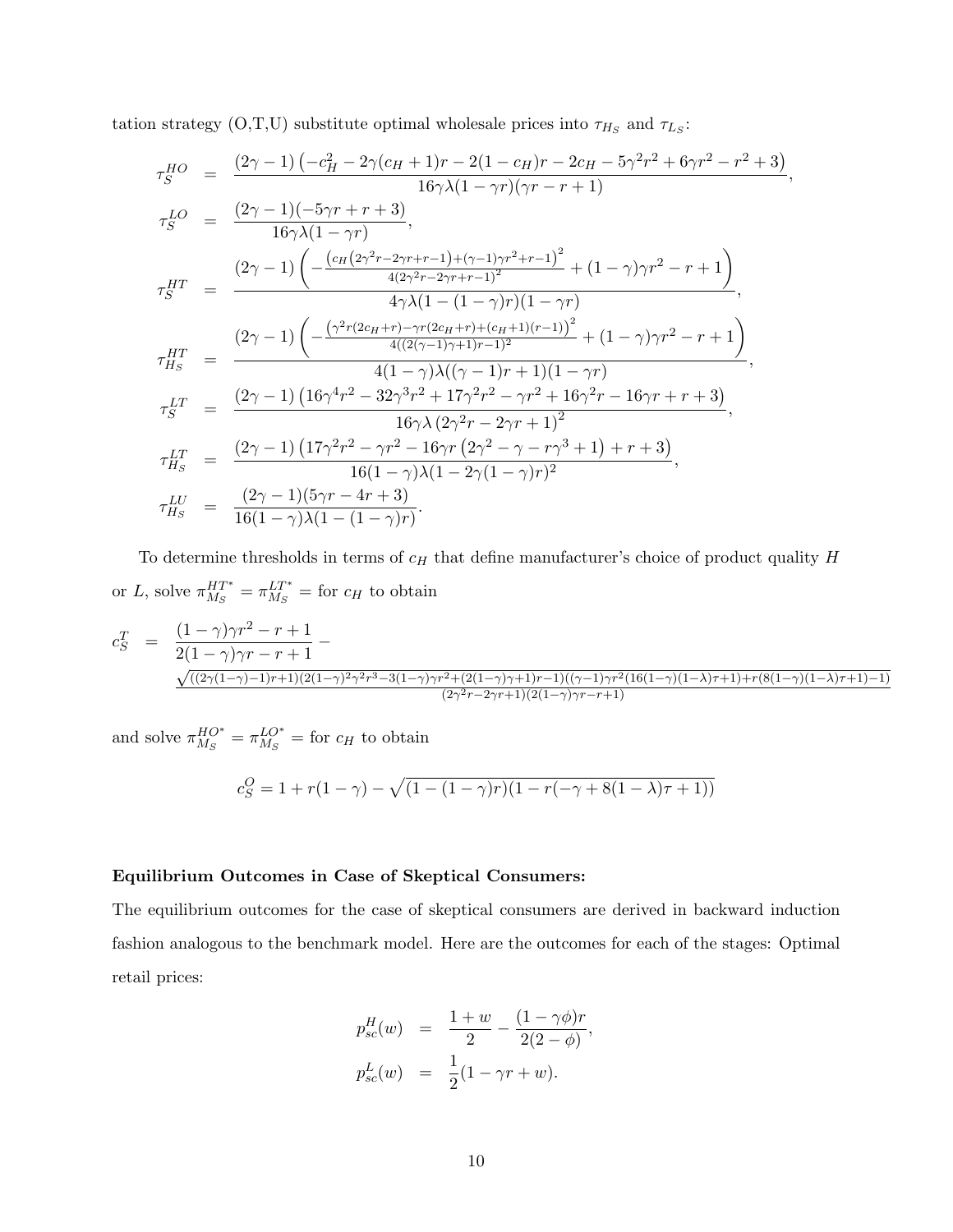Reputation damage thresholds:

$$
\tau_{L_{sc}}(w) = \frac{2\gamma - 1}{4\gamma(2 - \phi)} - \frac{(2\gamma - 1)w^2}{4\gamma(1 - \gamma r)(-\phi(1 - \gamma r) - r + 2)},
$$
  

$$
\tau_{H_{sc}}(w) = \tau_{L_{sc}}(w) \frac{\gamma}{1 - \gamma}.
$$

Optimal wholesale prices:

$$
w_{sc}^{HT} = \frac{1}{2}(c_H - \gamma r + 1) + \frac{2\gamma^2(1 - \gamma)r - \gamma r(1 - \gamma r)}{2(-\gamma r(2\gamma - \phi) + (1 - \gamma)(-r) - \phi + 2)},
$$
  
\n
$$
w_{sc}^{LT} = \frac{(2\gamma^2 - 3\gamma + 1) r(\gamma r - 1)}{2\gamma r(2\gamma + \phi - 3) - 2\phi + 4} + \frac{1}{2}(1 - \gamma r),
$$
  
\n
$$
w_{sc}^{HO} = \frac{1}{2}(c_H - \gamma r + 1) + \frac{(2\gamma - 1)r}{2(2 - \phi)},
$$
  
\n
$$
w_{sc}^{LO} = \frac{(2\gamma - 1)r}{2(2 - \phi)} + \frac{1}{2}(1 - \gamma r),
$$
  
\n
$$
w_{sc}^{HU} = \frac{1}{2}(1 + c_H - \gamma r),
$$
  
\n
$$
w_{sc}^{LU} = \frac{1}{2}(1 - \gamma r).
$$

Manufacturer's profits in each outcome

$$
\pi_{M_{sc}}^{HT^{*}} = \frac{(c_{H}(r(\gamma(-2\gamma + \phi + 1) - 1) - \phi + 2) + (\gamma r - 1)(r(\gamma\phi - 1) - \phi + 2))^{2}}{8(1 - \gamma r)(r(\gamma\phi - 1) - \phi + 2)(-r(2\gamma^{2} - \gamma(\phi + 1) + 1) - \phi + 2)},
$$
\n
$$
\pi_{M_{sc}}^{LT^{*}} = \frac{(1 - \gamma r)(-r(1 - \gamma\phi) - \phi + 2)}{8(\gamma(-r)(-2\gamma - \phi + 3) - \phi + 2)},
$$
\n
$$
\pi_{M_{sc}}^{HO^{*}} = \frac{(\phi(c_{H} + \gamma r) + 2(1 - c_{H}) - r - \phi)^{2}}{8(2 - \phi)(r(\gamma\phi - 1) - \phi + 2)},
$$
\n
$$
\pi_{M_{sc}}^{LO^{*}} = \frac{-\phi(1 - \gamma r) - r + 2}{8(2 - \phi)},
$$
\n
$$
\pi_{M_{sc}}^{HU^{*}} = \frac{(1 - c_{H} - \gamma r)^{2}}{8(1 - \gamma r)},
$$
\n
$$
\pi_{M_{sc}}^{LU^{*}} = \frac{1}{8}(1 - \gamma r).
$$

First, notice that  $\pi_{M_{sc}}^{LU^*} > \pi_{M_{sc}}^{HU^*}$  and  $\pi_{M_{sc}}^{LO^*} > \pi_{M_{sc}}^{HO^*}$  for all feasible parameter values: i.e., it is never optimal for the manufacturer to produce a high-quality product in response to the retailer following underselling or overselling strategy, hence neither (H,U) nor (H,O) rises in equilibrium. The other four outcomes can be equilibrium outcomes, depending on  $\tau$  and  $c_H$ .

To determine thresholds in terms of  $\tau$  that define retailer's choice of product quality represen-